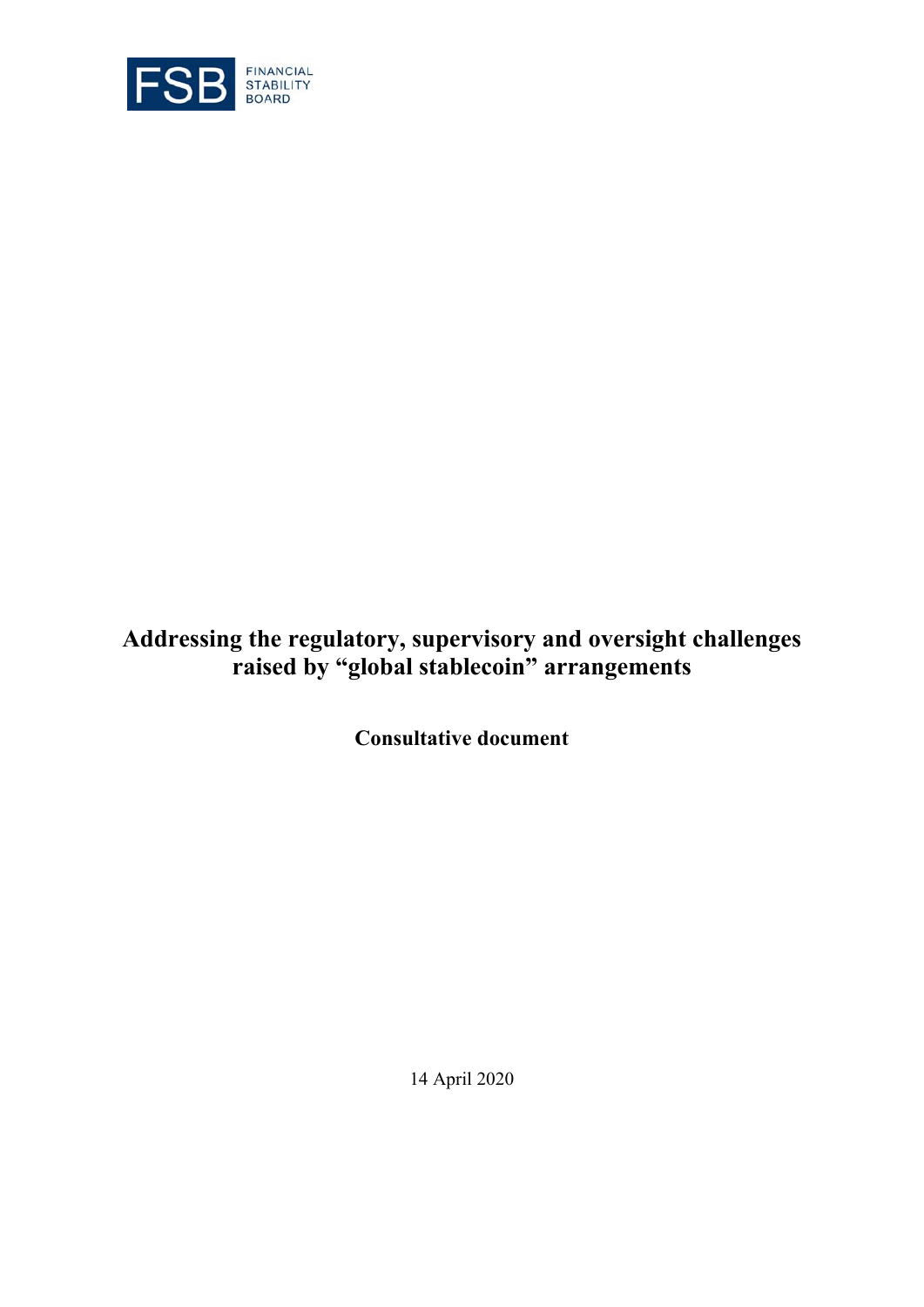The Financial Stability Board (FSB) is established to coordinate at the international level the work of national financial authorities and international standard-setting bodies in order to develop and promote the implementation of effective regulatory, supervisory and other financial sector policies. Its mandate is set out in the FSB Charter, which governs the policymaking and related activities of the FSB. These activities, including any decisions reached in their context, shall not be binding or give rise to any legal rights or obligations under the FSB's Articles of Association.

> **Contacting the Financial Stability Board**  Sign up for e-mail alerts: www.fsb.org/emailalert Follow the FSB on Twitter: @FinStbBoard E-mail the FSB at:  $fsb@fsb.org$

Copyright © 2020 Financial Stability Board. Please refer to: http://www.fsb.org/terms\_conditions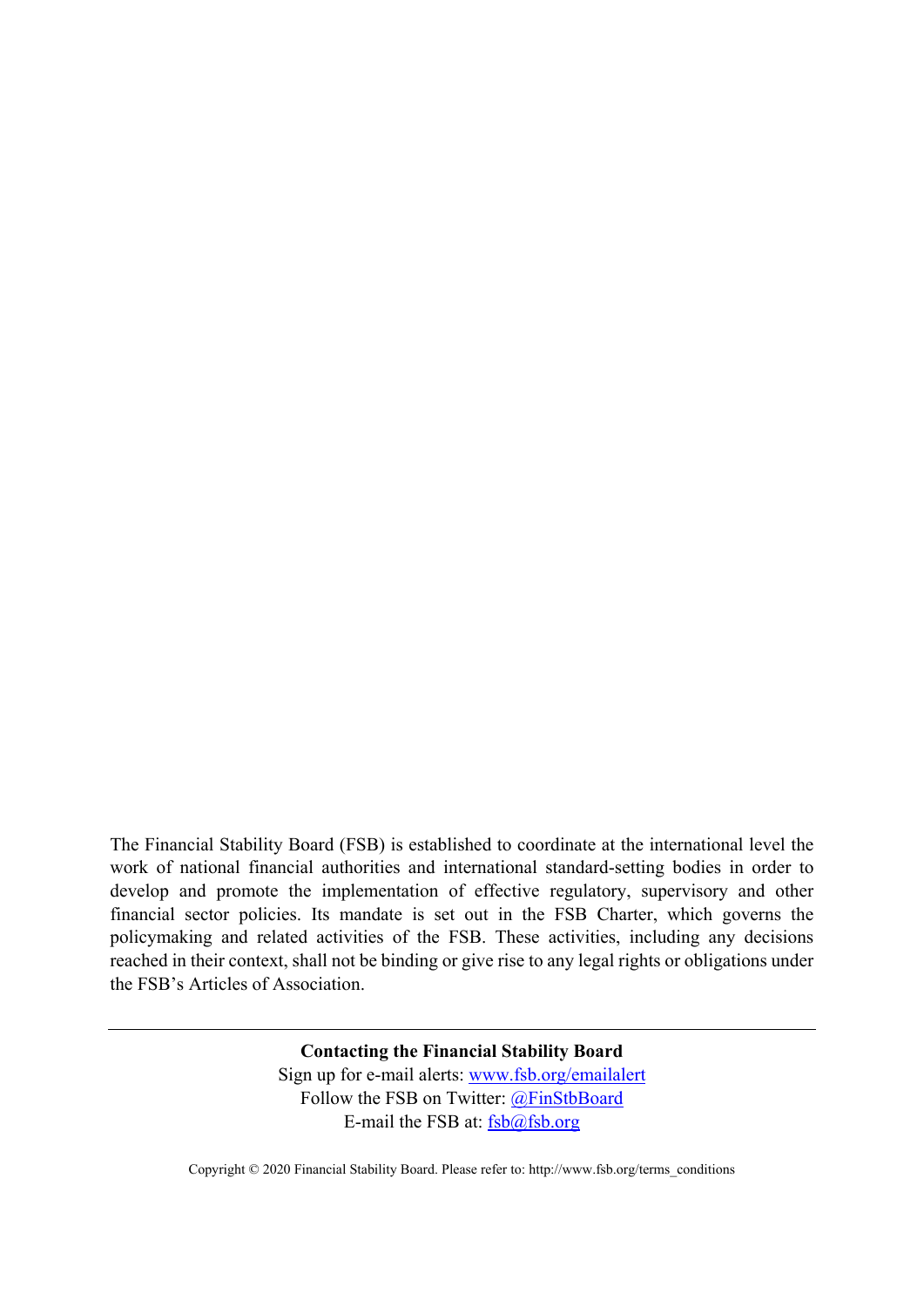## **Addressing the regulatory, supervisory and oversight challenges raised by global stablecoin arrangements**

## **Background**

The G20 called on the FSB in June 2019 to examine regulatory issues raised by "socalled global stablecoin" (GSC) arrangements and to advise on multilateral responses as appropriate, taking into account the perspective of emerging market and developing economies (EMDEs).

This consultative document (i) describes GSCs and how they may differ from other crypto-assets and other stablecoins; (ii) analyses the potential risks raised by GSCs; (iii) considers existing regulatory, supervisory and oversight approaches to GSCs and (iv) identifies issues that regulators, supervisors and oversight authorities may need to address; (v) considers the specific challenges arising in a cross-border context, including the need for cross-border cooperation and coordination; and (vi) makes high-level recommendations for regulatory, supervisory and oversight responses, including multilateral actions.

**The FSB is inviting comments on this consultative document and the questions set**  out below. Responses should be sent to  $fsb@fsb.org$  by 15 July 2020. Responses will **be published on the FSB's website unless respondents expressly request otherwise.** 

- 1. Do you agree with the analysis of the characteristics of stablecoins that distinguish them from other crypto-assets?
- 2. Are there stabilisation mechanisms other than the ones described, including emerging ones, that may have implications on the analysis of risks and vulnerabilities? Please describe and provide further information about such mechanisms.
- 3. Does the FSB properly identify the functions and activities of a stablecoin arrangement? Does the approach taken appropriately deal with the various degrees of decentralisation of stablecoin arrangements?
- 4. What criteria or characteristics differentiate GSC arrangements from other stablecoin arrangements?
- 5. Do you agree with the analysis of potential risks to financial stability arising from GSC arrangements? What other relevant risks should regulators consider?
- 6. Do you agree with the analysis of the vulnerabilities arising from various stablecoin functions and activities (see Annex 2)? What, if any, amendments or alterations would you propose?
- 7. Do you have comments on the potential regulatory authorities and tools and international standards applicable to GSC activities presented in Annex 2?
- 8. Do you agree with the characterisation of cross-border issues arising from GSC arrangements?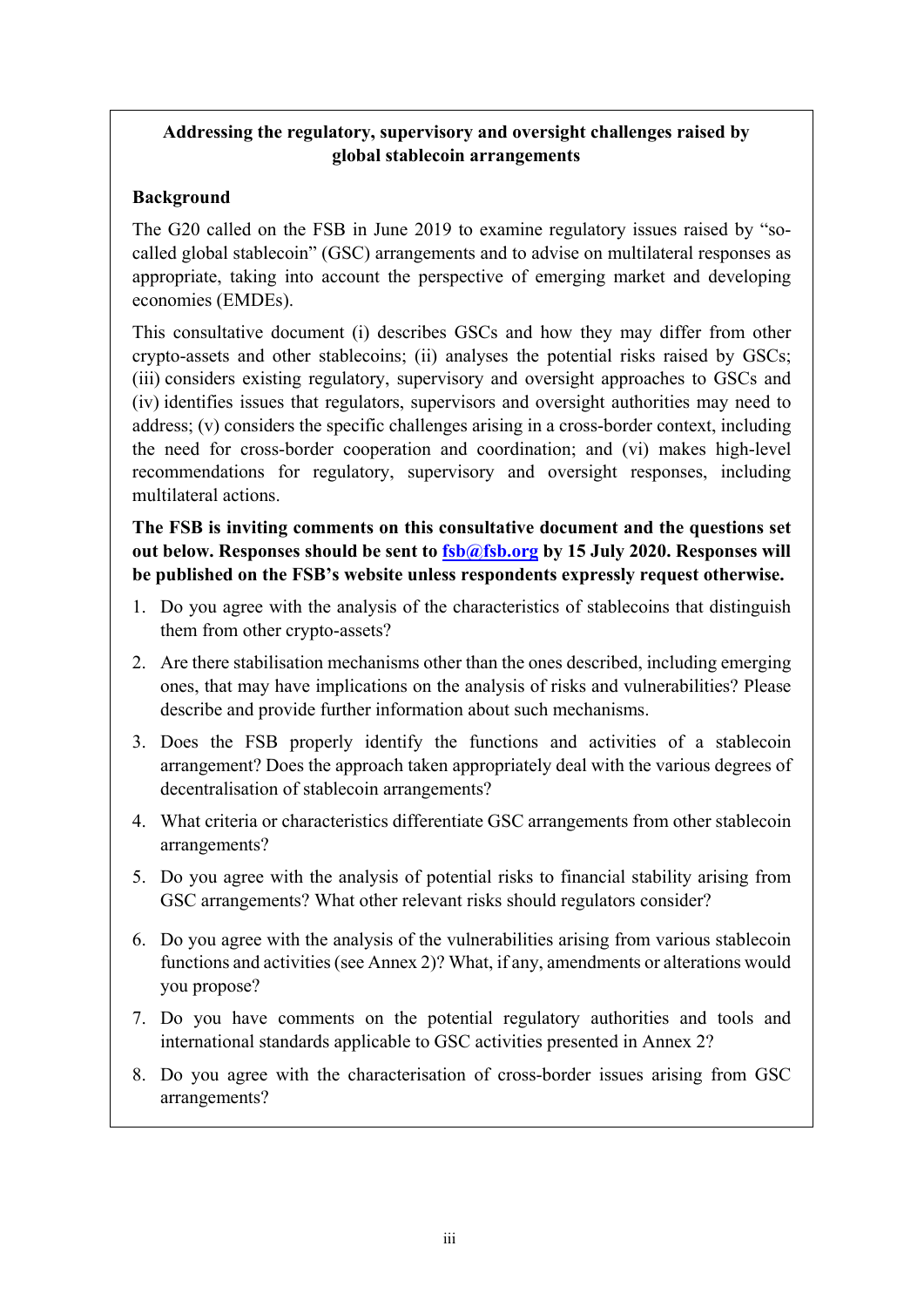- 9. Are the proposed recommendations appropriate and proportionate with the risks? Do they promote financial stability, market integrity, and consumer protection without overly constraining beneficial financial and technological innovation?
	- a. Are domestic regulatory, supervisory and oversight issues appropriately identified?
	- b. Are cross-border regulatory, supervisory and oversight issues appropriately identified?
	- c. Do the recommendations adequately anticipate and address potential developments and future innovation in this sector?
- 10. Do you think that the recommendations would be appropriate for stablecoins predominately used for wholesale purposes and other types of crypto-assets?
- 11. Are there additional recommendations that should be included or recommendations that should be removed?
- 12. Are there cost-benefit considerations that can and should be addressed at this stage?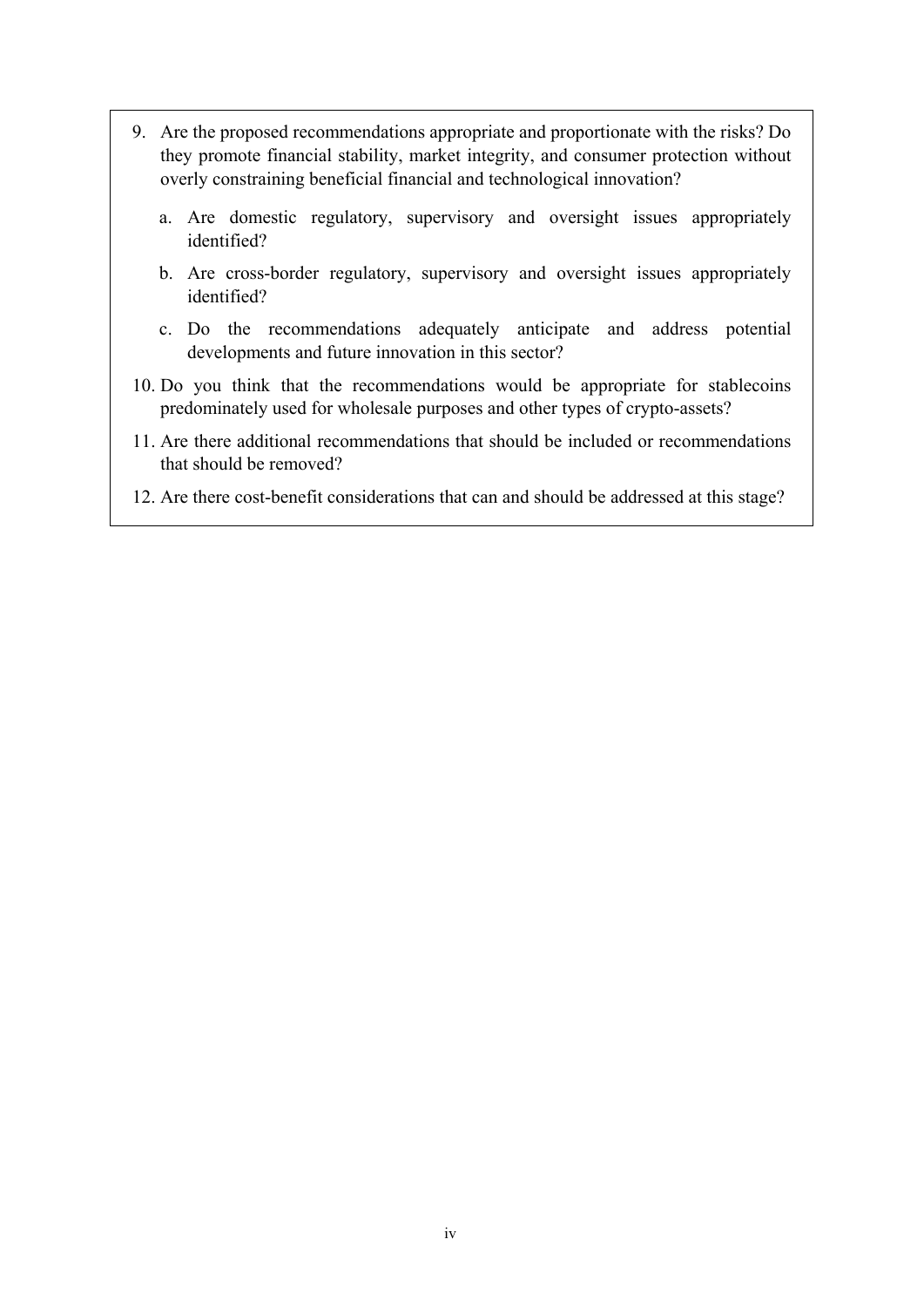# **Table of Contents**

# **Page**

| 1.   |                                                                                                 |  |  |  |
|------|-------------------------------------------------------------------------------------------------|--|--|--|
| 1.1. |                                                                                                 |  |  |  |
| 1.2. |                                                                                                 |  |  |  |
| 1.3. |                                                                                                 |  |  |  |
| 2.   |                                                                                                 |  |  |  |
| 2.1. |                                                                                                 |  |  |  |
| 2.2. | Vulnerabilities arising from the functions and activities of a GSC arrangement  12              |  |  |  |
| 3.   | Existing regulatory, supervisory and oversight approaches and challenges 14                     |  |  |  |
| 3.1. |                                                                                                 |  |  |  |
| 3.2. | International standards that could apply to GSC arrangements 16                                 |  |  |  |
| 3.3. |                                                                                                 |  |  |  |
| 4.   |                                                                                                 |  |  |  |
| 4.1. |                                                                                                 |  |  |  |
| 4.2. |                                                                                                 |  |  |  |
| 4.3. | Role of existing standards on cooperation, coordination and information sharing  23             |  |  |  |
| 5.   | High-Level Recommendations for effective regulatory, supervisory, and oversight                 |  |  |  |
|      |                                                                                                 |  |  |  |
|      | Annex 2: Examples of vulnerabilities, regulatory tools, and international standards by activity |  |  |  |
|      |                                                                                                 |  |  |  |
|      |                                                                                                 |  |  |  |
|      | Annex 5: Potential elements that could be used to determine whether a stablecoin qualifies as   |  |  |  |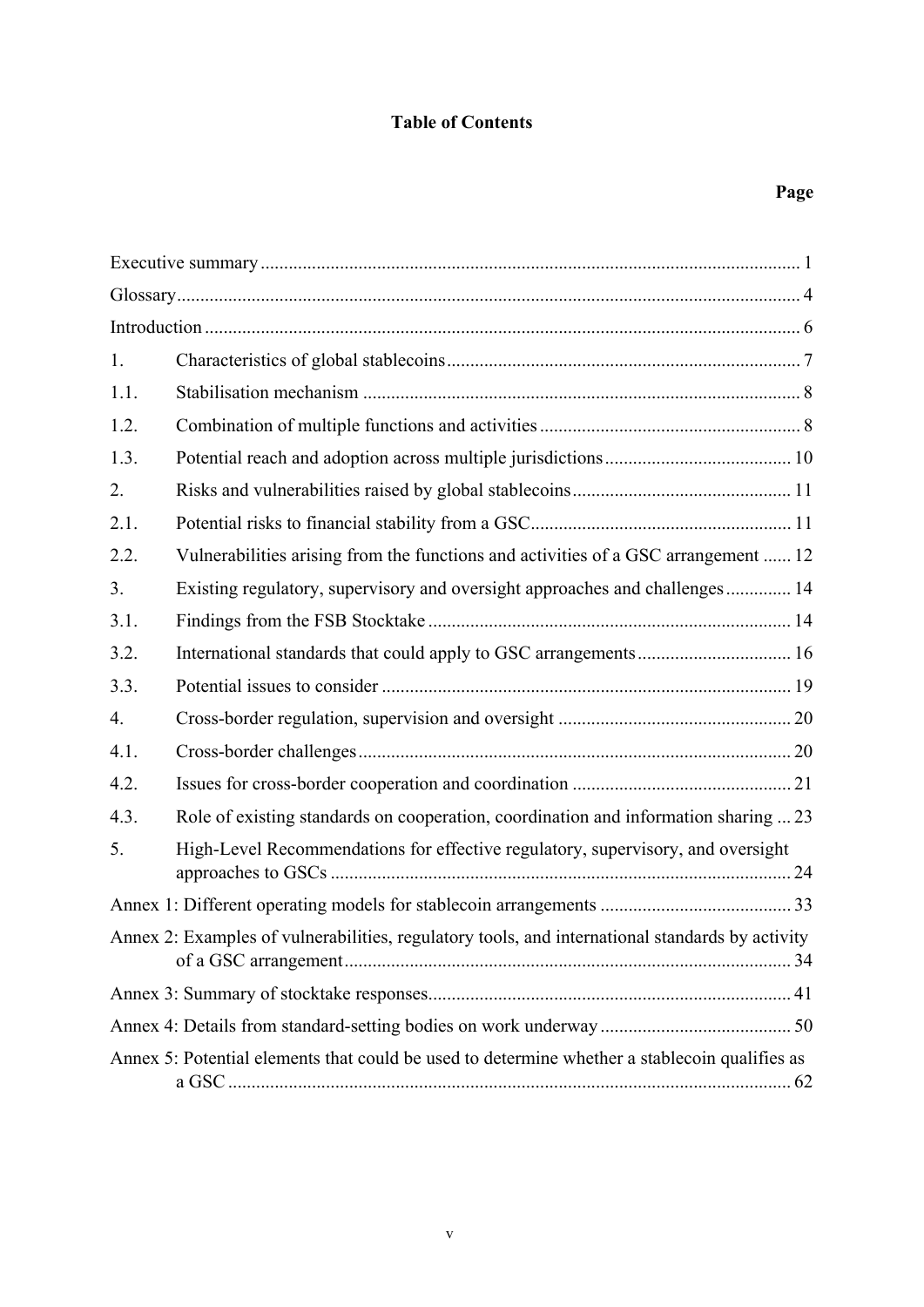# **Executive summary**

So-called "stablecoins", like other crypto-assets, have the potential to enhance the efficiency of the provision of financial services, but may also generate risks to financial stability, if they are adopted at a significant scale. While such financial stability risks are currently limited by the relatively small scale of these arrangements, this could change in the future. Stablecoins are an attempt to address the high volatility of "traditional" crypto-assets by tying the stablecoin's value to one or more other assets, such as sovereign currencies. They have the potential to bring efficiencies to payments (including cross-border payments), and to promote financial inclusion. If widely adopted, however, a stablecoin could become systemically important in and across one or many jurisdictions, including as a payments infrastructure. Ensuring the appropriate regulatory approach within jurisdictions and internationally will therefore be important.

Against this background, the G20 mandated the FSB in June 2019 to examine regulatory issues raised by "global stablecoin" arrangements (GSCs) and to advise on multilateral responses as appropriate, taking into account the perspective of EMDEs. In February 2020, the G20 reiterated the importance of evaluating and appropriately addressing the risks of GSC arrangements before they commence operation and supported the FSB's efforts to develop regulatory recommendations with respect to these arrangements.

In response to these requests, this consultative document proposes 10 high-level recommendations that are addressed to authorities at jurisdictional level to advance consistent and effective regulation and supervision of GSC arrangements. This document also highlights key international financial regulatory standards from BCBS, FATF, CPMI and IOSCO that could apply to GSCs. These recommendations focus on financial regulatory and supervisory issues relating to privately-issued GSCs predominately intended for retail use. Wider issues such as monetary policy, monetary sovereignty, currency substitution, data privacy, competition, and taxation issues are beyond scope.

Through a stocktake of a broad mix of jurisdictions, the FSB finds that existing regulatory, supervisory and oversight regimes generally apply in whole or in part to stablecoin arrangements and address at least some of the risks they generate. Regulatory coverage is reported to be less comprehensive in many EMDEs.

The activities associated with GSCs and the risks they may pose can span across banking, payments, and securities/investment regulatory regimes both within jurisdictions and across borders. These potential risks may change over time, and so challenge the effectiveness of existing regulatory, supervisory and oversight approaches. GSCs also introduce specific vulnerabilities. For example, depending on the facts and circumstances, the decentralised nature of GSC arrangements could pose governance challenges; stabilisation mechanisms and redemption arrangements could pose market, liquidity, and credit risks; and, the infrastructure and technology used for recording transactions, and accessing, transferring and exchanging coins could pose operational and cyber-security risks.

Authorities expect stablecoin arrangements to adhere to all applicable regulatory standards and address risks to financial stability before commencing operation, and to construct systems and products that can adapt to new regulatory requirements as necessary. Authorities agree on the need to apply supervisory and oversight capabilities and practices under the "same business,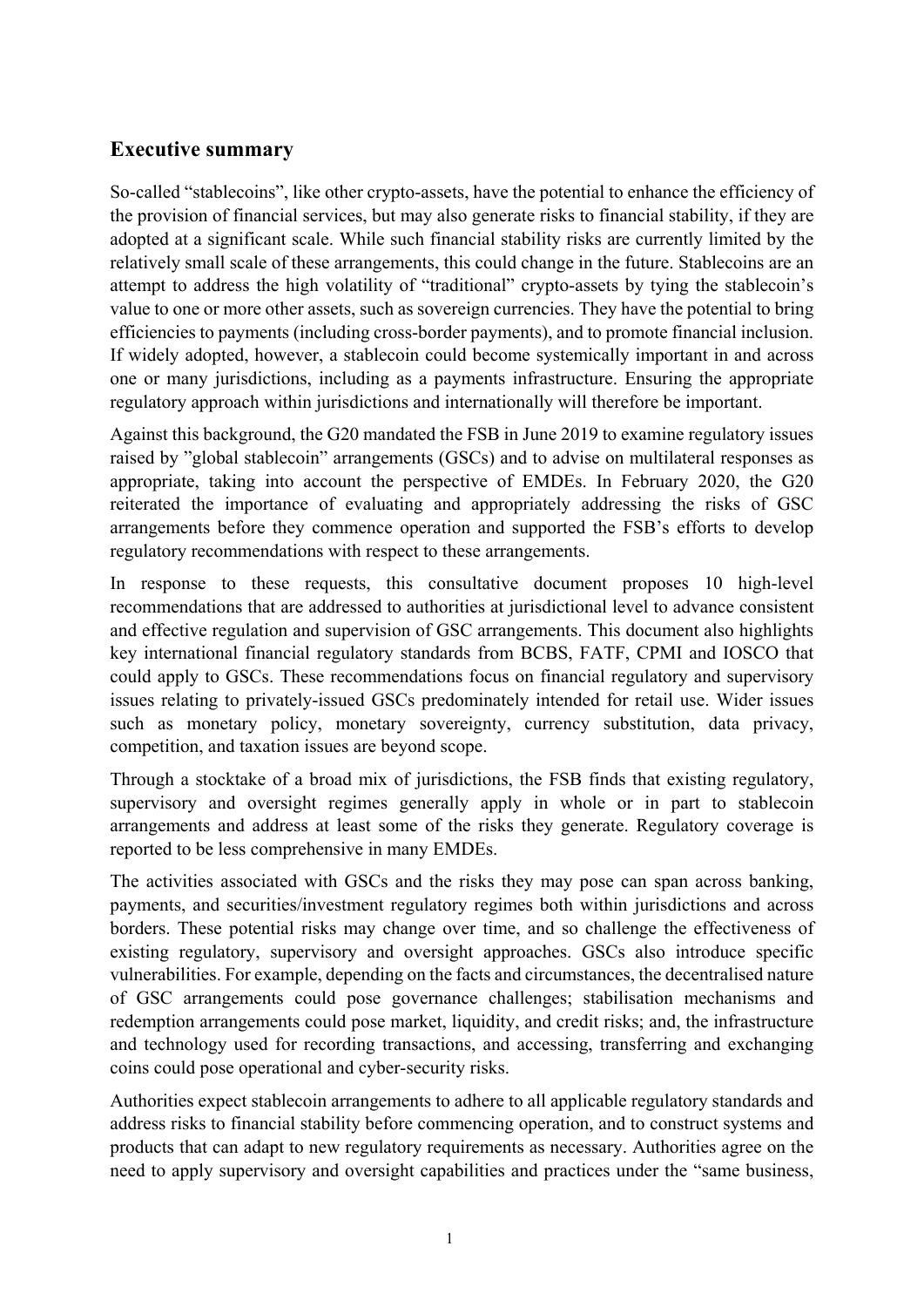same risk, same rules" principle to address the emerging business models and technologies employed by a GSC and other crypto-assets. In some jurisdictions, however, the bundling of different attributes of a GSC could mean that not all of a GSC's functions fit within regulatory frameworks designed to apply by sector, such that existing approaches might need clarification, adjustment, or new regulation. In addition, a GSC could potentially substitute for domestic currencies, particularly in some EMDEs with volatile domestic currencies.

The performance of some functions of a GSC arrangement may have important impacts across borders. This requires authorities to take a holistic approach to regulation, supervision and oversight, and close international cooperation and information sharing.

Relevant authorities should, where necessary, clarify regulatory powers and address potential gaps in their domestic frameworks to adequately address risks posed by GSCs. This is critical to achieving common regulatory outcomes across jurisdictions and reducing opportunities for cross-sectoral and cross-border regulatory arbitrage, and enabling appropriate regulation and supervision of GSC arrangements as a whole.

To assist the authorities in developing a robust regulatory and supervisory response towards GSCs, this document:

- (i) maps the vulnerabilities arising from various stablecoin functions and activities against the relevant regulatory authorities, tools and international standards (Annex 2);
- (ii) analyses potential risks to financial stability arising from stablecoin arrangements (Section 2); and
- (iii) outlines 10 high-level recommendations to advance consistent and effective regulation, supervision and oversight of GSC arrangements as well as effective cross-border cooperation and information sharing (Section 5).

These recommendations are motivated by GSCs predominantly intended for retail purposes that may pose financial stability risks, but could also apply to stablecoins or other crypto-assets that pose similar risks. The recommendations seek to address the particular governance challenges of a GSC arrangement. They call for regulation, supervision and oversight that is proportionate to the risks, and stress the need for flexible, efficient, inclusive, and multi-sectoral cross-border cooperation, coordination, and information sharing arrangements that take into account the evolution of GSC arrangements and the risks they may pose over time.

The FSB invites comments on the consultative document by 15 July 2020 and will issue a final report in October 2020.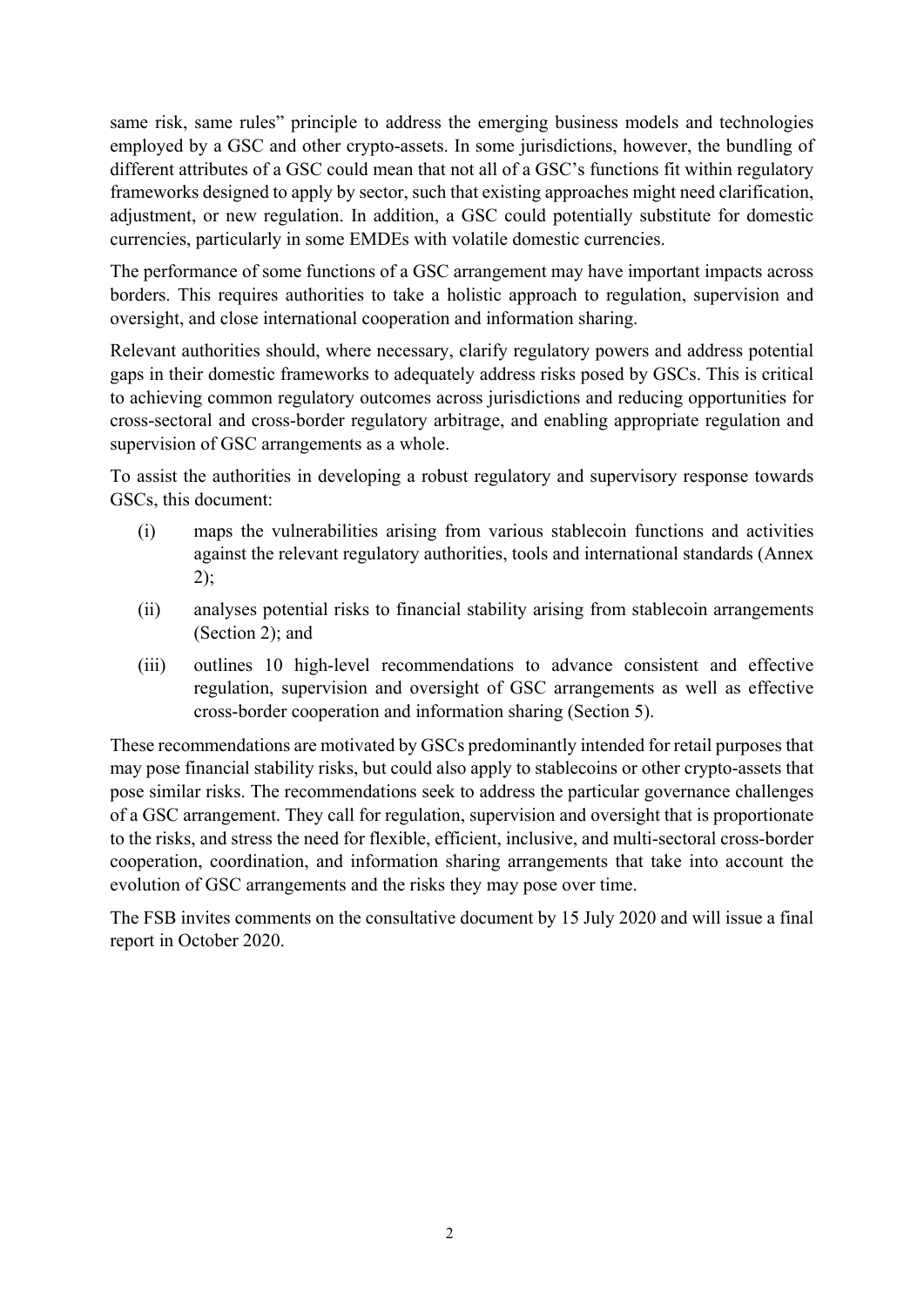## **FSB High-Level recommendations to address the regulatory, supervisory and oversight challenges raised by GSCs arrangements**

- **1.** Authorities should have and utilise the necessary powers and tools, and adequate resources, to comprehensively regulate, supervise, and oversee a GSC arrangement and its multi-functional activities, and enforce relevant laws and regulations effectively.
- **2.** Authorities should apply regulatory requirements to GSC arrangements on a functional basis and proportionate to their risks.
- **3.** Authorities should ensure that there is comprehensive regulation, supervision and oversight of the GSC arrangement across borders and sectors. Authorities should cooperate and coordinate with each other, both domestically and internationally, to foster efficient and effective communication and consultation in order to support each other in fulfilling their respective mandates and to facilitate comprehensive regulation, supervision, and oversight of a GSC arrangement across borders and sectors.
- **4.** Authorities should ensure that GSC arrangements have in place a comprehensive governance framework with a clear allocation of accountability for the functions and activities within the GSC arrangement.
- **5.** Authorities should ensure that GSC arrangements have effective risk management frameworks in place especially with regard to reserve management, operational resiliency, cyber security safeguards and AML/CFT measures, as well as 'fit and proper' requirements.
- **6.** Authorities should ensure that GSC arrangements have in place robust systems for safeguarding, collecting, storing and managing data.
- **7.** Authorities should ensure that GSC arrangements have appropriate recovery and resolution plans.
- **8.** Authorities should ensure that GSC arrangements provide to users and relevant stakeholders comprehensive and transparent information necessary to understand the functioning of the GSC arrangement, including with respect to its stabilisation mechanism.
- **9.** Authorities should ensure that GSC arrangements provide legal clarity to users on the nature and enforceability of any redemption rights and the process for redemption, where applicable.
- **10.** Authorities should ensure that GSC arrangements meet all applicable regulatory, supervisory and oversight requirements of a particular jurisdiction before commencing any operations in that jurisdiction, and construct systems and products that can adapt to new regulatory requirements as necessary.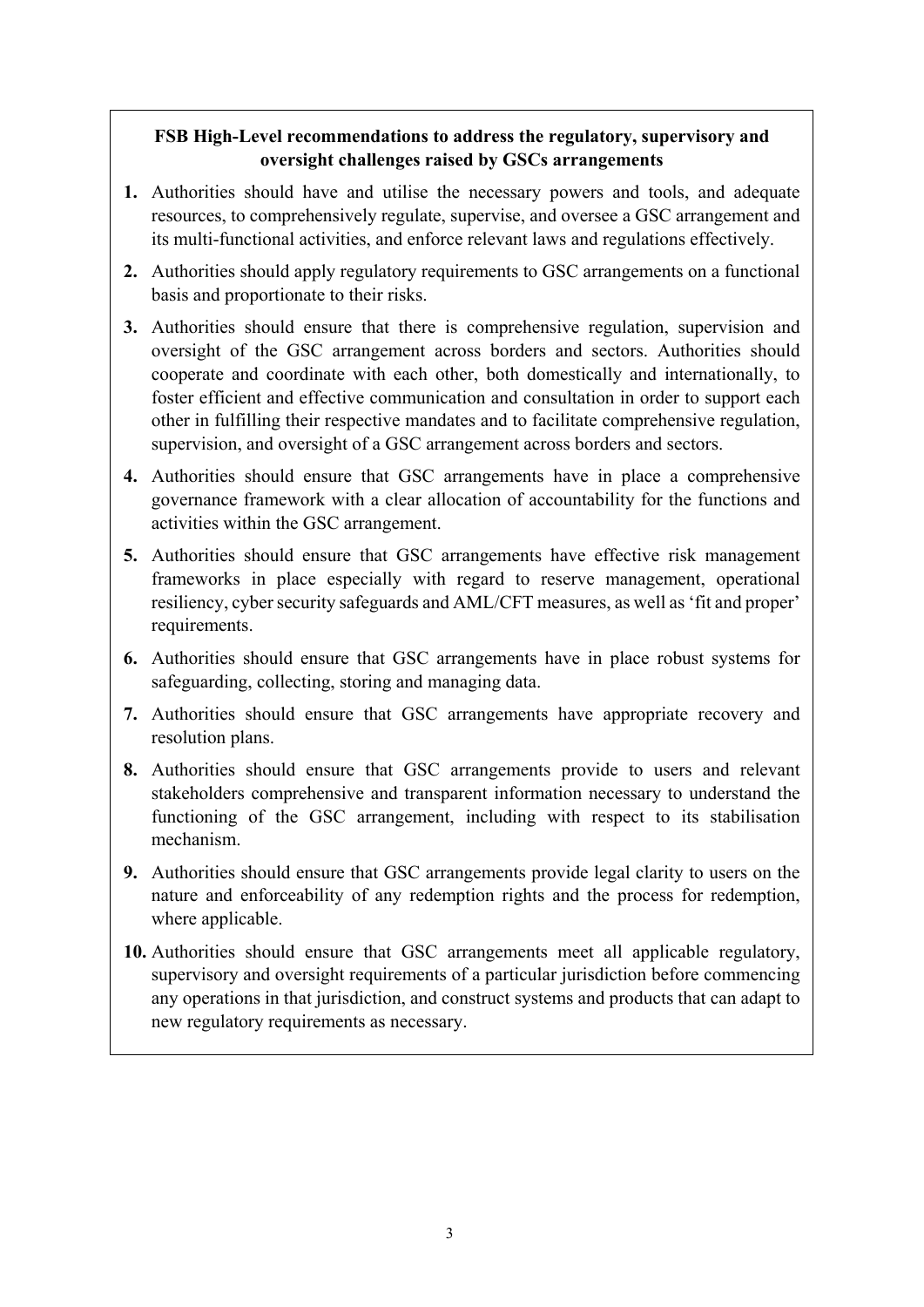# **Glossary<sup>1</sup>**

#### **Algorithm-based stablecoins**

A stablecoin that purports to maintain a stable value via protocols that provide for the increase or decrease of the supply of the stablecoins in response to changes in demand.

## **Asset-linked stablecoin**

A stablecoin that purports to maintain a stable value by referencing real or financial assets or other crypto-assets.

## **Crypto-asset**

A type of private digital asset that depends primarily on cryptography and distributed ledger or similar technology.

## **Digital asset**

A digital representation of value which can be used for payment or investment purposes. This does not include digital representations of fiat currencies.

## **Global stablecoin (GSC)**

A stablecoin with a potential reach and adoption across multiple jurisdictions and the potential to achieve substantial volume.

#### **Stablecoin (or coin)**

A crypto-asset that aims to maintain a stable value relative to a specified asset, or a pool or basket of assets

#### **Stablecoin arrangement**

An arrangement that combines a range of functions (and the related specific activities) to provide an instrument that purports to be used as a means of payment and/or store of value. When discussing a stablecoin arrangement, reference is made to:

## • **Activity**

Typical activities in a stablecoin arrangement are: (i) establishing rules governing the stablecoin arrangement; (ii) issuing, creating and destroying stablecoins; (iii) managing reserve assets; (iv) providing custody/trust services for reserve assets; (v) operating the infrastructure; (vi) validating transactions; (vii) storing the private keys providing access to stablecoins (wallet); and (viii) exchanging, trading, reselling, and market making of stablecoins.

#### • **Function**

1

Functions in a stablecoin arrangement are: (i) governing the arrangement; (ii) issuance, redemption and stabilisation of the value of coins; (iii) transfer of coins; and (iv) interaction with users for storing and exchanging coins.

<sup>&</sup>lt;sup>1</sup> The glossary is for the purposes of this document and does not replace other existing taxonomies.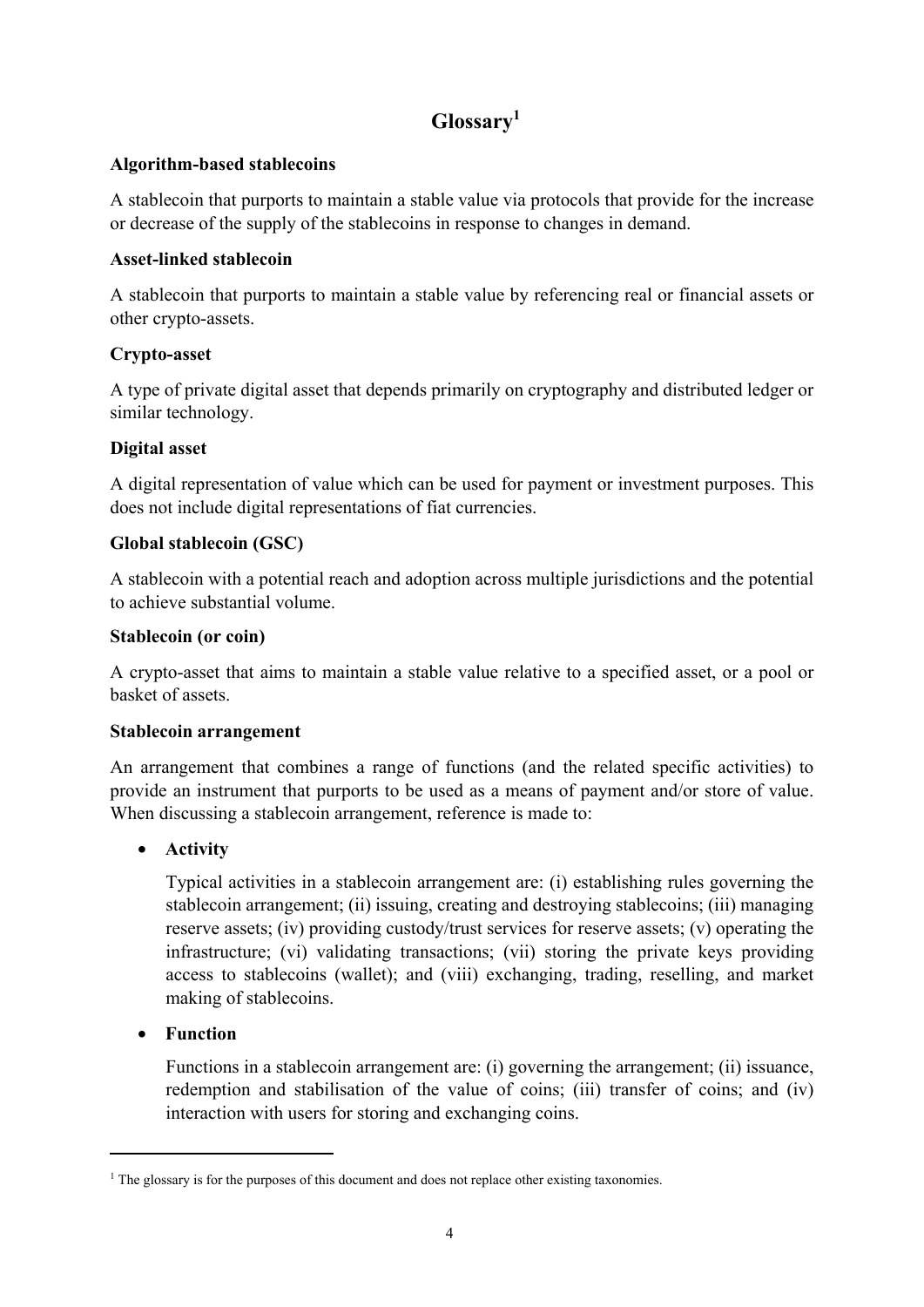#### • **Governance body**

A body responsible for establishing the rules governing the stablecoin arrangement which would cover, among other issues, the types of entities that could be involved in the arrangement, the protocol for validating transactions, and the manner in which the value of the stablecoin is "stabilised".

## • **Provider of function/activity**

An entity that provides a particular function or activity associated with that function in a stablecoin arrangement

#### • **User**

A person or entity that uses a stablecoin as a means of payment or store of value.

#### • **Validator node**

An entity on a network which validates transactions. In the context of distributed ledger technology, a node will commit transaction blocks to the ledger once they are validated.

#### • **Wallet**

An application or device for storing the private keys providing access to stablecoins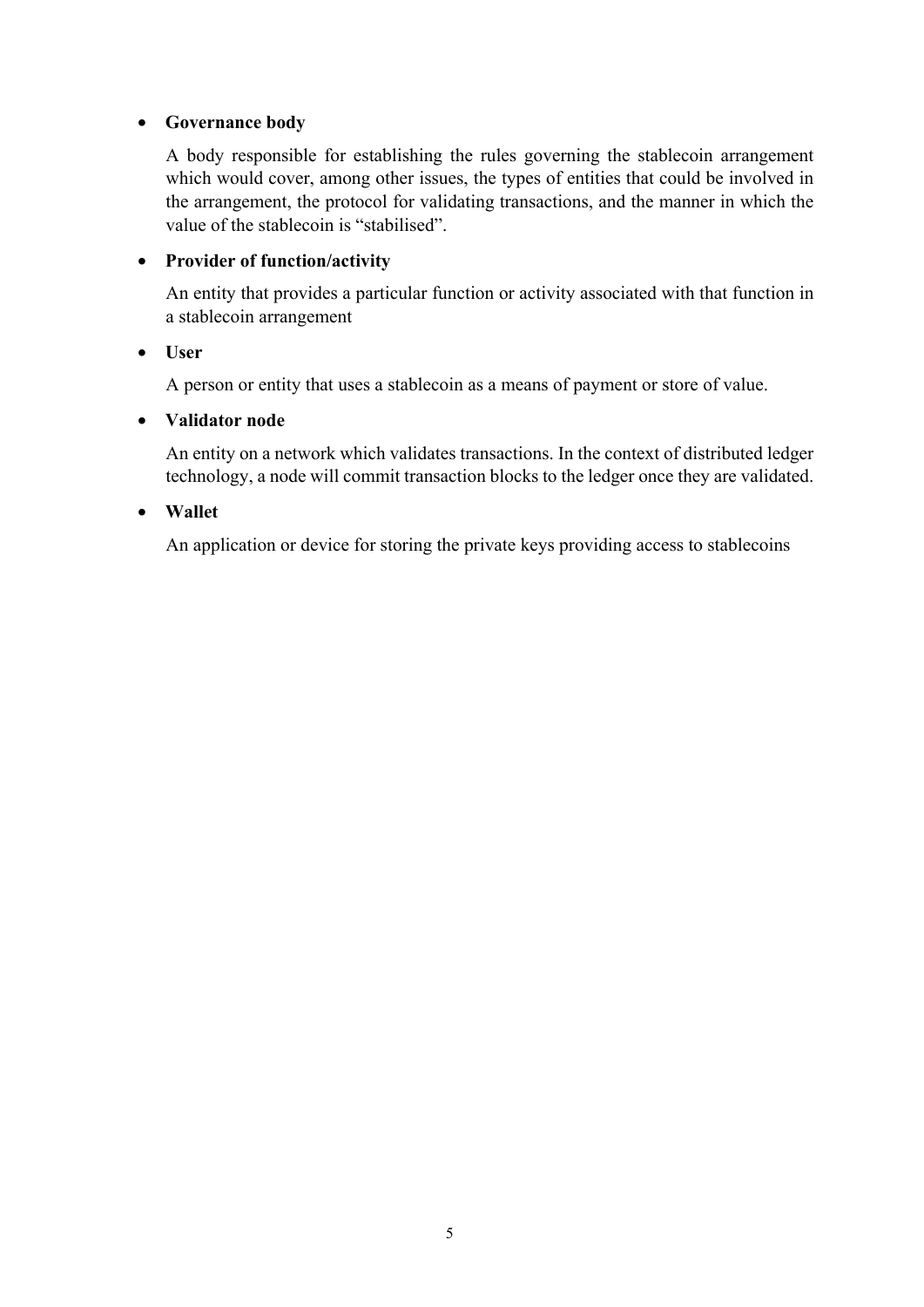# **Introduction**

1

So-called "stablecoins" are a type of crypto-asset or, more broadly, digital asset.<sup>2</sup> Stablecoins may be used for different purposes. Some stablecoin projects have the ambition to facilitate payments, especially cross-border retail payments, which have remained relatively slow and expensive. A stablecoin, particularly if linked to a fiat currency or a basket of currencies, may become a widely used store of value. The use of stablecoins could also evolve over time, particularly so that a stablecoin initially intended to be used as means of payment could also be increasingly used as a store of value.

While the introduction of so-called GSCs has the potential to contribute to developing new global payment arrangements they could present a host of challenges to the regulatory, supervisory, oversight and enforcement authorities. This is because such instruments may have the potential to pose systemic risks to the financial system and significant risks to the real economy, including through the substitution of domestic currencies. Risks may relate to (i) challenges for financial stability; (ii) consumer and investor protection; (iii) data privacy and protection; (iv) financial integrity, including compliance with rules governing anti-money laundering and countering the financing of terrorism and proliferation (AML/CFT); (v) tax evasion; (vi) fair competition and anti-trust policy; (vii) market integrity; (viii) sound and efficient governance; (ix) cyber security and other operational risks; (x) the safety, efficiency and integrity of financial market infrastructures (FMIs) (e.g. payment systems); and  $(xi)$  resolution and recovery considerations.<sup>3</sup> No existing, operational stablecoins or other crypto-assets currently appear to have reached a scale that could pose financial stability risks. However, existing stablecoins or those at the development or testing stage could potentially scale quickly if such stablecoins were offered to and used by a large, existing customer base, though the factors and conditions that could drive such potential mass adoption may require further analysis.

Against this backdrop, the G20 mandated the FSB in June 2019 to examine regulatory issues raised by GSCs and to advise on multilateral responses as needed, taking into account the perspective of EMDEs. In line with the G20 mandate, this consultative document:

- 1. describes GSCs and how they may differ from other crypto-assets and other stablecoins (Section 1);
- 2. identifies the potential risks raised by GSCs (Section 2);
- 3. considers existing regulatory, supervisory and oversight approaches to GSCs and identifies issues that regulators, supervisors and overseers may need to address (Section 3);
- 4. considers the specific challenges arising in a cross-border context, including the need for cross-border cooperation and coordination (Section 4); and

<sup>2</sup> This consultative document refers to stablecoins as a category of crypto-assets rather than using the broader reference to digital assets. The reference to crypto-assets was chosen for consistency with the FSB's prior publications.

<sup>&</sup>lt;sup>3</sup> For a high-level overview of the risks posed by stablecoins, see the October 2019 G7 Report, "Investigating the impact of global stablecoins." https://www.bis.org/cpmi/publ/d187.pdf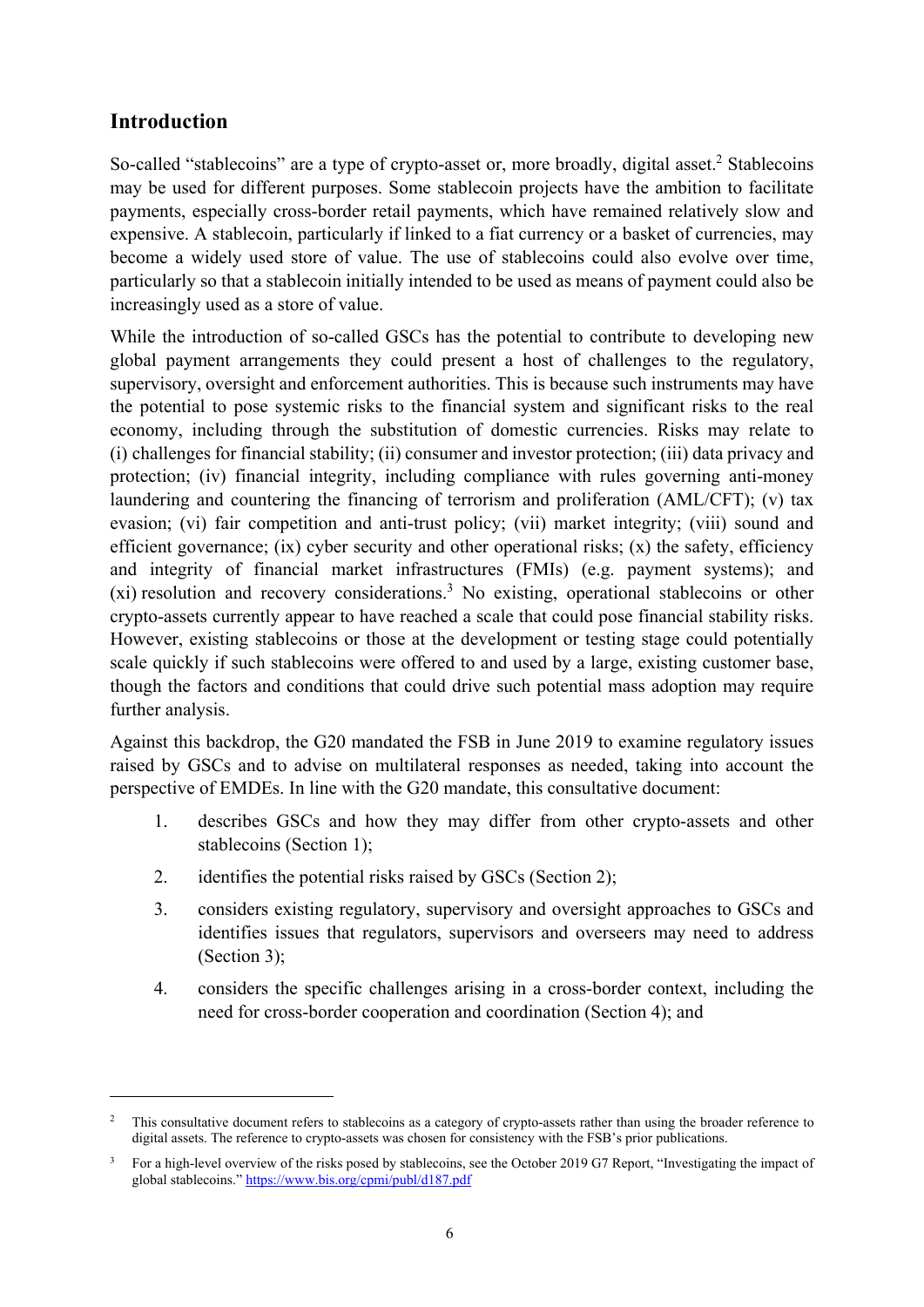5. proposes high-level recommendations for regulatory supervisory and oversight responses, including the need for multilateral actions (Section 5).

The focus of this consultative document is on financial regulatory, supervisory and oversight issues relating to privately-issued GSCs primarily used for retail purposes, as defined in Section 1 but it may also be relevant for other types of stablecoin or crypto-asset arrangements, including wholesale stablecoins. The document draws on the analysis undertaken within the FSB of potential financial stability risks and on a comprehensive survey of regulatory, supervisory and oversight approaches to stablecoins amongst FSB members and non-FSB members represented on FSB Regional Consultative Groups (RCGs).

In line with the mandate of the FSB, the document does not address the data privacy, competition, and taxation issues related to GSCs. The wider monetary policy, monetary sovereignty and currency substitution questions, the issue of public versus private provision of digital money and payment services and issues related to central bank digital currencies are also outside the scope of the analysis.

Along with the work done by the FSB, the G20 asked the IMF to consider the macroeconomic implications including monetary sovereignty issues in IMF member countries, taking into account country characteristics, and the Financial Action Task Force (FATF) to consider AML/CFT issues. This consultative document will not focus on AML/CFT considerations to avoid duplication of the work the FATF is leading. The FSB has been working closely with the IMF, the FATF as well as the other standard-setting bodies (SSBs) to ensure that the work underway is coordinated and mutually supportive. The FSB, the Committee on Payments and Market Infrastructures (CPMI), the FATF, and the International Organization of Securities Commissions (IOSCO), among others, are also monitoring market developments on an ongoing basis.

# **1. Characteristics of global stablecoins**

1

The term *stablecoin* commonly refers to a crypto-asset that aims to maintain a stable value relative to a specified asset, or a pool or basket of assets. In turn, the value of these assets typically determines or affects the market value of a stablecoin. A stablecoin may also employ algorithmic or other means to stabilise or impact its market value by, for example, automatically adjusting its supply in response to changes in demand.

The term stablecoin does not necessarily denote a distinct legal or regulatory classification. Importantly, the use of the term "stablecoin" in this document is not intended to affirm or imply that its value is in practice necessarily stable.<sup>4</sup> Rather, the term is used here to ensure consistency, as the term stablecoin is commonly employed by market participants. Similarly, the attribute *global* refers to a stablecoin with a potential reach and adoption across multiple jurisdictions and the potential to achieve substantial volume, thus posing financial stability risks, rather than a specific legal or regulatory concept.

In the absence of a universally agreed, precise definition of stablecoin, it is important to identify the characteristics that may distinguish a GSC from other crypto-assets and other stablecoins,

<sup>&</sup>lt;sup>4</sup> In fact, alternative terms such as private asset-linked tokens may characterise more accurately the technical nature of such instruments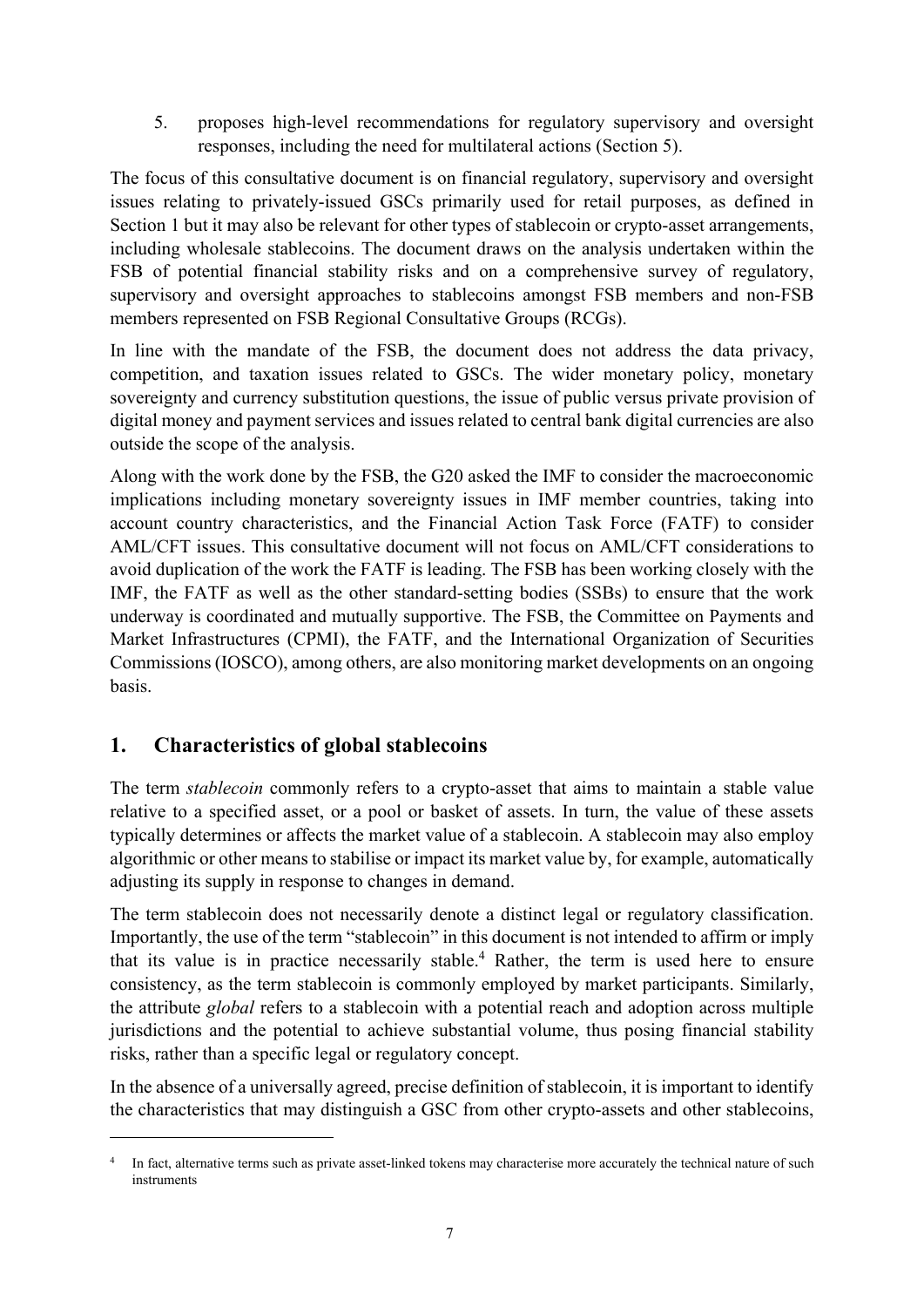and the materiality of such distinctions. This section highlights three such characteristics. The first two (the existence of a stabilisation mechanism and a specific combination of multiple functions and activities) distinguish stablecoins from other crypto-assets. The third, the potential reach and adoption across multiple jurisdictions, differentiates GSCs from other stablecoins.

## **1.1. Stabilisation mechanism**

A stablecoin arrangement seeks to stabilise the value of the stablecoin through the use of a stabilisation mechanism. Stablecoin designs currently reflect two broad types of stabilisation mechanisms: asset-linked and algorithmic, with some approaches being a hybrid of the two:

- Asset-linked stablecoins purport to maintain a stable value by referencing real or financial assets or other crypto-assets. For example, many stablecoins attempt to achieve stability through a "peg" to a single fiat currency.<sup>5</sup> The mechanism by which the stablecoin's value is maintained in relation to the referenced asset may vary and includes the use of creation and redemption structures, arbitrage, and direct rights to receive underlying reserve assets. Depending on the structure, stablecoin holders may or may not have a redemption right against the issuer or direct claim on the reserve assets. Reserve assets may or may not be available to be used in case of a redemption request and may or may not benefit from consumer and investor protection arrangements or other guaranty schemes. Additionally, there may not be any assets in reserve if the stablecoin merely references another asset as a peg.
- Algorithm-based stablecoins attempt to maintain a stable value via protocols that provide for the increase or decrease of the supply of the stablecoins in response to changes in demand. While the amount to be increased or decreased may be based on an algorithm, the actual issuance or destruction may not be automatic.

## **1.2. Combination of multiple functions and activities**

To be useable as a means of payment and/or store of value, a stablecoin arrangement typically provides three core functions: 6

- (i) issuance, redemption and stabilisation of the value of the coins;
- (ii) transfer of coins;

<u>.</u>

(iii) interaction with coin users for storing and exchanging coins.

Considering these functions, stablecoins could share functional similarities with payment systems or financial services or products, such as deposit liabilities or securities (including collective investment schemes), and therefore be subject to the same risks. However, they may also pose new risks, depending on the design of the stablecoin arrangement.

Each of these functions involves a number of constituent activities. For instance, the issuance, redemption and stabilisation of the value of the coins typically involves creating and destroying

<sup>&</sup>lt;sup>5</sup> Other examples anchor to a mix of currencies, a combination of currencies and government bonds, and commodities, like gold.

G7 (2019), https://www.bis.org/cpmi/publ/d187.pdf.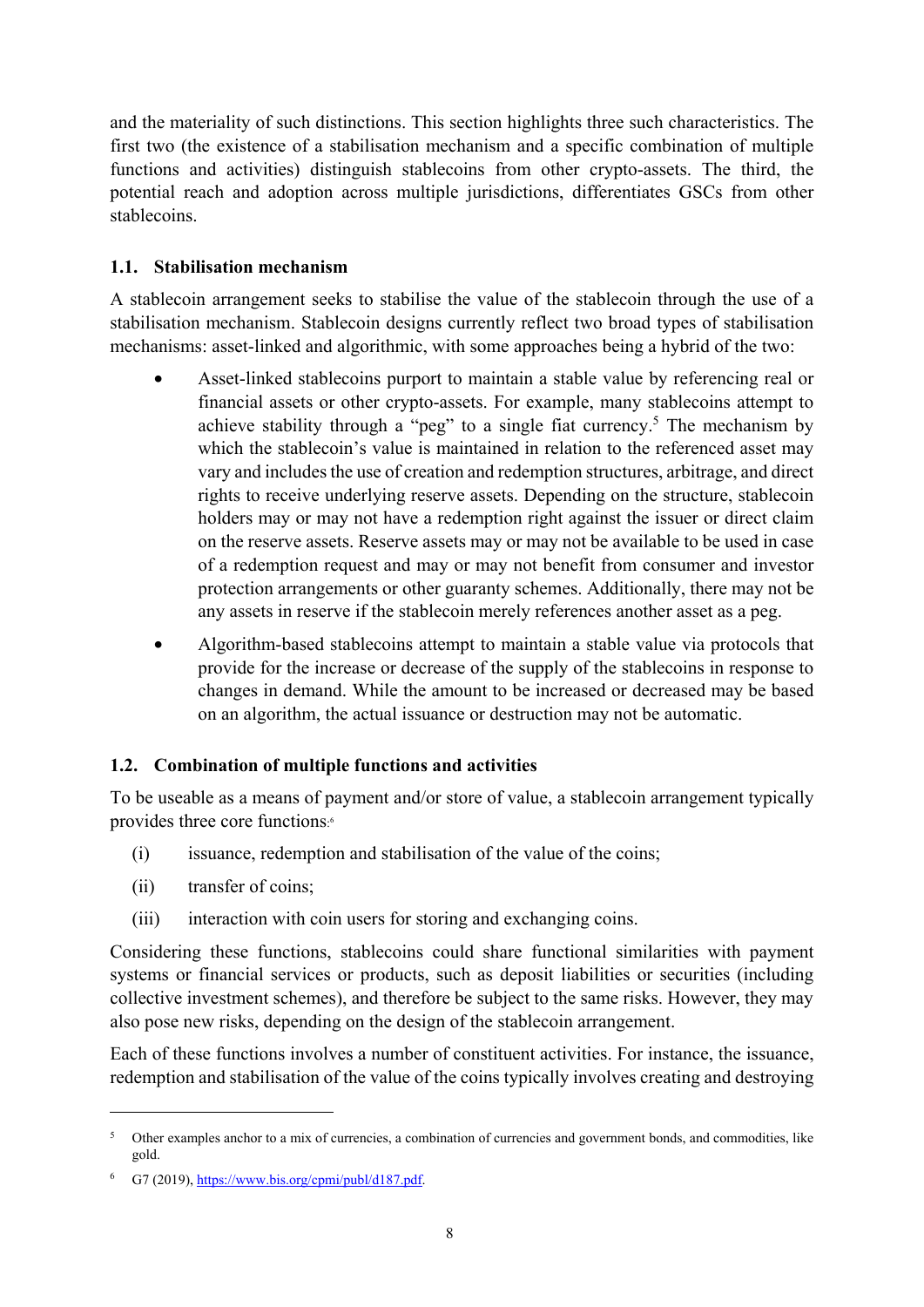coins, as well as managing the corresponding reserve assets and providing custody/trust services for those assets. The transfer of coins typically entails the operation of a suitable infrastructure and a mechanism for validating transactions. The interaction with users typically occurs through devices or applications that operate as "wallets", which store the private keys providing access to stablecoins, as well as applications that enable the exchange of coins against fiat currencies or other crypto-assets. Considering this range of activities performed, a *stablecoin arrangement* is generally understood as an arrangement comprised of different, interrelated functions and activities that can be provided by one or several entities.

The operating model employed may differ considerably across stablecoin arrangements (see Annex 1 for examples). The core system is typically a book of records that registers ownership of coins and changes therein. This is typically a shared ledger, which operates in a decentralised way, for example by using distributed ledger technology (DLT). Based on the design, transactions can be processed without the need for a trusted third party. Depending on the operating model, one or more entities may perform the activities, or design protocols or codes to perform them. Moreover, other variants and ways to perform the activities are emerging. In particular, technological innovation, such as developments in DLT, may enable the increased use of decentralised processes. Table 1 summarises, in a stylised manner, how the core functions of a stablecoin arrangement relate to activities and operational design elements.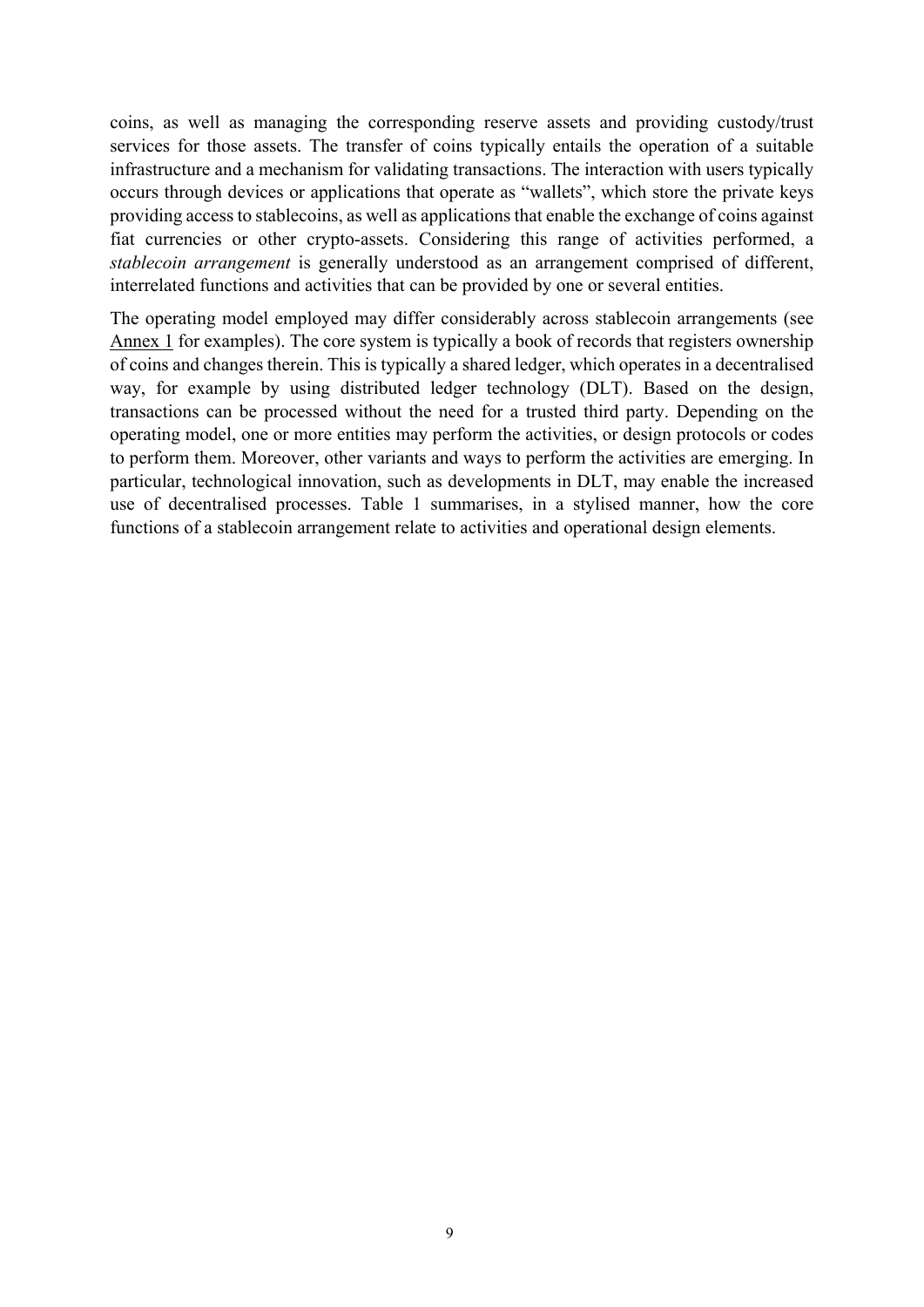|                                                                   | Table 1: Functions and activities in a stablecoin arrangement                    |                                                                                                                                                                                                                                                                                                                                                                                                                                                                                                   |  |  |
|-------------------------------------------------------------------|----------------------------------------------------------------------------------|---------------------------------------------------------------------------------------------------------------------------------------------------------------------------------------------------------------------------------------------------------------------------------------------------------------------------------------------------------------------------------------------------------------------------------------------------------------------------------------------------|--|--|
| <b>Functions</b>                                                  | <b>Activities</b>                                                                | <b>Operational design elements</b>                                                                                                                                                                                                                                                                                                                                                                                                                                                                |  |  |
| <b>Governance of</b><br>the<br>arrangement                        | Establishing<br>rules governing<br>the stablecoin<br>arrangement                 | The rules covering, among other issues, the types of entities that could<br>be involved in the arrangement, the protocol for validating<br>transactions, the mechanism for stabilising the value of the stablecoin,<br>and the arrangements for the management and ownership of the<br>reserve assets. Generally, a governance body is essential to a<br>stablecoin arrangement and also may have a role in promoting<br>adherence to common rules across the stablecoin arrangement.             |  |  |
| Issuance,<br>redemption and<br>stabilisation of<br>value of coins | Issuing,<br>creating and<br>destroying<br>stablecoins                            | The mechanism through which stablecoins may be issued or created,<br>and subsequently destroyed by one or more entities or software<br>protocols designed by these entities.                                                                                                                                                                                                                                                                                                                      |  |  |
|                                                                   | Managing<br>reserve assets                                                       | The activity of managing the assets that are "backing" the value of a<br>stablecoin, where a stablecoin fully or partially maintains its value or<br>confidence in its value based on real or financial assets or other crypto-<br>assets. This may involve buying and selling assets based on an<br>investment policy. The activity may also be undertaken by using<br>software protocols that adjust the composition of the reserve through<br>smart contracts and algorithmic decision-making. |  |  |
|                                                                   | Providing<br>custody/trust<br>services for<br>reserve assets                     | The activity of holding the assets that are "backing" the value of a<br>stablecoin. The entity or entities issuing the stablecoin or other entities<br>may hold the reserve assets.                                                                                                                                                                                                                                                                                                               |  |  |
| <b>Transfer of</b><br>coins                                       | Operating the<br>infrastructure                                                  | A DLT protocol determining roles in and access to the system. Access<br>may be permissioned (access, including the ability to hold and transfer<br>stablecoins, is controlled with defined access conditions) or<br>permissionless (anyone can access and transfer the stablecoins peer-to-<br>peer, directly to other wallets).                                                                                                                                                                  |  |  |
|                                                                   | Validating<br>transactions                                                       | Mechanism by which a transaction is authorised and validated by<br>validator nodes.                                                                                                                                                                                                                                                                                                                                                                                                               |  |  |
| <b>Interaction with</b><br>users                                  | Storing the<br>private keys<br>providing<br>access to<br>stablecoins<br>(wallet) | Cryptographic wallets storing private and public keys which are used<br>to digitally sign transaction instructions performed by the stablecoin<br>arrangement. Wallets can be custodial, where a third party operates the<br>wallet and holds the private keys on behalf of the users, or non-<br>custodial, where the users hold the private keys directly. Multiple<br>different parties can develop wallets, based on a set of specifications<br>provided by the stablecoin arrangement.       |  |  |
|                                                                   | Exchanging,<br>trading,<br>reselling, and<br>market making<br>of stablecoins     | The activity of purchasing/exchanging a stablecoin with fiat<br>currencies, or a stablecoin with other stablecoins or crypto-assets.                                                                                                                                                                                                                                                                                                                                                              |  |  |

## **1.3. Potential reach and adoption across multiple jurisdictions**

As with many financial services that utilise the internet, the technological infrastructure underlying stablecoin arrangements is not limited in its geographic scope. If a stablecoin arrangement combines such infrastructure with features that may be attractive to a broad range of users across multiple jurisdictions, its user base may rapidly grow, i.e. it may become a GSC.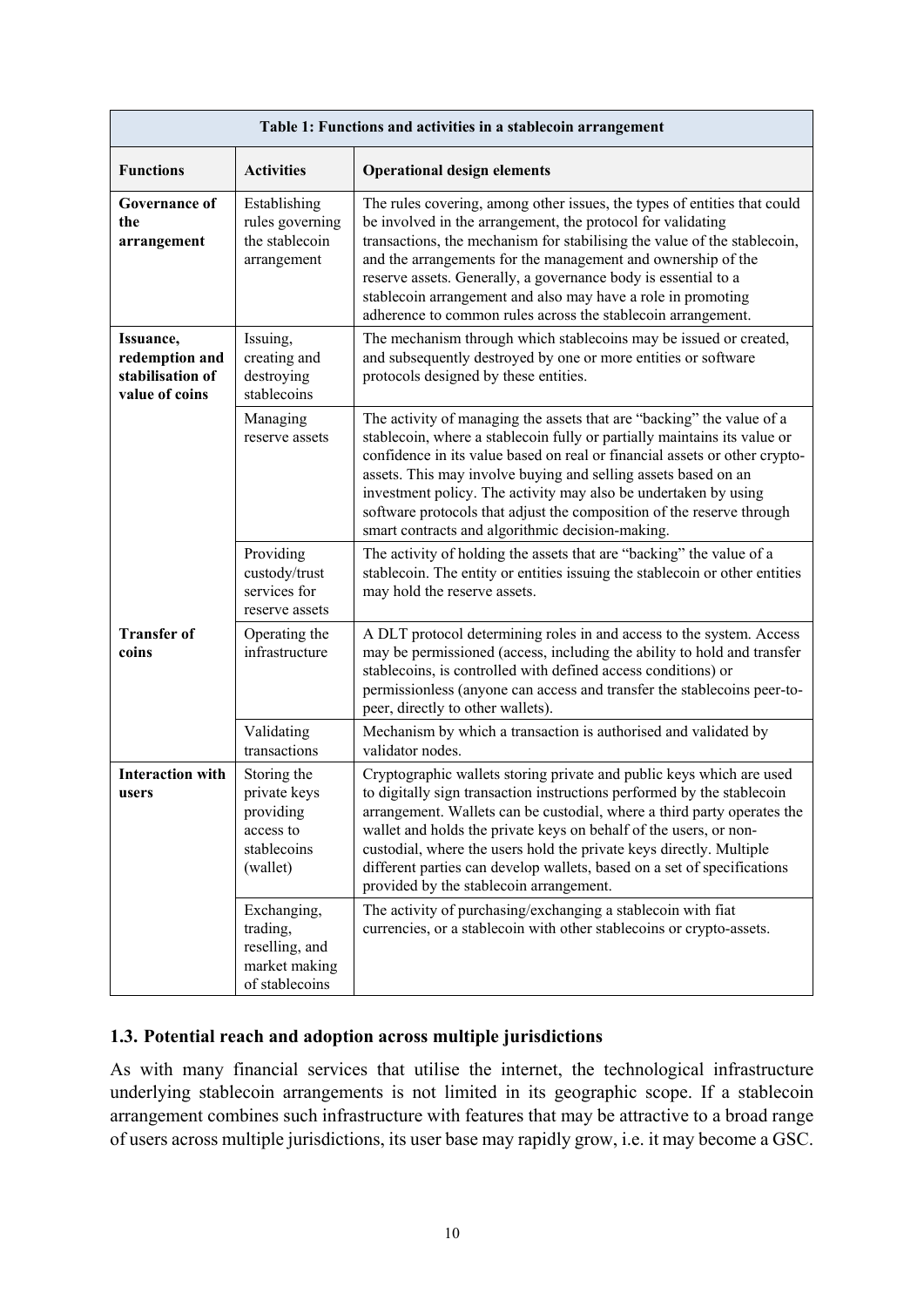A potential reach and adoption across multiple jurisdictions and the potential to achieve substantial volume would differentiate a GSC from other stablecoins. A framework to identify a GSC arrangement could seek to measure the global systemic importance that the arrangement could pose (Annex 5 presents potential elements that could be used to determine whether a stablecoin qualifies as a GSC). The criteria to be considered in determining a GSC should take into account the potential extent of the stablecoin's use as a means of payment or store of value in multiple jurisdictions.

Individual jurisdictions on their own may not be able to adequately monitor stablecoin adoption and materiality of risks. For example, a stablecoin that may not pose systemic risk in any one jurisdiction may nonetheless pose such risk globally if it has a presence across many jurisdictions and therefore has a high linkage to the global financial system. This may create a case for monitoring of stablecoin use at the global level.

# **2. Risks and vulnerabilities raised by global stablecoins**

Financial stability risks from the current use of stablecoins are currently contained. This is largely due to the relatively small scale of these arrangements. However, the use of stablecoins as a means of payment or a store of value might significantly increase in the future, possibly across multiple jurisdictions. In addition, the different activities within a stablecoin arrangement, in particular those related to managing the reserve assets, may considerably increase linkages to the existing financial system. Such developments could change the current assessment.

Understanding how stablecoins, particularly GSCs, may create risks to financial stability is necessary to support effective regulation, supervision and oversight. To this end, this section first sets out the channels through which the use of GSCs may adversely affect financial stability. The second part of the section discusses how the specific activities performed by a GSC arrangement, and their interaction, may affect these channels. Linking these activityspecific risks to the financial stability outcomes provides the basis for considering which functions and activities of a GSC arrangement may warrant particular attention by regulators, supervisors and oversight authorities.

# **2.1. Potential risks to financial stability from a GSC**

GSCs could pose financial stability risks through some key channels:

First, if a GSC were used as a common store of value, even a moderate variation in its value might cause significant fluctuations in users' wealth. Such wealth effects may be sizeable enough to affect spending decisions and economic activity. Wealth effects may be particularly pronounced in EMDEs where the likelihood of GSCs becoming a mainstream store of value may be higher than in advanced economies (AE).

Second, if widely used for payments, any operational disruption in the GSC arrangement might have significant impacts on economic activity and financial system functioning. If users relied upon a stablecoin to make regular payments, significant operational disruptions could quickly affect real economic activity, e.g. by blocking remittances and other payments. Large-scale flows of funds into or out of the GSC could test the ability of the supporting infrastructure to handle high transaction volumes and the financing conditions of the wider financial system.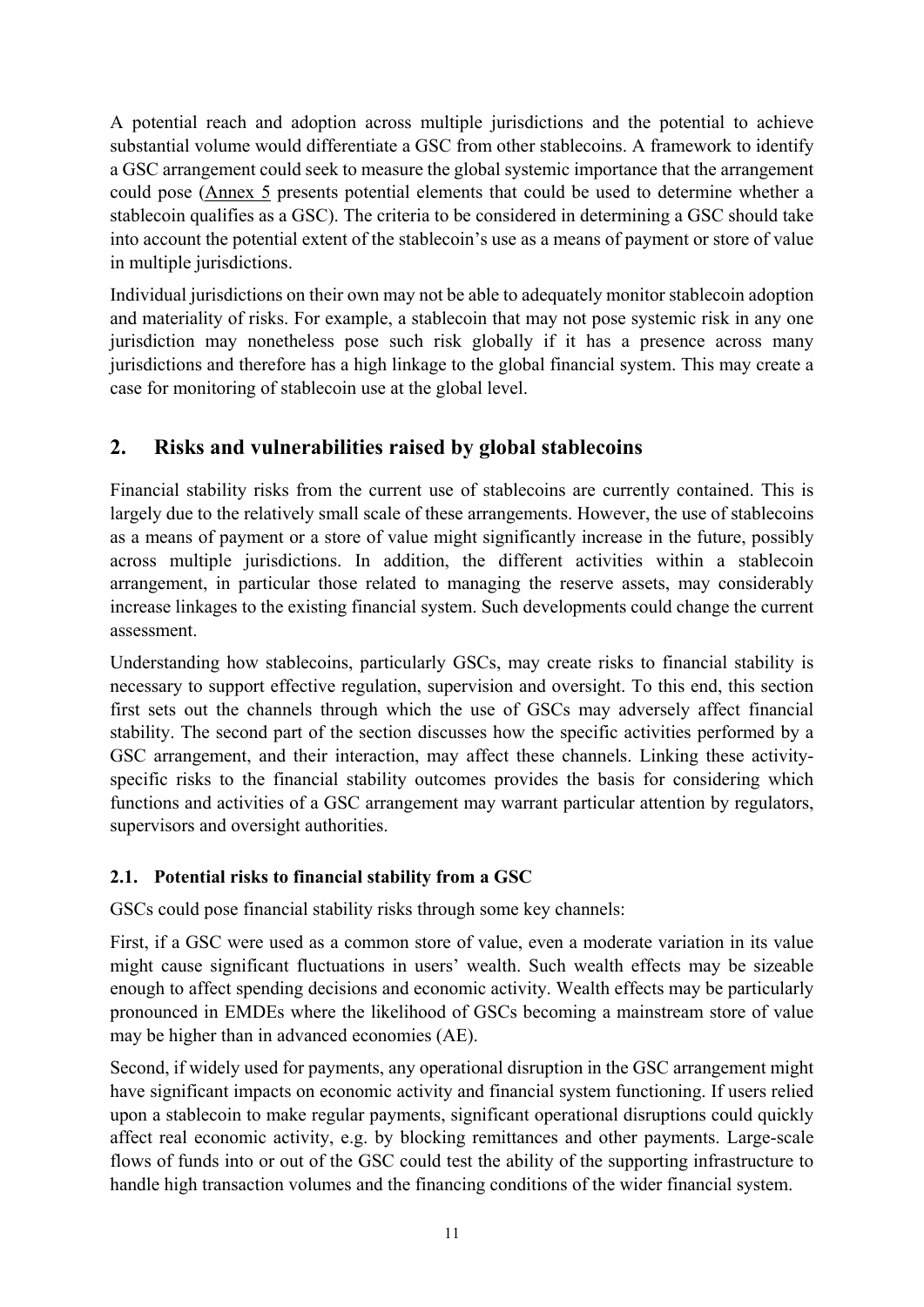Third, exposures of financial institutions might increase in scale and change in nature – particularly if financial institutions played multiple roles within a GSC arrangement (for example as resellers, wallet providers, managers or custodians/trustees of reserve assets). This may be a source of market, credit and operational risks to those institutions.

In addition, the large-scale use of GSCs might magnify confidence effects. A greater sensitivity to confidence effects could also reflect the extent of the use of a GSC as a store of value and/or means of payment. Moreover, closer linkages to financial institutions might also expose a GSC to adverse confidence effects, such as when a financial institution that acts as reseller/market maker of the GSC arrangement comes under financial distress. The reverse may also be true the potential failure of a GSC might expose the financial institutions involved in the GSC arrangement to adverse confidence effects.

These channels may also interact. For example, disruption to payments may cause further decline in confidence, which in turn could prompt further redemptions and decline in the GSC's value, compounding wealth effects.

Macrofinancial risks may arise particularly if, over time, households and businesses in some economies (e.g. EMDEs) come to hold substantial portions of their wealth in GSCs, rather than in local currencies. During periods of stress, households in some countries might come to regard GSCs as a safe store of value over existing fiat currencies and exacerbate destabilising capital flows. Volatile capital flows can have a destabilising effect on exchange rates and on domestic bank funding and intermediation.

The significance of these channels and their impact on financial stability depend on how widely and for what purpose a GSC is used, and whether linkages to the financial system increase. For example, if a GSC were adopted as a widespread means of payment, but not as a store of value, its potential implications for financial stability may be narrower. If, however, a GSC also became adopted as a significant store of value by some of its users, other channels – including those pertaining to confidence effects, interlinkages to financial institutions and macroeconomic stability – may become more prominent.

## **2.2. Vulnerabilities arising from the functions and activities of a GSC arrangement**

While the significance of the individual channels discussed above depends on what a GSC is used for and how widely it is used, the vulnerability of the GSC itself to shocks depends on how the functions and activities of the GSC arrangement are designed and performed. A scenario analysis conducted by the FSB identifies three main types of vulnerabilities. This scenario analysis focuses on asset-linked GSCs that have reserve assets and where the user has the ability to redeem the GSCs.

The first type of vulnerability relates to traditional financial risks – market, liquidity and credit risk – in a GSC arrangement. Of key importance in this regard is the choice and management of the GSC reserve assets, particularly the degree to which they could be liquidated at or close to prevailing market prices. Otherwise, large-scale GSC redemptions might result in "fire sales" of reserve assets that could reduce the "stable" value of the GSC relative to the reserve assets absent secondary guarantees. Such loss of value could impair user confidence in the resilience of the GSC arrangement as a payment mechanism, the financial institutions and the markets in which such assets were invested. Large-scale redemptions of GSCs might lead to large-scale sales of other assets and stress transmitted to wider financial markets. Also, significant changes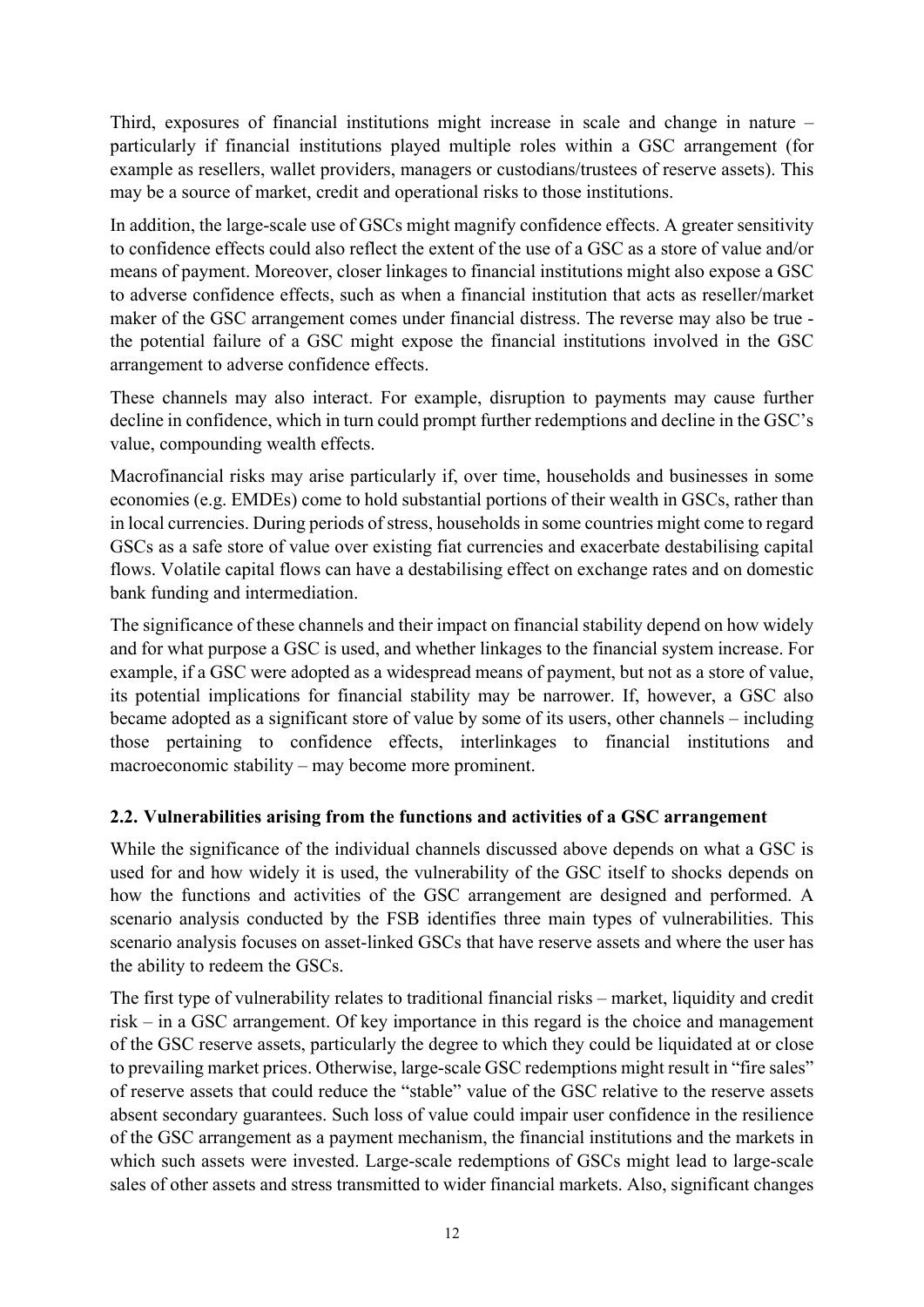in the composition of the reserve assets, in the absence of large-scale redemption of GSCs, might trigger spillover effects to the wider financial system.

The ability of GSC arrangements to sell reserve assets in large volume at (or close to) prevailing market prices would depend on the duration, quality, liquidity and concentration of the GSC's reserve assets. The degree of transparency as to the nature, sufficiency and liquidity of these reserve assets might also affect confidence in the GSC.

Other design features of a GSC arrangement may add to financial stability risks. For instance, the withdrawal of liquidity provision by resellers/market makers might cause a sharp reduction in the liquidity of the GSC and dislocation in its price, which might in turn undermine user confidence and prompt further redemption. Moreover, users' loss of confidence could be more pronounced for GSCs which are not fully backed by reserve assets.

A second type of vulnerability concerns potential fragilities in the governance, operation and design of the GSC arrangement's infrastructure, including its ledger and the manner of validating users' ownership and transfer of coins. This vulnerability could crystallise for example due to an operational incident at a custodian or a compromised ledger resulting from a design defect, a cyber incident, or a failure of validator nodes. A lack of network capacity to validate – and subsequent delays in processing – large volumes of transactions might amplify users' loss of confidence, and trigger further redemption requests.

In the event of a disruption in the GSC arrangement, ambiguity about rights and protection afforded to users could amplify confidence effects. In particular, if users do not have redemption rights or a direct claim on the underlying assets, confidence could be undermined.

The degree of vulnerability would be impacted by the effectiveness of the GSC arrangement's governance and controls. The clarity of the roles and responsibilities of the GSC arrangement's governance body – including in respect of setting and enforcing the rules on establishing the GSC's value and on the functioning of the infrastructure – could affect users' confidence.

The third vulnerability relates to the applications and components on which users rely to store private keys and exchange coins. Such vulnerabilities could crystallise due to an operational incident at a wallet or exchange, for example. The scope of affected users might depend on the market share of the associated provider, and the degree to which it, for example, serves users in different jurisdictions.

The degree of vulnerability would depend on the operational resilience arrangements for wallets and exchanges, including stand in and fall-back arrangements that ensure continuity of service to users, and of the continued liquidity of the secondary market for coins.

Table 2 summarises, in a stylised way, the above types of vulnerabilities, their main determinants, and the functions and activities of a GSC arrangement that are particularly relevant in this regard.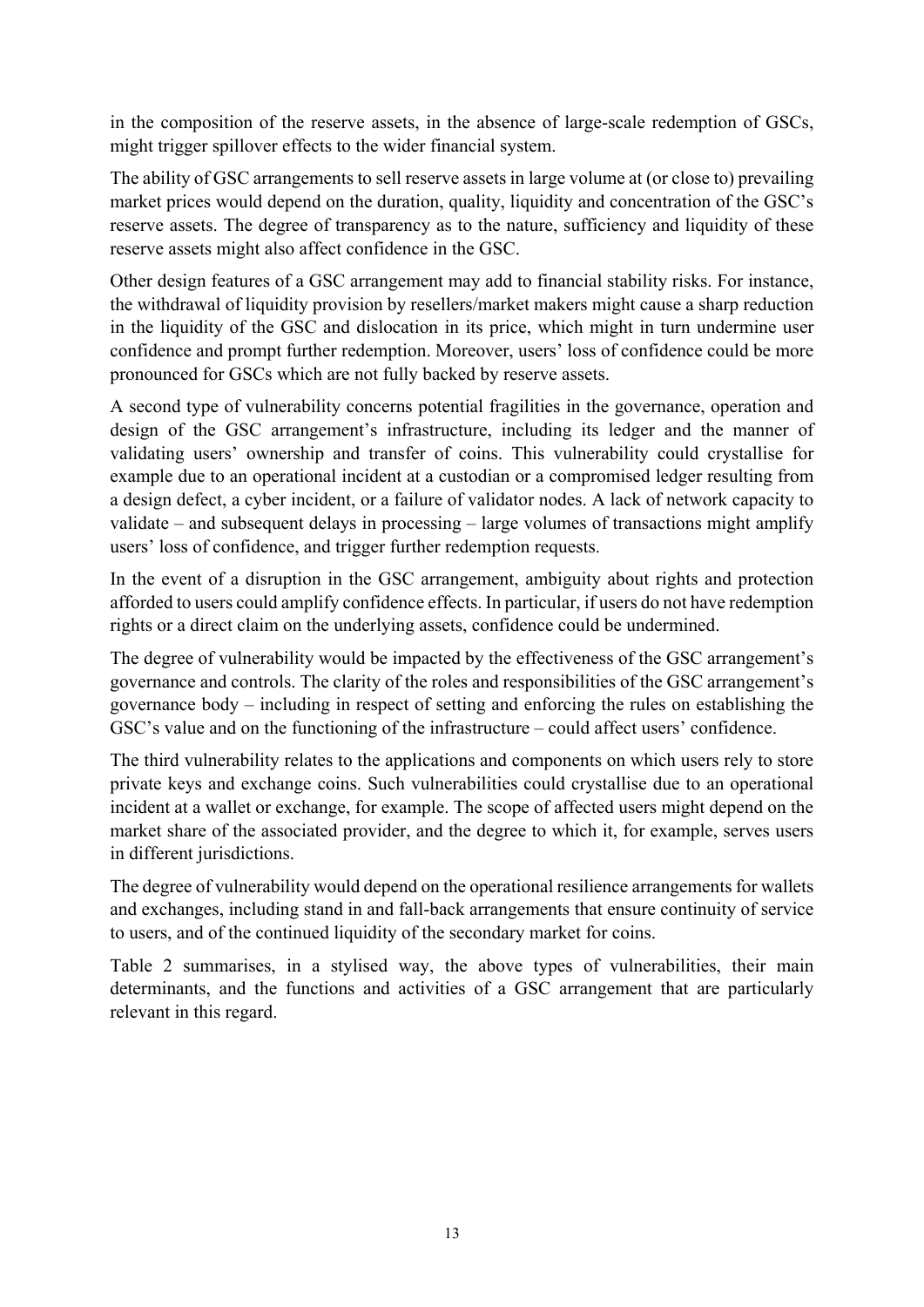| Table 2: Examples of vulnerabilities and related functions<br>and activities in a GSC arrangement<br>(stylised presentation)                                 |                                                                                                                                                                                                                                                                                |                                                                                                                                                                                                                                             |  |  |
|--------------------------------------------------------------------------------------------------------------------------------------------------------------|--------------------------------------------------------------------------------------------------------------------------------------------------------------------------------------------------------------------------------------------------------------------------------|---------------------------------------------------------------------------------------------------------------------------------------------------------------------------------------------------------------------------------------------|--|--|
| <b>Type of vulnerability</b>                                                                                                                                 | <b>Main determinants</b>                                                                                                                                                                                                                                                       | <b>Functions and activities primarily</b><br>concerned                                                                                                                                                                                      |  |  |
| Financial exposures in the GSC<br>arrangement, giving rise to<br>market, liquidity and credit<br>risks.                                                      | Choice, composition and<br>$\bullet$<br>management of the GSC<br>reserve assets<br>Robustness of liquidity<br>$\bullet$<br>provision by GSC<br>resellers/market makers<br>Ability of actors in the GSC<br>$\bullet$<br>arrangement to employ<br>leverage                       | Governing the GSC<br>$\bullet$<br>arrangement<br>Issuing, creating and destroying<br>$\bullet$<br><b>GSCs</b><br>Managing reserve assets<br>$\bullet$<br>Exchanging, trading, reselling<br>$\bullet$<br>and market making of<br>stablecoins |  |  |
| <b>Weaknesses in the GSC</b><br>infrastructure, giving rise to<br>operational risk (including<br>cyber risks) and risk of loss of<br>data.                   | Reliability and resilience of<br>$\bullet$<br>the GSC's ledger and<br>validation mechanism,<br>including validator nodes<br>Capacity of network to<br>$\bullet$<br>validate and process large<br>volumes of transactions<br>Reliability of<br>$\bullet$<br>custodians/trustees | Governing the GSC<br>$\bullet$<br>arrangement<br>Operating the infrastructure<br>$\bullet$<br>Validating transactions<br>$\bullet$<br>Providing custody/trust services<br>$\bullet$<br>for reserve assets                                   |  |  |
| Vulnerabilities in those parts of<br>the GSC arrangement on which<br>users rely to store, exchange<br>and trade GSCs, including<br>operational or fraud risk | Effectiveness of<br>$\bullet$<br>governance in preventing<br>fraud<br>Operational resilience<br>$\bullet$<br>Clarity about the nature of<br>$\bullet$<br>claims that users have<br>Robustness of liquidity<br>$\bullet$<br>provision by GSC<br>resellers/market makers         | Governing the GSC<br>$\bullet$<br>arrangement<br>Storing of private keys<br>$\bullet$<br>providing access to GSCs<br>Exchanging, trading, reselling,<br>$\bullet$<br>and market making of GSCs                                              |  |  |

The interlinkages that exist between the various functions and activities in a GSC arrangement may add to vulnerabilities. For instance, a design failure in the validation process used for coin transfers could undermine confidence in the payment mechanism, but also in the performance of GSCs as a store of value and eventually of the GSC arrangement as a whole. As a consequence, the resilience of the arrangement may depend on the proper functioning of a range of different activities and processes.

# **3. Existing regulatory, supervisory and oversight approaches and challenges**

#### **3.1. Findings from the FSB Stocktake**

To take stock of existing regulatory, supervisory, and oversight approaches, the FSB surveyed FSB and RCG members. The survey included questions on current approaches with respect to the regulatory classification of stablecoins and stablecoin arrangements and activities, as well as potential regulatory gaps (see Annex 3 for more details). A total of 51 jurisdictions completed the survey, including 25 FSB and 26 RCG jurisdictions.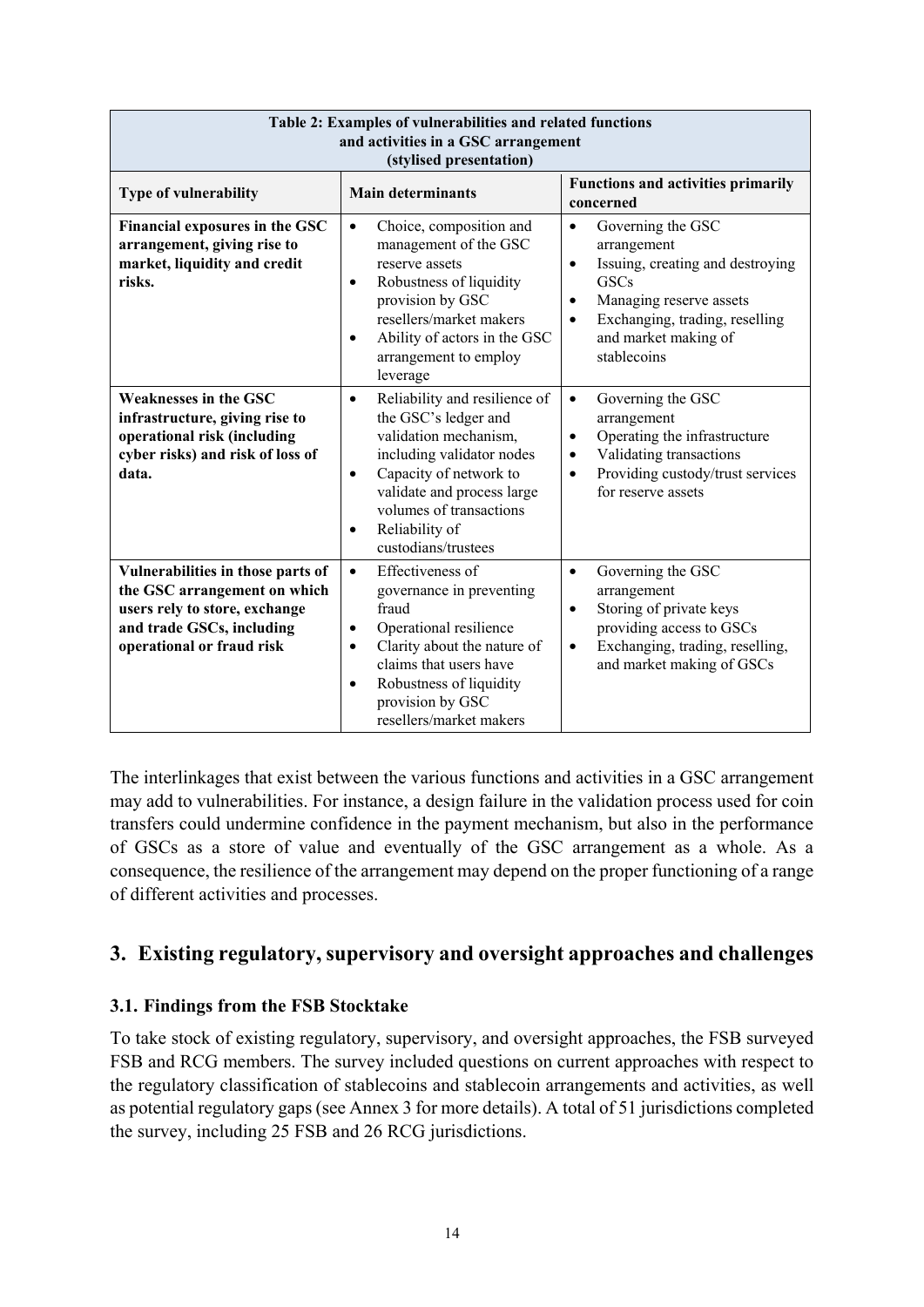The survey findings highlight that most jurisdictions do not currently have regulatory regimes specific to crypto-assets in general or stablecoins in particular. However, in most jurisdictions, existing regulatory, supervisory and oversight approaches, while not specific to crypto-assets or stablecoins, would apply in whole or part and would address some of the risks associated with stablecoins or with entities that are part of the stablecoin arrangement. The most common approach is to identify the activity performed by a stablecoin arrangement and the participants involved, and apply the relevant existing regulation for that activity or entity according to the "*same business, same risks, same rules*" principle.

Most respondents note that stablecoins could be classified under more than one regulatory category, and that the classification could change as the nature and use of a stablecoin evolves. Which existing regulatory regime applies typically depends on the specific design features and characteristics of a stablecoin or of the entities that are part of the stablecoin arrangement. The application of existing regulatory regimes is therefore subject to a case-by-case assessment. For instance, whether a "stablecoin" qualifies as e-money may depend on the nature of the claim of a stablecoin holder against the stablecoin issuer or its assets. Stablecoins that do provide a claim may also fall under the definition of a collective investment scheme or deposit. A change in the features of the stablecoin or the activities of the stablecoin arrangement over time may lead to a change in the applicable regulatory and supervisory regime.

The extent to which existing regulations may be applied to the activities of GSC arrangements differ by jurisdiction. Some survey responses indicate that some jurisdictions may require clarifications or new regulatory authorities to fully capture GSC activities. Activities are often, at least partly, covered by multiple relevant regulations in AEs, while some of the activities are not covered by any regulations in EMDEs. In general, the functions and activities that are most frequently covered include the issuance and redemption of stablecoins; managing reserve assets; providing custody/trust services for stablecoin reserve assets; exchanging and trading stablecoins (including reselling to retail users) and storing the private keys providing access to stablecoins (wallets). The survey indicates that jurisdictions were less likely to regulate the governance over the whole stablecoin arrangement, the operation of the infrastructure of a stablecoin arrangement and the validation of transactions.

The type of regulatory coverage of stablecoin activities varies. Survey results indicate that many jurisdictions have AML/CFT regulations that seem to apply more generally to stablecoin activities. The results also indicate that fewer jurisdictions have other types of financial regulation, such as market integrity, investor and consumer protection regulations, that may apply to stablecoin activities like issuance, exchanging and trading of stablecoins. See also the table in Annex 2 on potential vulnerabilities arising from stablecoin activities and the regulatory authorities and potential tools to address such vulnerabilities.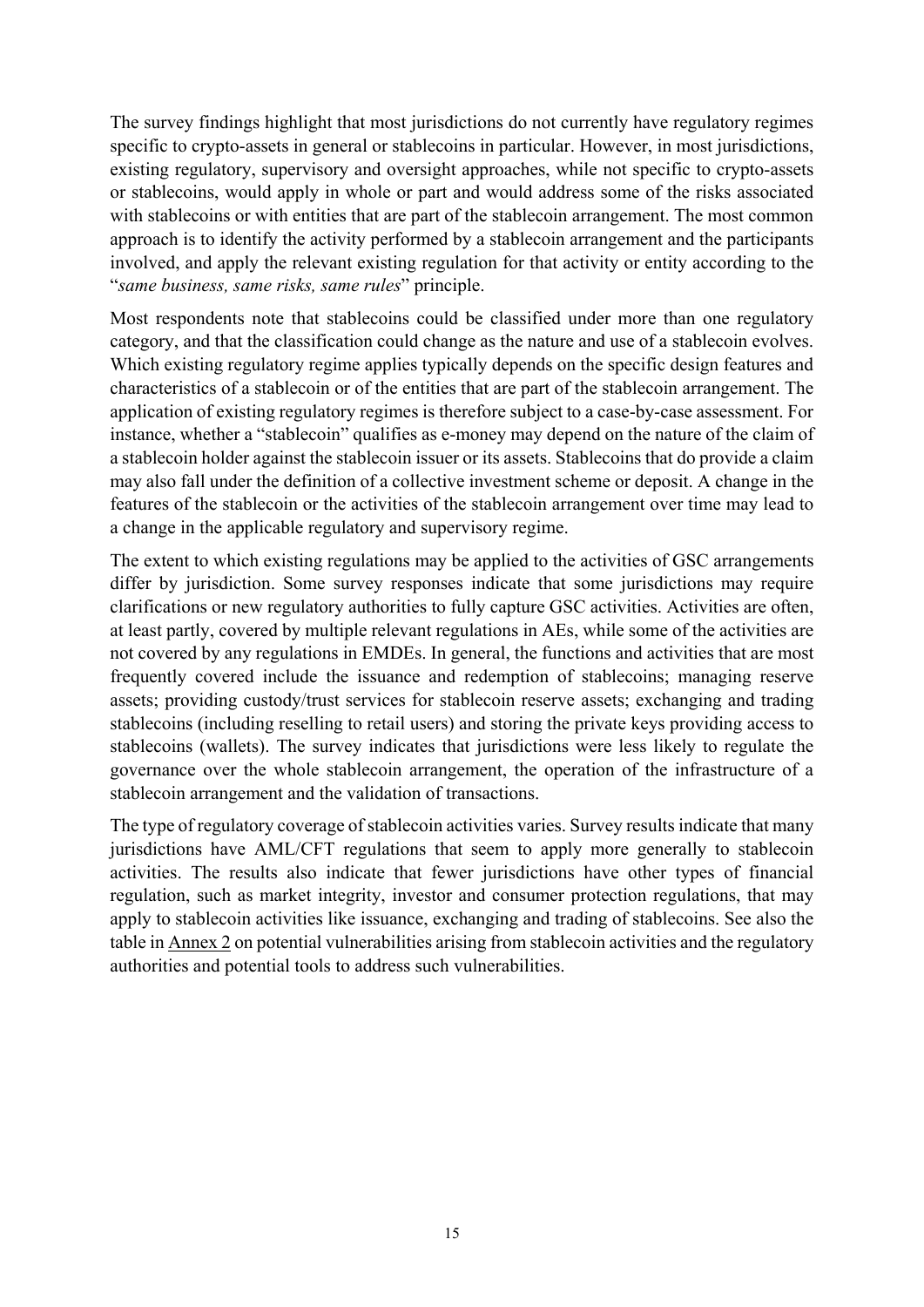#### **3.2. International standards that could apply to GSC arrangements**

Several international financial standards could potentially be applicable to the activities of a stablecoin arrangement, including standards for prudential regulation as well as AML/CFT regulation depending on the specific design of the stablecoin arrangement and regulatory regime of each jurisdiction. Standard-setting bodies – BCBS, FATF, CPMI, and IOSCO – are undertaking work to review whether and how existing international standards can apply to stablecoin arrangements.

#### *Basel Committee on Banking Supervision (BCBS)*

Banks could be subject to a range of direct and indirect exposure channels in a GSC arrangement, including as an issuer, investor, lender, custodian / wallet provider and market maker of stablecoins. Such exposures would in principle be subject to prudential capital and liquidity requirements.

However, the current Basel framework does not specify the prudential treatment for banks' exposures to crypto-assets at large or crypto-assets that make use of stabilisation tools. The BCBS is considering the appropriateness of a global prudential standard and other approaches. The BCBS issued a discussion paper that outlines a set of general principles and considerations to guide the design of a prudential treatment of banks' exposures to crypto-assets, including an illustrative example of potential capital and liquidity requirements for exposures to high-risk crypto-assets. The BCBS is continuing to assess the appropriate prudential treatment for such types of crypto-assets, and will consult on any specific measures.<sup>7</sup>

Banks having a role in a GSC arrangement could be subject to cyber, fraud, and other operational risks as well as legal, third-party and implementation risks. The BCBS Principles for the Sound Management of Operational Risk should help address those risks by calling a strong control environment, appropriate internal controls and business resilience and continuity plans.<sup>8</sup>

Moreover, as noted in the March 2019 BCBS statement on crypto-assets, one of the first steps in analysing the impact of crypto-assets on banking institutions is to assess the permissibility of a banking institution to engage in such activity.<sup>9</sup>

#### *Financial Action Task Force (FATF)*

The FATF, as the global standard setter for AML/CFT, set out in June 2019 how the FATF standards should apply to virtual asset activities and Virtual Asset Service Providers  $(VASPs).<sup>10,11</sup>$  It set out recommendations that require countries to assess and mitigate the money

<sup>&</sup>lt;sup>7</sup> See www.bis.org/bcbs/publ/d490.pdf.

<sup>8</sup> See www.bis.org/publ/bcbs195.pdf.

<sup>9</sup> See www.bis.org/publ/bcbs\_nl21.htm.

<sup>&</sup>lt;sup>10</sup> On 21 June 2019, the FATF issued an Interpretive Note to Recommendation 15 on New Technologies (INR. 15) that clarifies the FATF's previous amendments to the international Standards relating to virtual assets and describes how countries and obliged entities must comply with the relevant FATF Recommendations to prevent the misuse of virtual assets for money laundering and terrorist financing and the financing of proliferation.

<sup>&</sup>lt;sup>11</sup> The terms "virtual asset" and "virtual asset service provider" are used by FATF according to the definitions available at http://www.fatf-gafi.org/glossary/u-z/.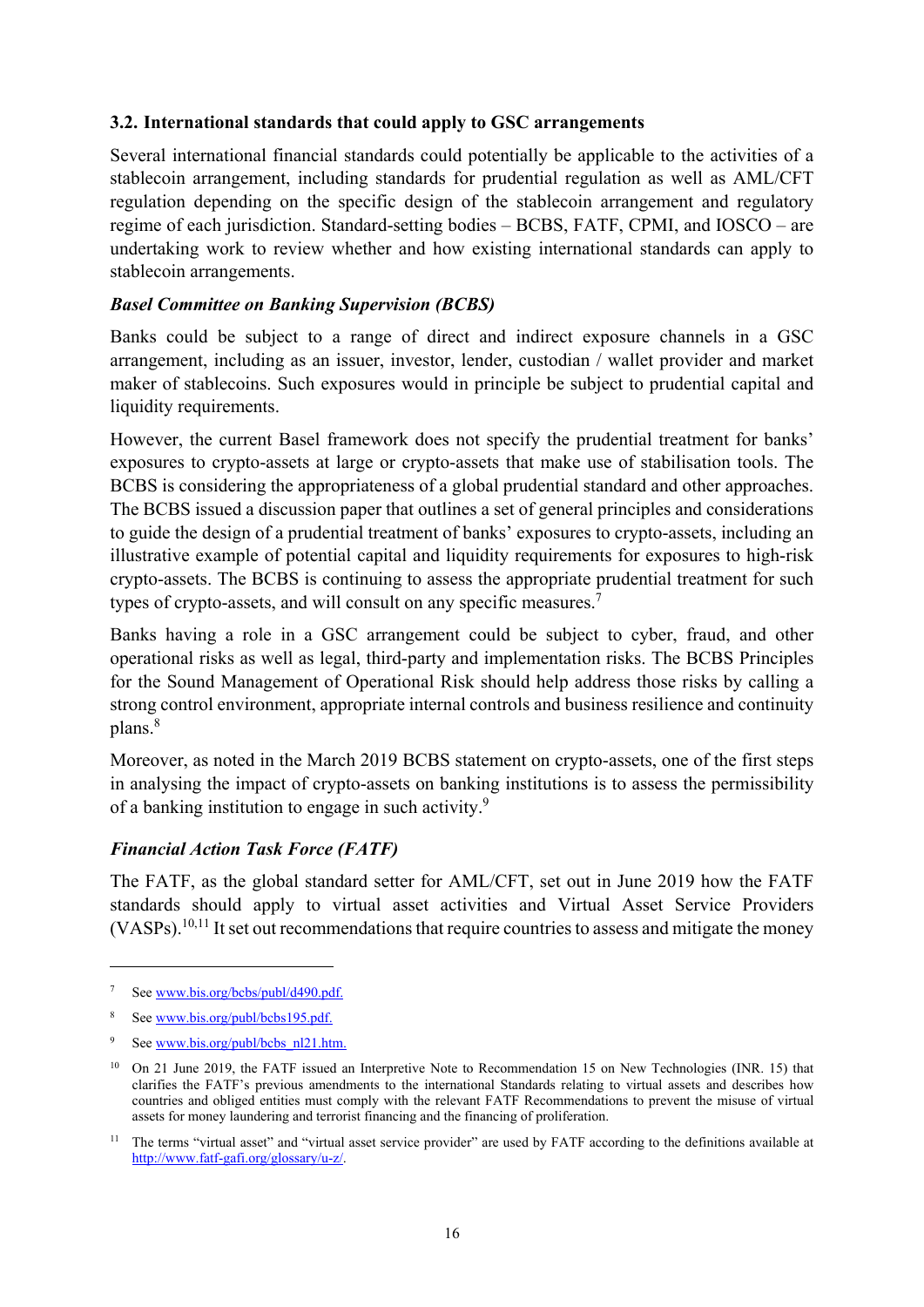laundering and terrorist financing risks associated with virtual asset activities and VASPs; license or register such providers; subject them to supervision or monitoring; and require that they implement all of the AML/CFT preventive measures under the FATF recommendations just like other financial institutions, including customer due diligence, record-keeping, suspicious transaction reporting, and screening all transactions for compliance with sanctions.

In October 2019, the FATF clarified that both global "stablecoins" and their service providers would be subject to the FATF standards either as virtual assets and VASPs or as traditional financial assets and their service providers, and that stablecoins should "never be outside of the scope of anti-money laundering controls."<sup>12</sup> Accordingly, the FATF has made clear that countries should effectively implement the FATF standards as part of their domestic regulatory and supervisory regimes for virtual assets, including stablecoins and VASPs.

The FATF is currently reviewing the money laundering (ML) and terrorism financing (TF) risks associated with stablecoins and other virtual assets and whether these are adequately mitigated. The particular ML/TF risk associated with stablecoins would be amplified by any potential for mass adoption, but a large part of these risks could be mitigated when the stablecoins are intermediated by either financial institutions or VASPs that are effectively regulated and supervised in a manner consistent with the FATF standards. There may be material residual risks if the stablecoin enables large-scale anonymous peer-to-peer transactions without an intermediary, where additional clarifications may be needed. The FATF will undertake further work to review the business models of stablecoins to identify any gaps and significant residual risks, to consider further clarifications on how the FATF standards apply to global "stablecoins" and their service providers, as well as whether further updates are necessary, and report on this to the G20 in July 2020.

## *Committee on Payments and Market Infrastructures (CPMI) and International Organization of Securities Commissions (IOSCO)*

The CPMI and IOSCO have carried out a preliminary analysis on the application of the Principles for Financial Market Infrastructures (PFMI) stablecoin arrangements and their activities. The PFMI include 24 high-level principles applicable to systemically important FMIs. Principles include the existence of a well-founded legal basis, clear governance promoting safe and efficiency and supporting stability of the broader financial system, risks management, and operational resilience. Responsibility E of the PFMI provides the framework for cooperation among central banks, market regulators, and other authorities for promoting the safety and efficiency of systemically important FMIs.

In this preliminary analysis, the CPMI-IOSCO established that the PFMI apply to systemically important stablecoin arrangements that perform systemically important payment system functions<sup>13</sup> or other financial market infrastructure (FMI) functions that are systemically important. To the extent that systemically important stablecoin arrangements perform

<sup>12</sup> FATF, October 2019, https://www.fatf-gafi.org/publications/fatfgeneral/documents/statement-virtual-assets-globalstablecoins.html.

<sup>13</sup> The PFMI note that a payment system is "...a set of instruments, procedures, and rules for the transfer of funds between or among participants; the system includes the participants and the entity operating the arrangement." The instruments could potentially be the tokens issued by a stablecoin issuer, the procedures could be the payments made between token holders (or to participating retailers), and the rules would likely be set out by the stablecoin issuer (and codified on the blockchain).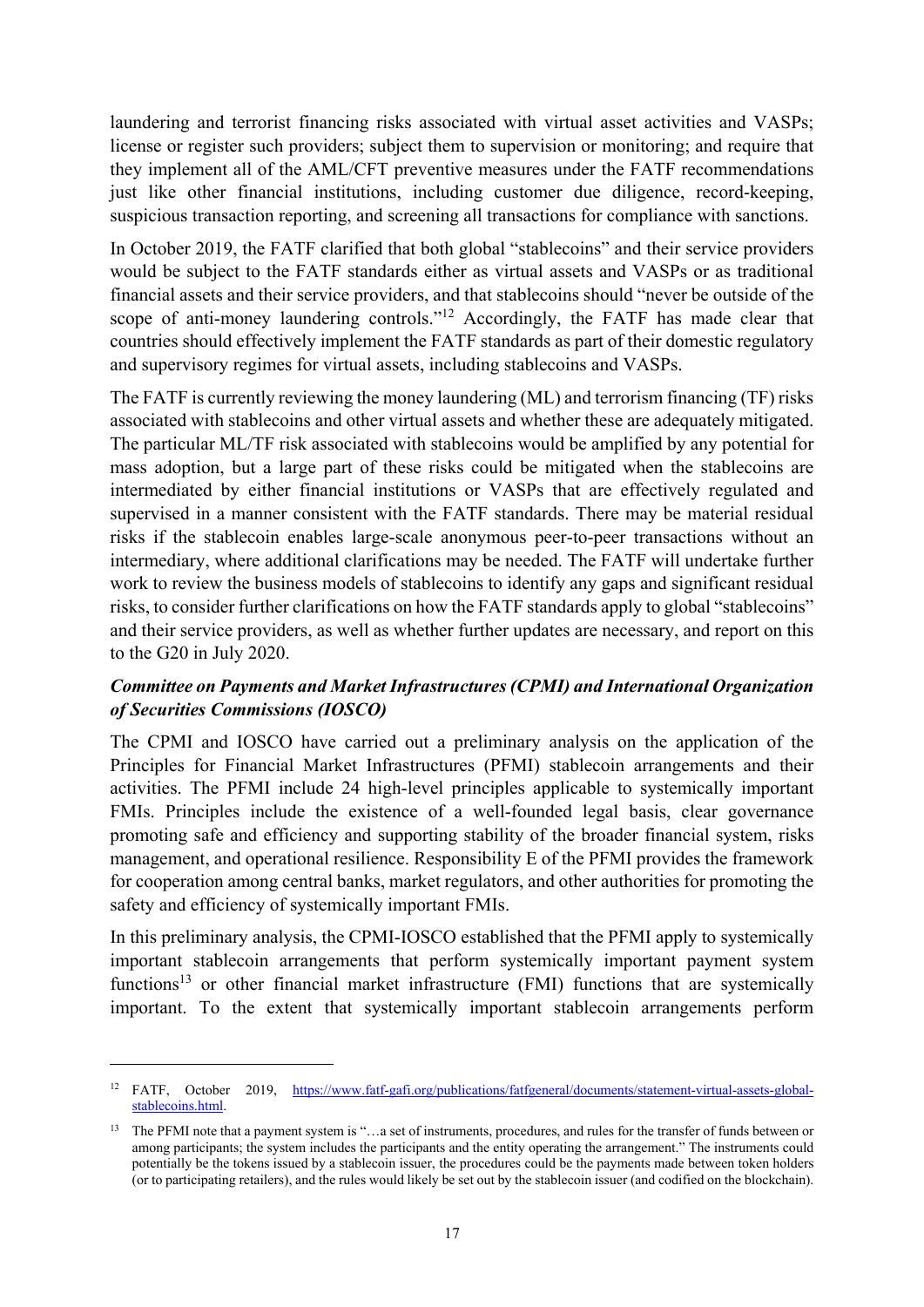additional functions not covered by the PFMI, they will be subject to relevant standards for those functions in addition to the PFMI.

The CPMI-IOSCO considered that, while it may be challenging for systemically important stablecoin arrangements, in particular for those that are partly or highly decentralised, to comply with the standards of the PFMI, systemically important stablecoin arrangements need to adapt to comply with them. In this regard, CPMI-IOSCO is considering the need for some clarification or interpretation to help explain how systemically important stablecoin arrangements may comply with the PFMI, but such clarification or interpretation would not change the underlying principles that apply to systemically important stablecoin arrangements. Further work will now be required by CPMI-IOSCO to supplement this preliminary analysis before a definitive statement on applicability of each of the individual PFMI principles to stablecoin arrangements can be made.

## *International Organization of Securities Commissions (IOSCO)*

IOSCO is reviewing the applicability of IOSCO standards and principles to GSC initiatives and published a report on 23 March 2020.<sup>14</sup> The report assesses the implications that global stablecoin proposals could have for securities market regulators. It concludes that GSCs may, depending on their structure, present features that are typical of regulated securities or other regulated financial instruments or services. It then engages in a lifecycle analysis of a hypothetical stablecoin used for domestic and cross-border payments. The hypothetical stablecoin uses a reserve fund and intermediaries to try to achieve a stable price vis-a-vis a basket of low volatility currencies.

The report concludes that several principles and standards could apply to the hypothetical stablecoin offering. These include (i) IOSCO's 2012 Recommendations on Money Market Funds; (ii) Issues, Risks and Regulatory Considerations for Crypto-asset Trading Platforms (2020); (iii) the 2013 Principles for the Regulation of ETFs; and (iv) the IOSCO work on Market-Fragmentation including the 2015 Cross Border Regulation Task Force Report and the work of the Follow-Up Group to address potential regulatory arbitrage as well as IOSCO work on Cyber Resilience and Client Assets. These findings may equally apply to stablecoin arrangements other than the hypothetical stablecoin offering, subject to a facts and circumstances assessment of the individual proposal at hand. The report also sets out considerations of broader issues of relevance to securities market regulators and contains the CPMI-IOSCO's preliminary analysis of the applicability of the PFMI to GSCs. A more detailed summary of the report's findings along with the CPMI-IOSCO analysis are both set out in Annex 4.

Future IOSCO work will expand the functional analysis in the published report to look at other structures of GSCs offerings and how they might interact with the perimeter of securities markets regulation, as well as supplementing the analysis with any relevant additional information, if and when GSC proposals come to market.

<sup>14</sup> See https://www.iosco.org/library/pubdocs/pdf/IOSCOPD650.pdf.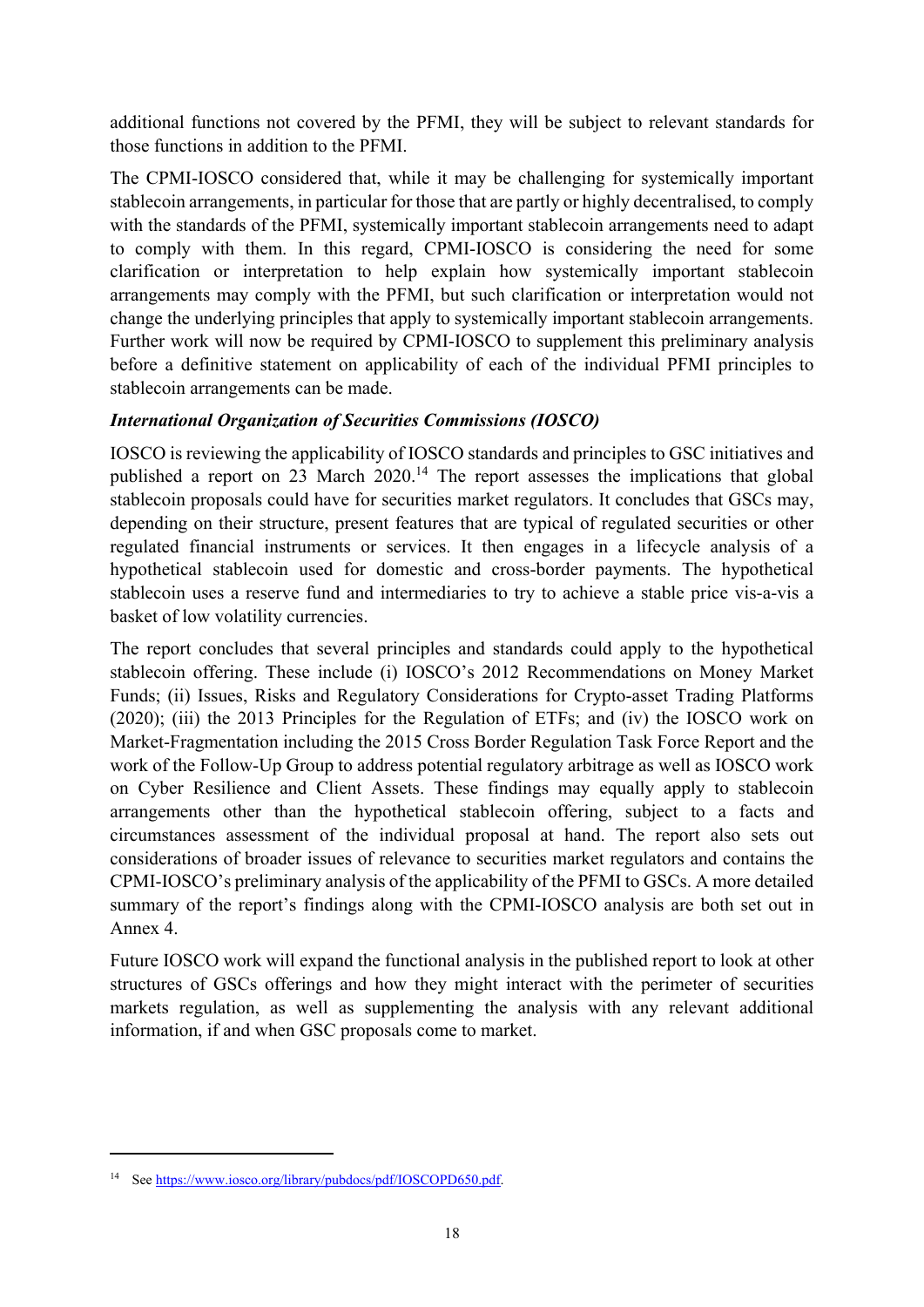#### **3.3. Potential issues to consider**

The analysis of jurisdictions' existing regulatory, supervisory and oversight approaches and of the applicability of existing international standards raises some issues that national authorities should consider

## *Clarity about the applicability of existing regulatory regimes and powers*

There is a broad consensus among survey respondents that existing regulatory authority over the activities and risks of stablecoins needs to be clarified. Most authorities reported that they planned to clarify how existing regimes apply to stablecoins and their providers, and that some adaptation of their regulation may be necessary. Some jurisdictions have already provided guidance on how to apply existing regulation to crypto-assets and/or stablecoins. This guidance has typically sought to help firms understand which regulatory requirements apply and how to ensure compliance. Others are currently developing new legislation or regulation to address the risks posed by crypto-assets, including stablecoins. Some jurisdictions have chosen to issue warnings to the public, highlighting the risks of these investments and/or that some of these activities are not licensed or regulated. In a few cases, jurisdictions have chosen to prohibit crypto-assets.

## *Potential gaps in existing regulatory frameworks*

Some authorities identified potential gaps in existing regimes that need to be addressed. One source of gaps may be an unanticipated *bundling* of attributes that conventional regulations, in particular those designed to be applied by sector, may not fully capture. For instance, legal frameworks in some jurisdictions may not allow stablecoins to fall under multiple regulatory classifications, so certain activities may not be captured at present (a simple example being that if a GSC falls exclusively under securities regulation in such jurisdiction, activities related to the transfer of coins may not be covered). Another source of gaps may be the *unbundling* of activities in a stablecoin arrangement. As a consequence, some of the activities in a GSC arrangement may fall outside of traditional regulatory boundaries. Survey responses suggest that potential gaps in existing frameworks at domestic level may include:

- (i) potentially incomplete implementation and coverage of FATF standards for all activities of a GSC arrangement; (e.g. peer-to-peer transfers of stablecoins may not be addressed);
- (ii) inability to effectively supervise and oversee a GSC arrangement if the legal classification of a stablecoin falls outside an existing regulation framework (e.g. emoney or a security);
- (iii) partial regulatory coverage of the functions and activities under a GSC arrangement that are economically similar to those that would fall under the remit of existing regulation, but as a result of their particular design, do not engage the perimeter of existing regulation (e.g. exchange and trading, wallet services used for storing keys) with a range of risks not or not fully addressed (e.g. market integrity, consumer protection);
- (iv) insufficient risk mitigation tools within a regulatory framework applicable to a given activity (e.g. no specific capital or liquidity requirements for issuing stablecoins or managing the reserve assets, incomplete measures addressing cyber security and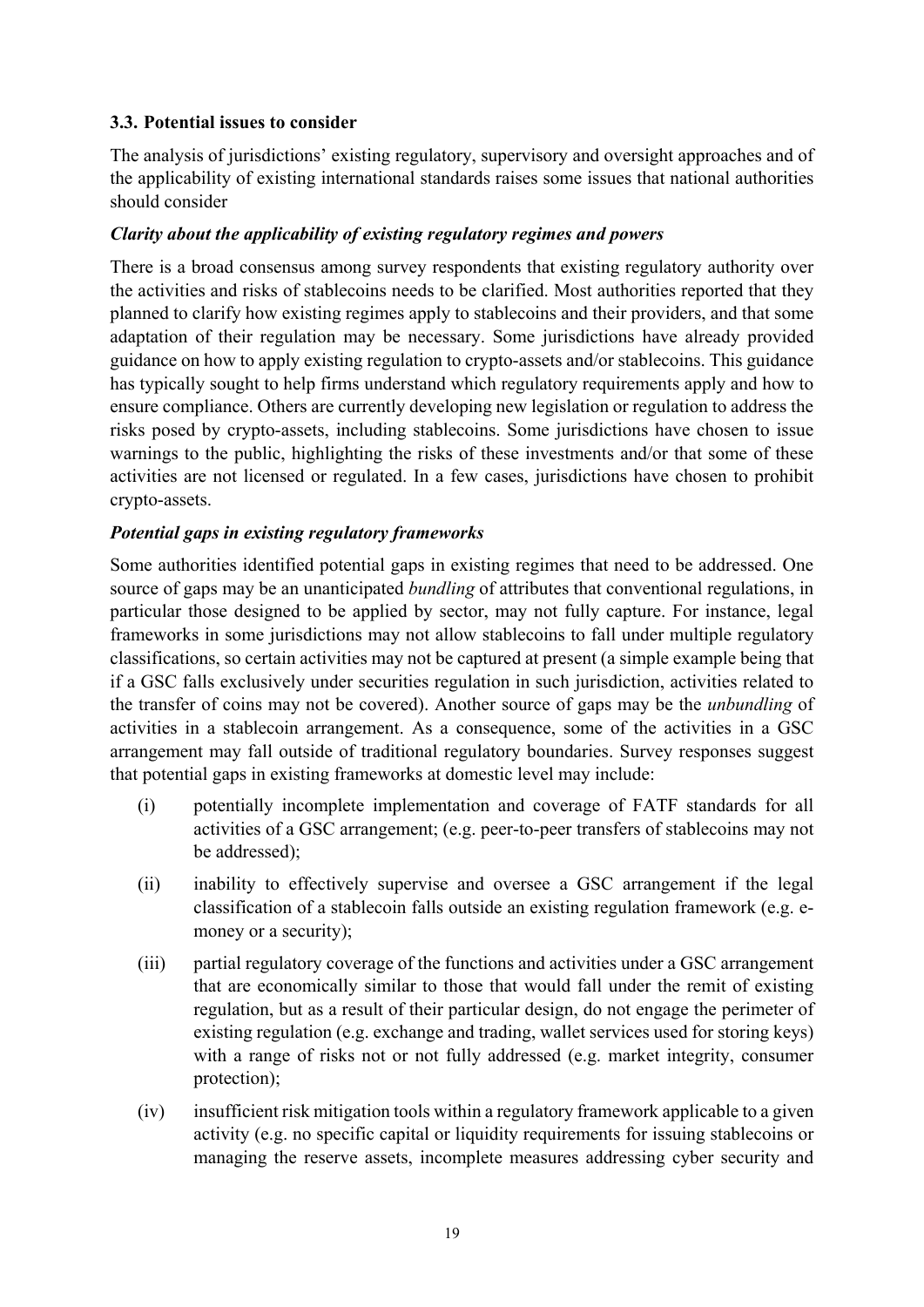operational risks of the underlying technology used for operating the infrastructure, validating transactions or storing keys in wallets).

## *Considerations on classifications for individual jurisdictions*

As with many other financial instruments, there is currently no common and consistent regulatory classification of the nature, functionality, structure and rights associated with stablecoins across jurisdictions. In different jurisdictions, a stablecoin could fall within one or multiple regulatory classifications, depending on the design of the stablecoin and how it is offered and sold. In AE jurisdictions, stablecoins were most frequently classified as e-money and a collective investment scheme (CIS), followed by deposits, a security other than CIS and derivatives. For EMDEs, the most common classifications were e-money and payment instrument.

Individual jurisdictions may assess the effectiveness of their current regulatory, supervisory and oversight approaches by referring to Annex 2 in conjunction with Section 5. The table in Annex 2 maps the activities in a stablecoin arrangement to the associated vulnerabilities and highlights appropriate regulatory, supervisory and oversight tools as well as international standards that could be relevant.

While different classifications (and regulatory approaches) may be taken in individual jurisdictions, these different approaches should adequately address the risks posed by GSC activities, and gaps, if any, should be closed. Functions and activities of a GSC arrangement are typically distributed over multiple jurisdictions (discussed further in Section 4 below). Differentiated regulatory, supervisory and oversight arrangements across jurisdictions, if they do not work broadly towards the same outcomes, could therefore result in less comprehensive regulatory coverage or give rise to regulatory arbitrage.

# **4. Cross-border regulation, supervision and oversight**

## **4.1. Cross-border challenges**

Cross-border challenges are inherent to GSC arrangements. The ease with which stablecoin arrangements and entities providing various functions and activities within the arrangements can operate across borders and reorganise or relocate their activities challenges the effectiveness of regulation, supervision, oversight and enforcement at jurisdictional levels. A stablecoin issued in one jurisdiction may be easily accessible online to users in another jurisdiction. Operational and cyber security risks related to the technology and infrastructure used in a stablecoin arrangement may affect multiple jurisdictions. The governance arrangements over operations and infrastructure should therefore be of interest to regulators across the jurisdictions where the stablecoin arrangement has activities in.

Differentiated jurisdictional approaches could give rise to regulatory arbitrage and fragmentation without close coordination and a common set of standards. Jurisdictions generally seek to apply their rules and regulations to activities taking place in their jurisdiction, including in situations where stablecoins are offered to local users from abroad. However, the effective application and enforcement of a jurisdiction's rules may be difficult as users access services on the Internet and authorities cannot easily locate the provider of the services. It may be further complicated by the fact that different regulatory classifications of stablecoins and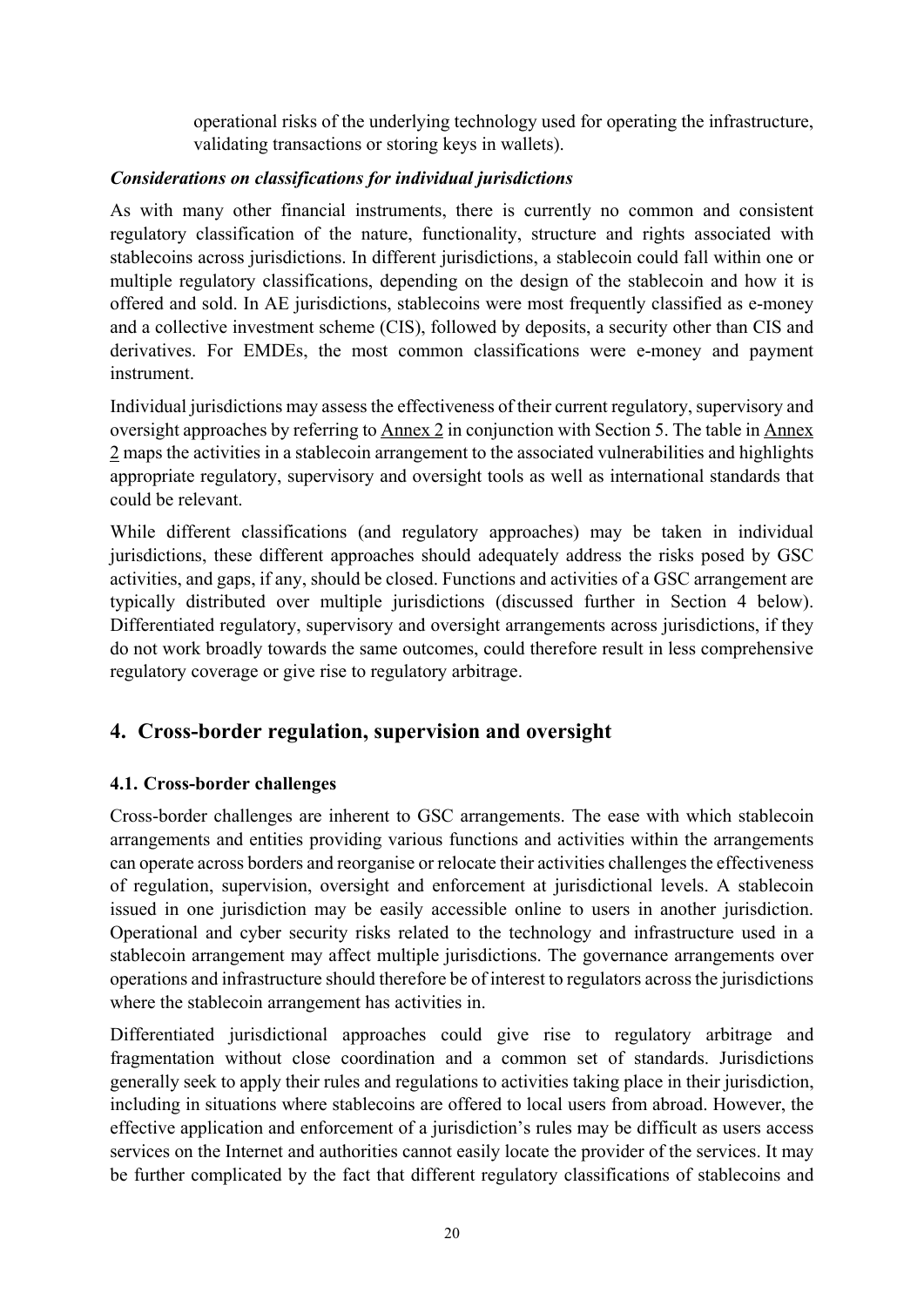hence different regulatory, supervisory and oversight approaches are adopted across jurisdictions.

These cross-border challenges may be particularly significant for EMDEs. The use of stablecoins as a means of payment and/or store of value may be more widespread in EMDEs, for example due to the substitution of local currency, than in AEs with developed financial systems. At the same time, the activities of a stablecoin arrangement may typically be performed by entities that are located outside EMDE jurisdictions. Taken together, EMDEs may face a combination of relatively high systemic relevance of a stablecoin and constraints in regulating and supervising the arrangement.

## **4.2. Issues for cross-border cooperation and coordination**

Addressing the cross-border challenges requires effective cross-border cooperation, coordination and information sharing amongst the relevant authorities to ensure sufficient cross-border supervision and oversight of the stablecoin arrangement.

Existing cooperation mechanisms between sectoral authorities would help support cooperation and coordination, possibly with some adaptations (e.g. through Memorandums of Understanding (MoU)). However, challenges could arise around the ability to supervise and oversee a stablecoin arrangement holistically, rather than in a piecemeal framework based on individual functions and activities.

Implementing effective cooperation requires an understanding of how a specific stablecoin arrangement is organised and operates and how the individual activities are connected and generate contagion channels. Based on this understanding, authorities need to determine the scope of application of their respective regulatory frameworks and how the regulations of multiple jurisdictions may interact so as to avoid any regulatory underlap or gap and ensure an effective holistic oversight.

The level and nature of cross-border cooperation needed may depend on:

- *Use and systemic importance* what the GSC is used for and where users are located;
- *Governance* where the decisions across the GSC arrangement are made and policies set and enforced;
- *Issuance and redemption of coins, reserve management* where the issuance and redemption of coins and the management of reserve assets occurs; the jurisdiction whose currency or assets (e.g. government bonds) are included in reserve assets;
- *Transfer mechanisms* how transfer mechanisms are operated and how stablecoins are exchanged, traded and resold, for example, whether or not these are centralised processes operated by a designated entity or decentralised processes operated by multiple entities; where data and records are located (whether transaction records and other data are centralised or decentralised);
- *User-facing elements* where wallet and platform providers are located, whether they operate cross-border, and whether there is vertical integration between operators of the functions and activities of the GSC arrangement.

There are different approaches for cross-border supervision and oversight. For prudentially regulated financial institutions, cross-border cooperation builds on principles for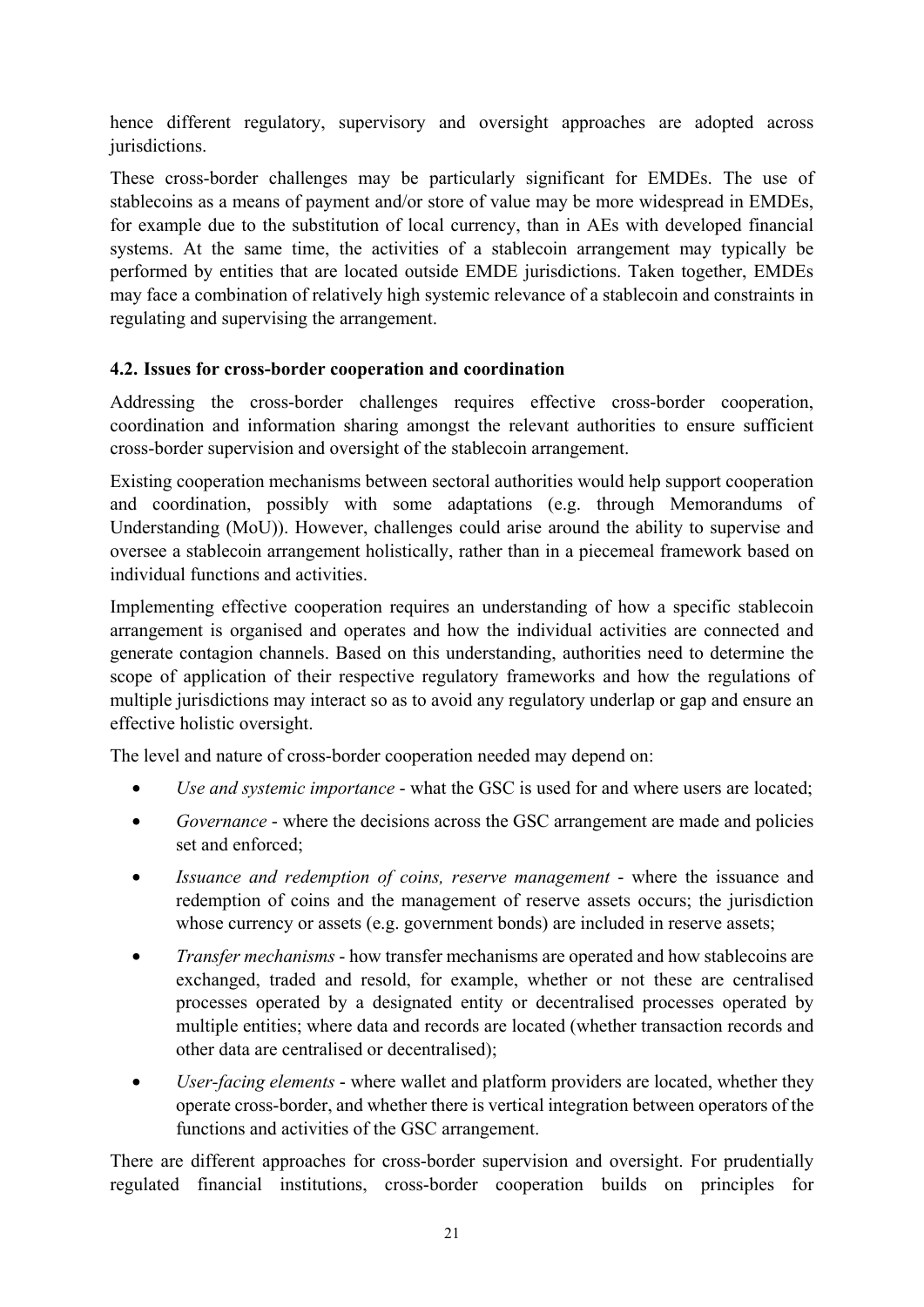comprehensive consolidated supervision.<sup>15</sup> The "home supervisor", that is the supervisor in the jurisdiction where the head office or parent entity of a financial institution is headquartered, is responsible for the supervision of the group of related institutions on a consolidated basis. In this case, effective consolidated supervision requires the home supervisor to cooperate with supervisors in jurisdictions where subsidiaries or branches are located ("host supervisors").

In the case of FMIs, a FMI's competent authority ("lead overseer" which could be compared to the "home supervisor") is designated as the coordinator of the cooperation arrangement. A wide set of relevant authorities is identified and engaged in the cooperation, taking into account the features and the services that the FMI provides on a cross-border basis.

In both cases, the objective of the "home supervisor" and of the "lead overseer" is to gain sufficient knowledge of the operations of the financial group or FMI, both domestic and foreign, as a whole so as to monitor and assess risks and vulnerabilities faced by the group or FMI. Host supervisors may have different interests in relation to the supervision of the group or FMI as a whole, depending on whether the group or FMI has material risk exposures in the host jurisdiction and whether it poses a systemic risk to the host jurisdiction.

A stablecoin arrangement could be different from a financial group or FMI. Unlike a financial group, a stablecoin arrangement may be a network of unrelated entities conducting different functions and activities usually from various jurisdictions that may only be held together by common policies, standards and agreements about their respective roles. At the same time, a stablecoin arrangement may involve functions that extend beyond those of a traditional financial group or FMI. Each part, whether entity, policy, process, or technology, of a stablecoin arrangement can affect the other parts. Depending on the specific features of the stablecoin arrangement, there is a risk that a stablecoin arrangement is not subject to sufficiently robust governance and controls that are enforced through policies, standards, and contractual obligations over its entire network of functions, activities and participants.

Whereas the objectives of comprehensive consolidated supervision are relevant in the context of a GSC arrangement, the concepts of "home" and "host" cannot in certain cases be easily transposed to GSC arrangements that are operated through a loose network of entities and dispersed ownership and control structures. This is the case in particular if there is no entity responsible for the governance of the GSC arrangement or if the back-end core functions (governance, issuance of coins, stabilisation mechanism, or transfer mechanism) of the GSC arrangement are performed by different entities in different jurisdictions. There may also be different options for determining a "home jurisdiction".<sup>16</sup> Given these inherent limitations to the "home-host" concept, certain cross-border supervisory and oversight models existing outside the consolidated supervision context may be more relevant, as discussed further below.

<sup>&</sup>lt;sup>15</sup> See for example Basel Committee, Minimum standards for the supervision of international banking groups and their crossborder establishments, 28 July 1992.

<sup>&</sup>lt;sup>16</sup> For example, the FATF standards require licensing or registration of virtual asset service providers where they are incorporated and leave individual jurisdictions to decide whether it should also be required where the service provider has management, back office presence, or a substantial customer base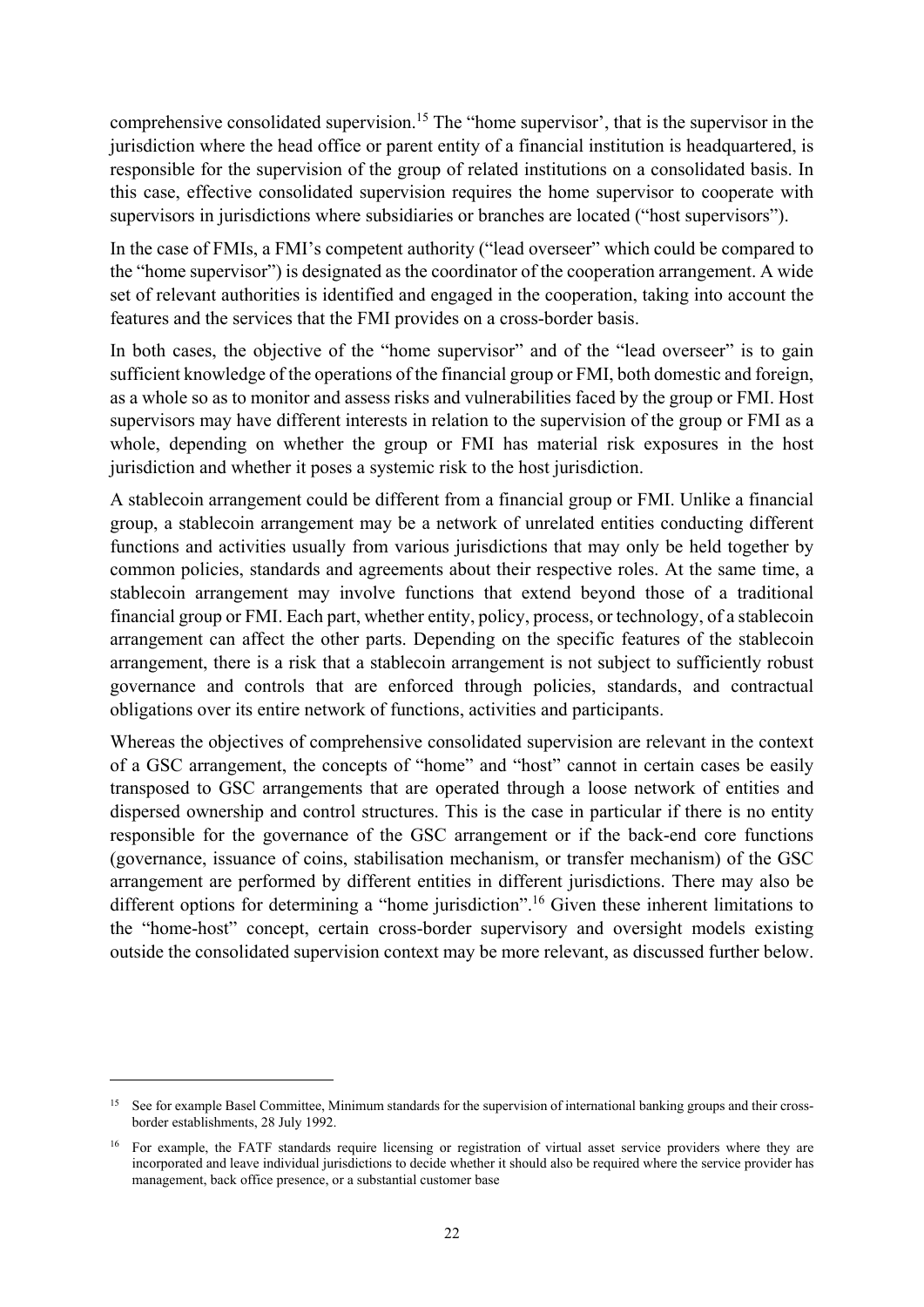#### **4.3. Role of existing standards on cooperation, coordination and information sharing**

Despite the particularities of GSC arrangements, existing international standards and principles governing cooperation, coordination and information sharing amongst authorities should help inform cross-border cooperation for GSC arrangements. Given the multi-functional and multijurisdictional nature and "loose network structure" of GSC arrangements, new forms of cooperation may need to be established or adapted from existing approaches.

In addition to the overarching international standards referred to in Section 3.2 that could apply to GSC arrangements, existing international standards and principles that focus on cross-border cooperation, coordination and information sharing may also be adapted to apply to GSC arrangements. These include principles related to cooperation, which underscore the importance of collaboration and information-sharing, such as:

- *Responsibility E of the PFMI* which provides that "central banks, market regulators, and other relevant authorities should cooperate with each other, both domestically and internationally, as appropriate, in promoting the safety and efficiency of FMIs." Responsibility E, together with its Key Considerations, provides a strong basis for cooperation among authorities responsible for oversight at cross-border level. Where a stablecoin arrangement may have other features and provide services in addition to those of an FMI, Responsibility E also foresees that overseers identify and engage with potentially broader set of authorities. CPMI-IOSCO is currently considering whether additional considerations would be helpful to achieve appropriate cooperation among relevant authorities.
- *BCBS standards relating to cross-border supervisory cooperation*: Supervisors overseeing international banking groups involved in GSC arrangements would build on the Committee's principles related to supervisory cooperation, which underscore the importance of collaboration and information-sharing.<sup>17</sup> These include the Basel Concordat<sup>18</sup>, the Core Principles for effective banking supervision, home-host information sharing arrangements and the Principles for effective supervisory colleges.
- *FATF standards*: The FATF standards on AML/CFT apply whether GSCs are classified as virtual assets or as other traditional assets. The FATF standards on virtual assets finalized in June 2019 require licensing or registration of virtual asset service providers in at least the jurisdiction where they are created if a legal person or where they are located, if a natural person. The standards also include optional further licensing and registration in jurisdictions where service providers operate. The FATF standards further require various forms of cross-border cooperation among authorities, include mutual legal assistance and information sharing.

<u>.</u>

<sup>17</sup> See respectively, https://www.bis.org/publ/bcbsc312.pdf, https://www.bis.org/publ/bcbs230.pdf, https://www.bis.org/publ/bcbs125.pdf, and www.bis.org/publ/bcbs287.pdf".

<sup>18</sup> See https://www.bis.org/publ/bcbsc312.pdf.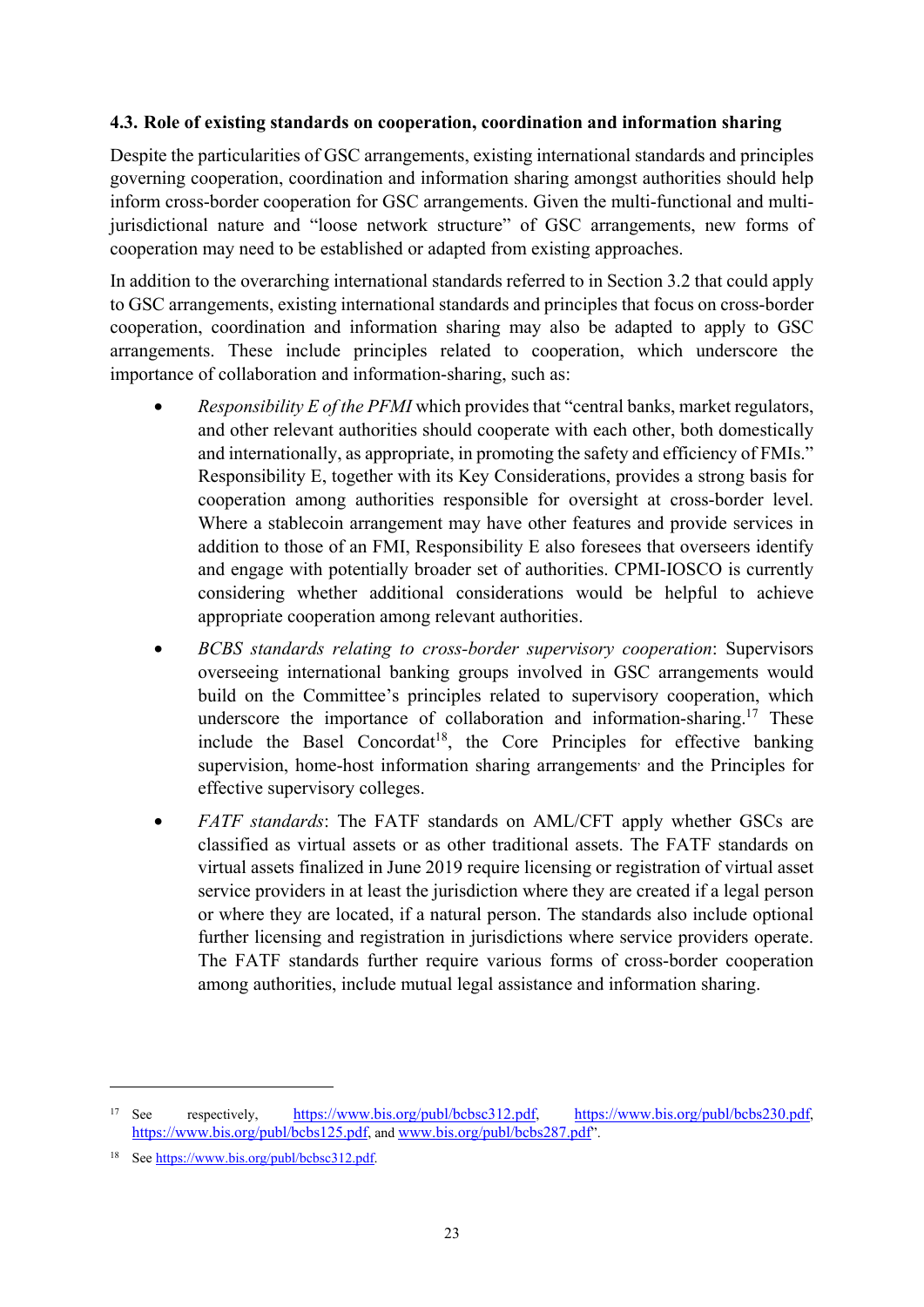- *The IOSCO Principles<sup>19</sup> covering Cooperation in regulation (Principles 13 to 15), IOSCO's Multilateral MoU Concerning Consultation and Cooperation and the Exchange of Information20, the Enhanced Multilateral MoU Concerning Consultation and Cooperation and the Exchange of Information21, the IOSCO Principles regarding Cross-Border Supervisory Cooperation of May 2010* and the cross-border regulatory and supervisory cooperation aspects of the IOSCO 2015 Cross-Border Regulation Task Force Report as well as of the work of the Follow-Up Group to address potential regulatory arbitrage; and
- The cross-border regulatory and supervisory cooperation aspects of the *Joint Forum Principles for the Supervision of Financial Conglomerates* (2012).

In addition, bespoke oversight arrangements, such as the arrangement governing the international cooperative oversight of  $SWIFT^{22}$  or of  $CLS^{23}$ , may provide a reference point for establishing cooperative arrangements that can help ensure comprehensive oversight and supervision of a GSC arrangement operating across sectors and borders.

# **5. High-Level Recommendations for effective regulatory, supervisory, and oversight approaches to GSCs**

This section sets out 10 high-level recommendations that seek to promote consistent and effective regulation, supervision, and oversight of GSCs. The recommendations aim to mitigate the potential risks with the use of GSCs as means of payment and/or store of value, both at the domestic and international level, while supporting responsible innovation and providing sufficient flexibility for jurisdictions to implement domestic approaches.

#### **Objectives and scope**

1

The objective of the recommendations is to help authorities to determine their regulatory, supervisory and oversight approaches to mitigate potential risks to financial stability and market integrity, and risks for users (consumers) that GSCs may pose, while also being supportive of responsible financial innovation. In order to appropriately mitigate financial stability risks that may arise, the recommendations focus on reinforcing and underscoring existing standards and regulations; identifying and addressing potential regulatory gaps; and mitigating potential regulatory arbitrage. The recommendations are intended to be high-level and flexible so that

<sup>19</sup> See https://www.iosco.org/library/pubdocs/pdf/IOSCOPD561.pdf.

<sup>20</sup> See https://www.iosco.org/about/?subsection=mmou.

See https://www.iosco.org/about/?subsection=emmou.

<sup>&</sup>lt;sup>22</sup> The National Bank of Belgium, as the lead overseer, conduct the oversight of SWIFT in cooperation with the other G10 central banks, i.e. Bank of Canada, Deutsche Bundesbank, European Central Bank, Banque de France, Banca d'Italia, Bank of Japan, De Nederlandsche Bank, Sveriges Riksbank, Swiss National Bank, Bank of England and the Federal Reserve System (USA), represented by the Federal Reserve Bank of New York and the Board of Governors of the Federal Reserve System. The relationship between the NBB and those other cooperating central banks has been laid downs in bilateral MoUs.

<sup>&</sup>lt;sup>23</sup> Similarly, a cooperative oversight arrangement is established for the oversight of CLS, which is conducted by the Federal Reserve System, which includes both the Board of Governors of the Federal Reserve System and the Federal Reserve Bank of New York, in cooperation with the G-10 and other central banks of issue of CLS-settled currencies. A protocol for cooperation has been established (see https://www.federalreserve.gov/paymentsystems/cls\_protocol.htm).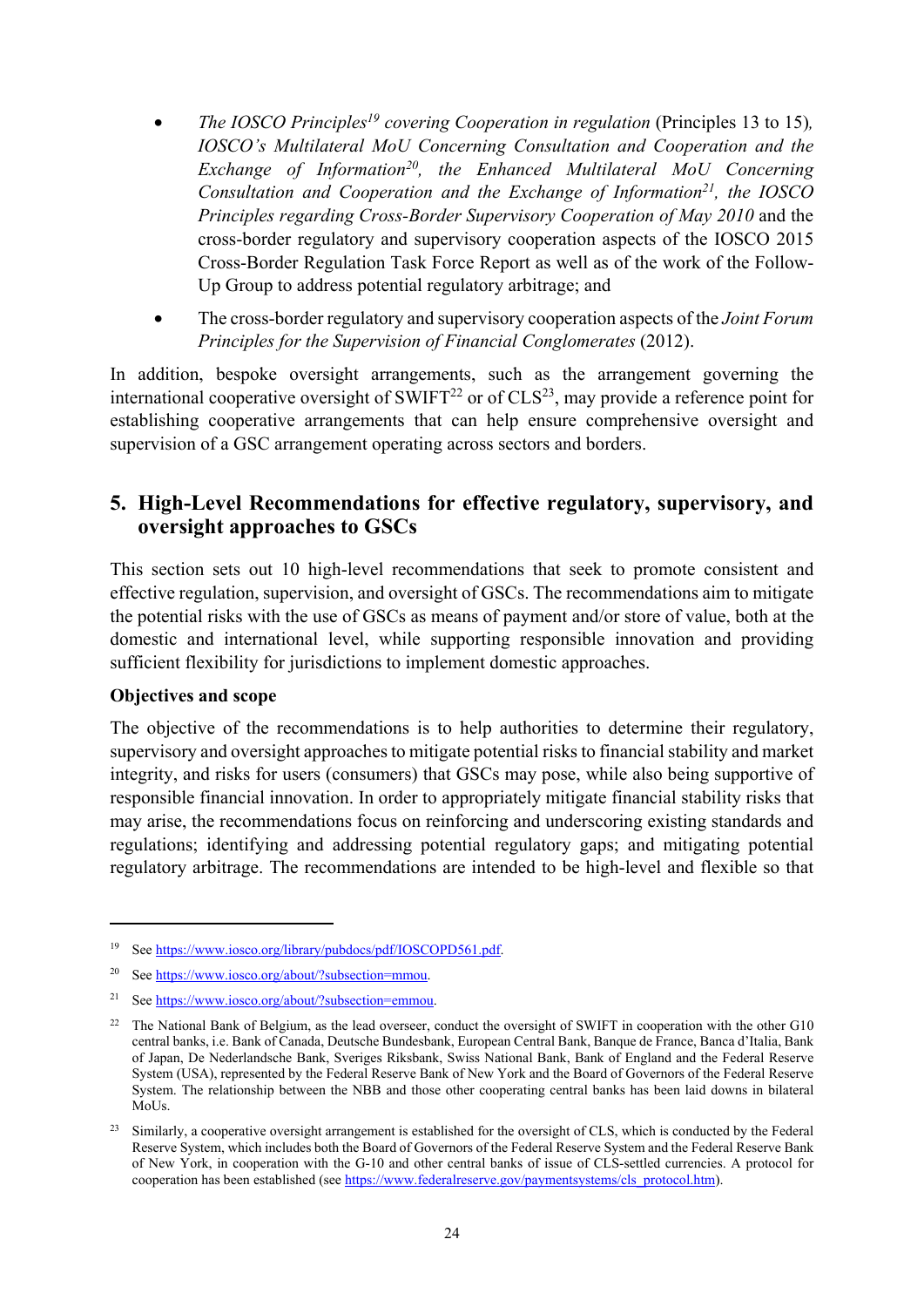they can be incorporated into the wide variety of regulatory frameworks potentially applicable to GSCs around the world.

The recommendations do not represent a complete framework that addresses all the risks and responsibilities of GSC arrangements. They do not address certain important issues such as data privacy, competition policy, taxation, monetary policy, monetary sovereignty, currency substitution, and other macroeconomic concerns. They also do not comprehensively cover AML/CFT requirements, which should be covered by the FATF standards, although the recommendations contain no contradictions with regard to the FATF's work in this area; they also do not address risks that financial institutions may face in relation to GSC arrangements.

In general, public policy goals are meant to be technology neutral. The recommendations therefore aim to promote a regulatory, supervisory and oversight framework that is technology neutral and focuses on underlying activities and risks, thereby accommodating innovation in the provision of financial services as technology changes.

The recommendations apply to any GSC in any jurisdiction and help authorities to address activities and services within GSC arrangements that may fall outside the traditional regulatory perimeter. Consistent application of these recommendations by all relevant authorities in jurisdictions in which GSC arrangements are active may help to ensure comprehensive regulatory coverage and reduce the scope for regulatory arbitrage. How these recommendations apply to the activities of specific GSC arrangements could vary depending on how the transfer mechanism is operated, how stablecoins are structured, exchanged, traded and resold, and whether or not these are centralised processes operated by a designated entity or decentralised processes.

While focusing on GSCs that may be widely used as a means of payment and/or store of value for consumers and businesses, the recommendations could also be relevant for:

- stablecoin arrangements that may pose risks to financial stability only in some countries or regions;
- stablecoin arrangements used only for wholesale transactions among financial institutions;
- stablecoin arrangements that are anticipated to become GSC arrangements; and
- other crypto assets that could pose risks similar to some of those posed by GSCs because of comparable international reach, scale and use.

The recommendations are addressed to financial regulatory, supervisory and oversight authorities. They should be read to apply at the jurisdictional level and therefore are only applicable to a particular authority to the extent that the recommendations fall within an authority's remit.

Grounded in an assessment of a GSC arrangement's economic function and the principle of "same business, same risk, same rules", and focused on regulatory objectives and outcomes, authorities should apply and, if necessary, develop effective regulatory, supervisory and oversight approaches and cross-border cooperation mechanisms within their respective mandate and legal frameworks.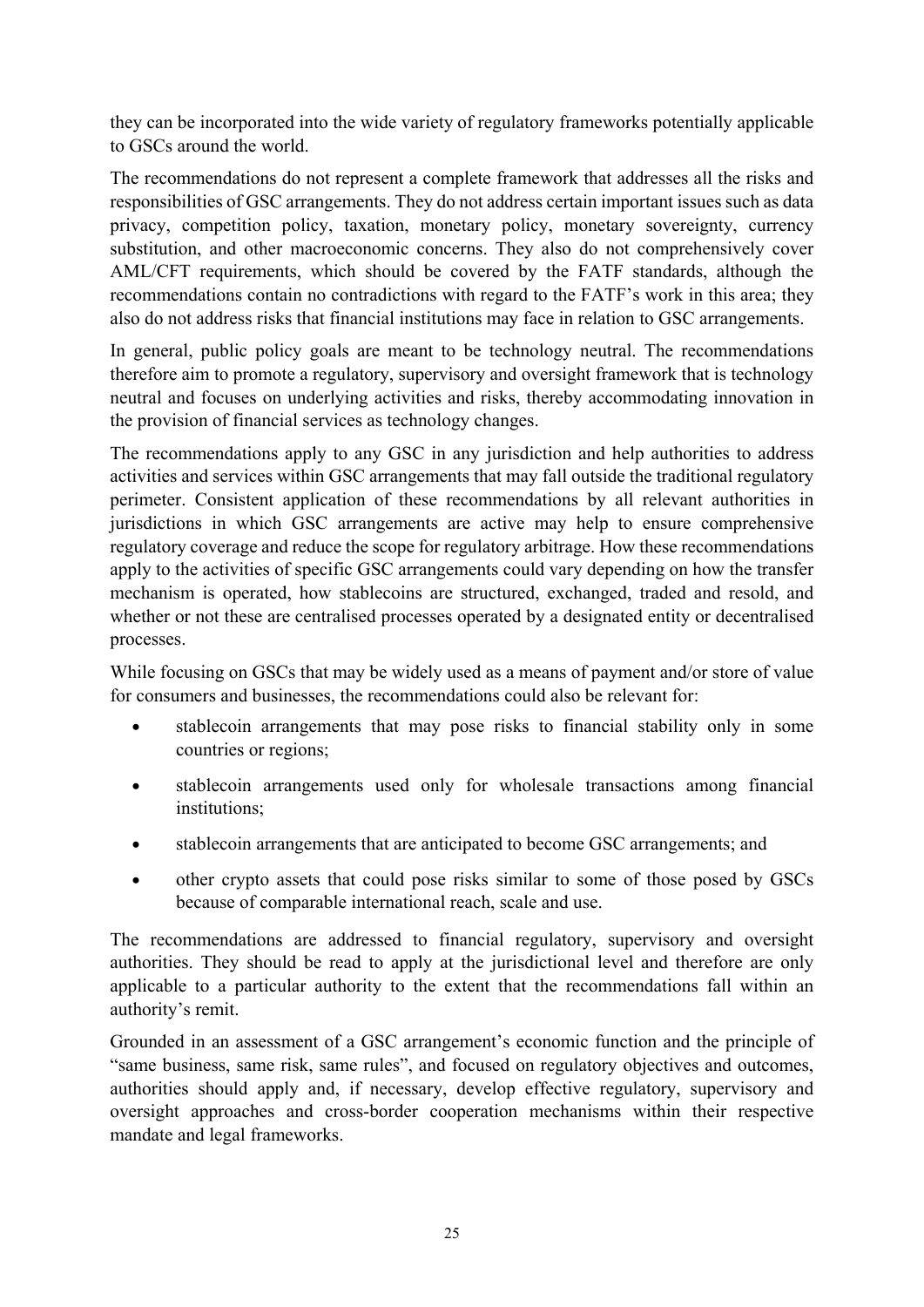At the same time, the recommendations set out expectations for providers of services and activities within the GSC arrangements and can serve as a basis for authorities' active engagement with stakeholders on GSC-related risks and how these are addressed.

The recommendations complement international sectoral standards. Authorities should rely on sectoral standards and principles for cross-border cooperation relevant to the supervision and oversight of GSC arrangements, where they perform the same economic function as existing regulated activities covered by these standards. These include, for example, the IOSCO Principles regarding Cross-Border Supervisory Cooperation, the CPMI-IOSCO Principles for Financial Market Infrastructures, including the Responsibilities of Authorities and particularly Responsibility E, the FATF standards, in particular Recommendation 15, and the relevant principles applicable to cross-border banking supervision and crisis management of the BCBS and the FSB. Efforts by the standard setting bodies to review, and where appropriate adjust their standards to take into account the novel features of stablecoins can further promote international consistency and reduce the risk of arbitrage or regulatory underlaps. See Annex 2 for examples of vulnerabilities and regulatory tools, and international standards by activity of a GSC arrangement to address these vulnerabilities.

## **1. Authorities should have and utilise the necessary powers and tools, and adequate resources, to comprehensively regulate, supervise, and oversee a GSC arrangement and its multi-functional activities, and enforce relevant laws and regulations effectively.**

Authorities within a jurisdiction, either independently or collectively, should have and utilise the appropriate powers and capabilities to regulate, supervise, oversee and if necessary prohibit effectively the activities being conducted and services being offered to users in or from their jurisdiction and the attendant risks that these services and activities may pose.

This may include, for example, services and activities related to the governance/control of the stablecoin arrangement, operating the infrastructure of the stablecoin arrangement, issuing/redeeming stablecoins, managing stablecoin reserve assets, providing custody/trust for stablecoin reserve assets, trading/exchanging stablecoins, or storing the keys providing access to stablecoins.

Authorities' powers should extend to entities that are engaged in GSC activities in their jurisdictions and within the scope of their authority and relevant to their mandate.

Authorities should evaluate, identify and clarify which authorities have responsibility for each activity of a GSC arrangement, as appropriate.

Authorities should identify and address gaps through changes in regulations, or policy, as applicable. In some jurisdictions, legislative changes may be necessary to address those gaps.

Authorities should ensure the appropriate monitoring of GSC activities (and any significant change to the way those activities are performed) and the financial system and ensure timely access to relevant information sufficient to conduct effective regulation, supervision and oversight.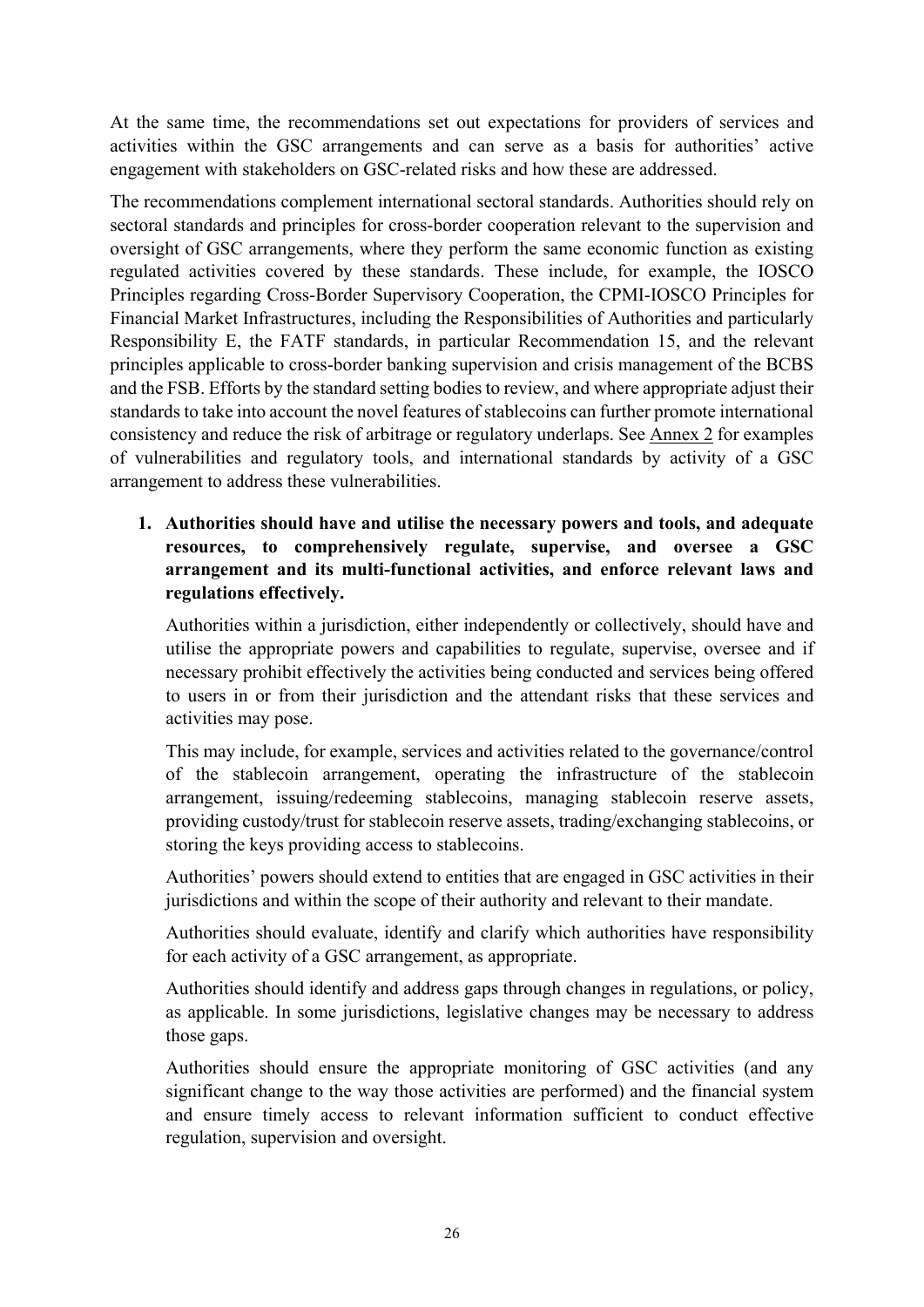Authorities should have the powers and capabilities to enforce applicable regulatory, supervisory and oversight requirements, including the ability to undertake inspections or examinations, and, when necessary, require corrective actions and take enforcement measures. To do so, authorities should be provided with or obtain sufficient information regarding the technology and legal obligations underpinning the GSC arrangements.

Authorities should be able to identify the legal entities responsible for the relevant activities and to assess the ability of the GSC arrangement to implement corrective actions.

Authorities should have the ability to mitigate risks associated with or prohibit the use of certain or specific stablecoins in their jurisdictions where these do not meet the applicable regulatory, supervisory, and oversight requirements.

## **2. Authorities should apply regulatory requirements to GSC arrangements on a functional basis and proportionate to their risks.**

To promote a technology neutral approach that enables comprehensive oversight of GSC's multi-functional activities and mitigates regulatory arbitrage, authorities should focus on the functions performed by the GSC arrangement and risks posed and apply the appropriate regulatory framework in the same manner as they would apply it to entities performing the same functions or activities, and posing the same risks ("same business, same risk, same rules"). Authorities should apply rules and policies, including applicable international standards, as appropriate and to the extent that the GSC arrangement provides the same functions and poses the same risks as other financial service providers. This includes the relevant regulation, standards and rules for e-money issuers, remittance companies, payments and financial market infrastructures, collective investment schemes, and deposit-taking and securities trading activities. This also includes market integrity, consumer and investor protection arrangements, appropriate safeguards, such as pre- and post-trade transparency obligations, rules on conflicts of interest, disclosure requirements, robust systems and controls for platforms where the GSC is traded, and rules that allocate responsibility in the event of unauthorised transactions and fraud, and rules governing the irrevocability of a transfer orders ("settlement finality").

Authorities should consider the extent to which existing financial regulation captures the risks of GSC functions and activities, and the potential effects of financial regulation not applying to aspects of a GSC arrangement.

Authorities should be prepared to clarify or supplement financial regulations that do not adequately capture the risks of GSC functions and activities and to develop and implement regulations to address uncaptured risks as needed.

Where regulations of more than one jurisdiction may apply, there should be cooperation and coordination regarding how jurisdictions' rules apply to the different aspects of the GSC arrangement's functions and activities operating across borders, as with other types of financial arrangements.

**3. Authorities should ensure that there is comprehensive regulation, supervision and oversight of the GSC arrangement across borders and sectors. Authorities should**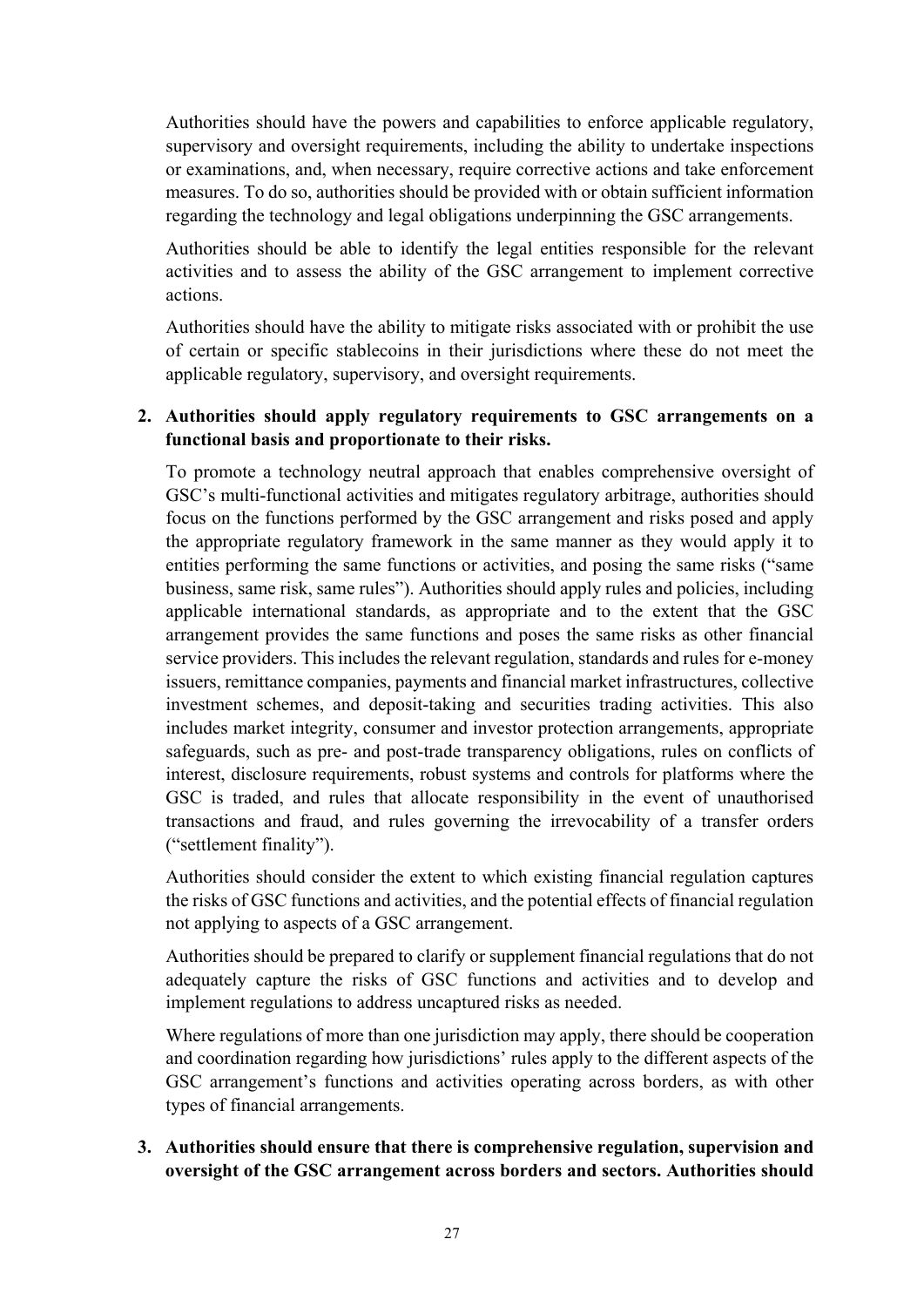**cooperate and coordinate with each other, both domestically and internationally, to foster efficient and effective communication and consultation in order to support each other in fulfilling their respective mandates and to facilitate comprehensive regulation, supervision, and oversight of a GSC arrangement across borders and sectors.** 

Cooperation arrangements should be flexible, efficient, inclusive, and multi-sectoral, and take into account the complexity and the potential evolution of the GSC arrangement and the risks it poses over time. They may take different forms (e.g. supervisory colleges, fora or networks). They should also consider the distinctive nature of GSC arrangements as usually consisting of multiple and oftentimes unrelated entities that interact and have varying roles and responsibilities.

Cooperation arrangements may be underpinned by bilateral and/or multilateral memoranda of understanding for cooperation and information sharing, and for crisis management and resolution, and complemented with mechanisms with a single focus, e.g. regarding AML/CFT or cyber security. These arrangements should also consider the potential need to seek cooperation from authorities in other jurisdictions to achieve regulatory objectives, e.g. in implementing recovery and resolution plans, or halting activities based in one jurisdiction having an adverse impact in another.

In establishing a cooperation arrangement, authorities should consider how to ensure that the arrangement takes into account the interests of each of the jurisdictions and sectors in which GSC arrangements may be operating or seeking to operate, jurisdictions where the governance body, the providers of GSC functions and activities and the GSC arrangement's users are located, where (spillover) risks reside, and the potentially differing impacts of GSC arrangements across jurisdictions and between AEs and EMDEs.

## **4. Authorities should ensure that GSC arrangements have in place a comprehensive governance framework with a clear allocation of accountability for the functions and activities within the GSC arrangement.**

Authorities should ensure adequate governance frameworks over the entire network of GSC activities, functions and participants, given each part of the network can affect the other parts. The governance structures and accountabilities should have a sound legal basis and be clear, transparent, and disclosed to users and other stakeholders. Such disclosures should include how governance and accountability is allocated among different entities in different jurisdictions, as well as clarify the limits of accountability and legal liability in any one jurisdiction. This should be the case for all functions and activities of the GSC arrangement, including but not limited to, setting rules and standards for participants of the GSC arrangement, operating the stabilisation mechanism in particular the investing of the reserve assets as appropriate, providing the custody/trust services for reserve assets, and providing user-facing services such as exchanges and wallets.

GSC arrangements may vary in the degree of decentralisation of their governance design. This notwithstanding, authorities should ensure that there are one or more governance bodies or an equivalent mechanism and that the functions and activities of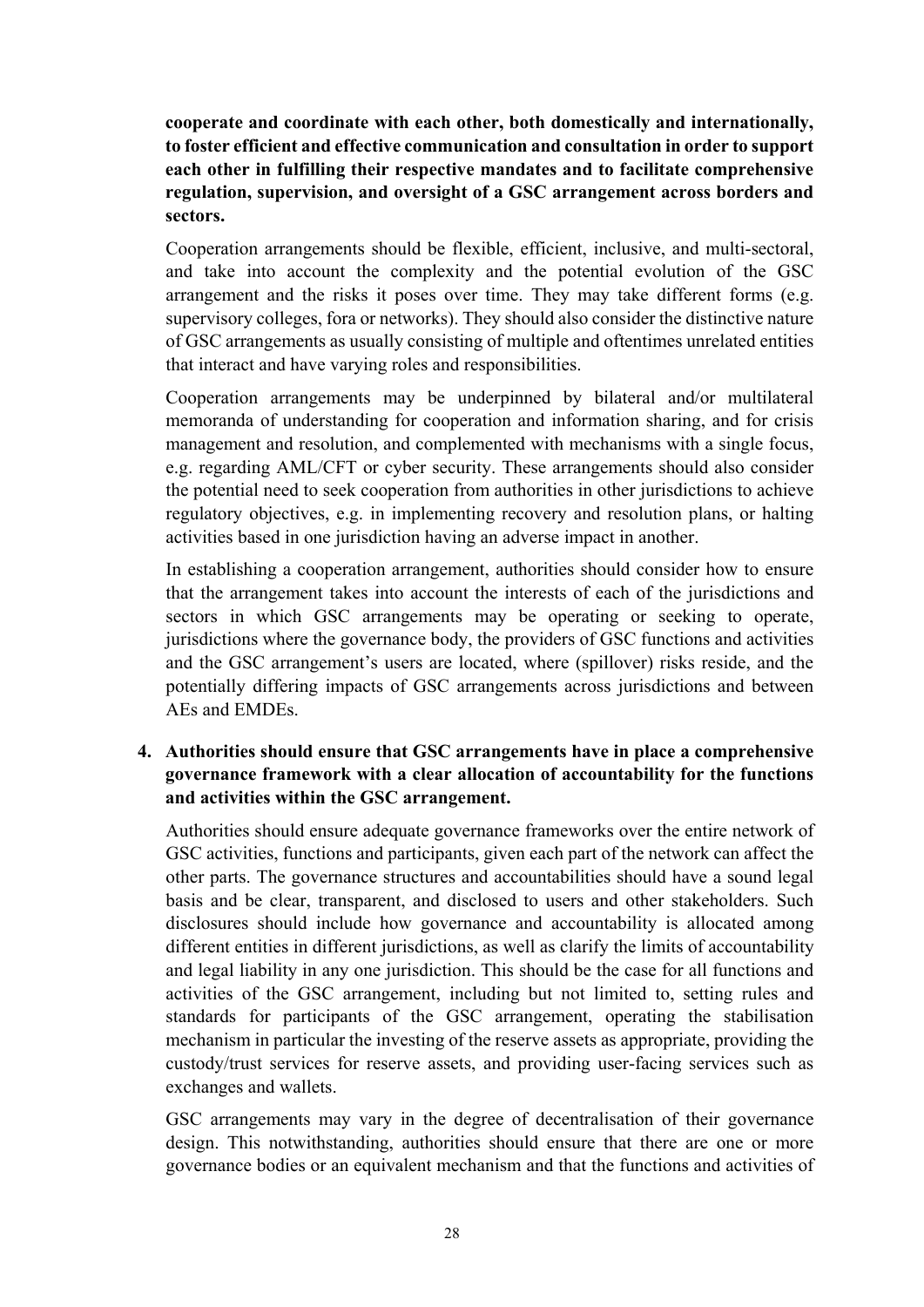the GSC arrangement are subject to appropriate oversight, governance and safeguards. Fully permissionless ledgers or similar mechanisms could pose particular challenges to accountability and governance and may not be suitable if regulators cannot be assured that appropriate regulatory, supervisory, and oversight requirements are satisfied.

Where a GSC arrangement relies on a third-party, the GSC governance body should provide a comprehensive assessment of how its reliance on the third-party does not impede its ability to meet regulatory requirements and expectations for performance, resilience, security, development and maintenance, and regulatory compliance.

## **5. Authorities should ensure that GSC arrangements have effective risk management frameworks in place especially with regard to reserve management, operational resiliency, cyber security safeguards and AML/CFT measures, as well as "fit and proper" requirements**

Authorities should ensure that GSC arrangements have in place policies that set out how all functions and activities within the GSC arrangement are subject to risk management measures that are appropriate to and commensurate with the specific risks that GSC arrangements pose. If the risk from the fluctuation in the value of the underlying assets is borne, partially or totally by the GSC operator, the relevant prudential framework (e.g. market risk framework) should be applied to the GSC operator.

Authorities should ensure that GSC arrangements conduct due diligence (for example, by way of 'fit and proper' standards) into individuals involved in the management and control of the GSC arrangement, as well as those who exercise significant power or discharge significant responsibilities in relation to GSC activities.

Authorities should ensure that GSC arrangements have in place policies that address heightened risks for GSC arrangements, such as operational risks, AML/CFT risks, and cyber risks. Risk management measures and technical standards should cover relevant activities performed by providers of activities in the GSC arrangements, paying particular attention to compliance by permissionless or anonymous networks

Authorities should ensure that GSC arrangements conduct continuous risk assessments, contingency preparedness, and continuity planning. Authorities should ensure that GSC arrangements have a robust assessment of how its technology model and the rules for transferring coins provide assurance of settlement finality.

In addition to consumer protection considerations, authorities should address potential financial stability concerns and limit spillover effects to the wider financial system, and consider requiring GSC arrangements to adopt strict rules on reserve assets management and have adequate capital and liquidity buffers to absorb credit, liquidity and market risks, as well as risks related to legal, operational and cyber risks relevant to the stabilisation mechanism.

There should be particular attention to the degree of risk-taking in terms of duration, credit quality, liquidity and concentration of a GSC's reserve assets. In addition, assetlinked stabilisation mechanisms should have sufficient controls to ensure that GSC issuance and destruction are sufficiently matched by a corresponding increase or decrease in reserve assets and that such increases or decreases are managed to avoid adverse impacts on the broader market.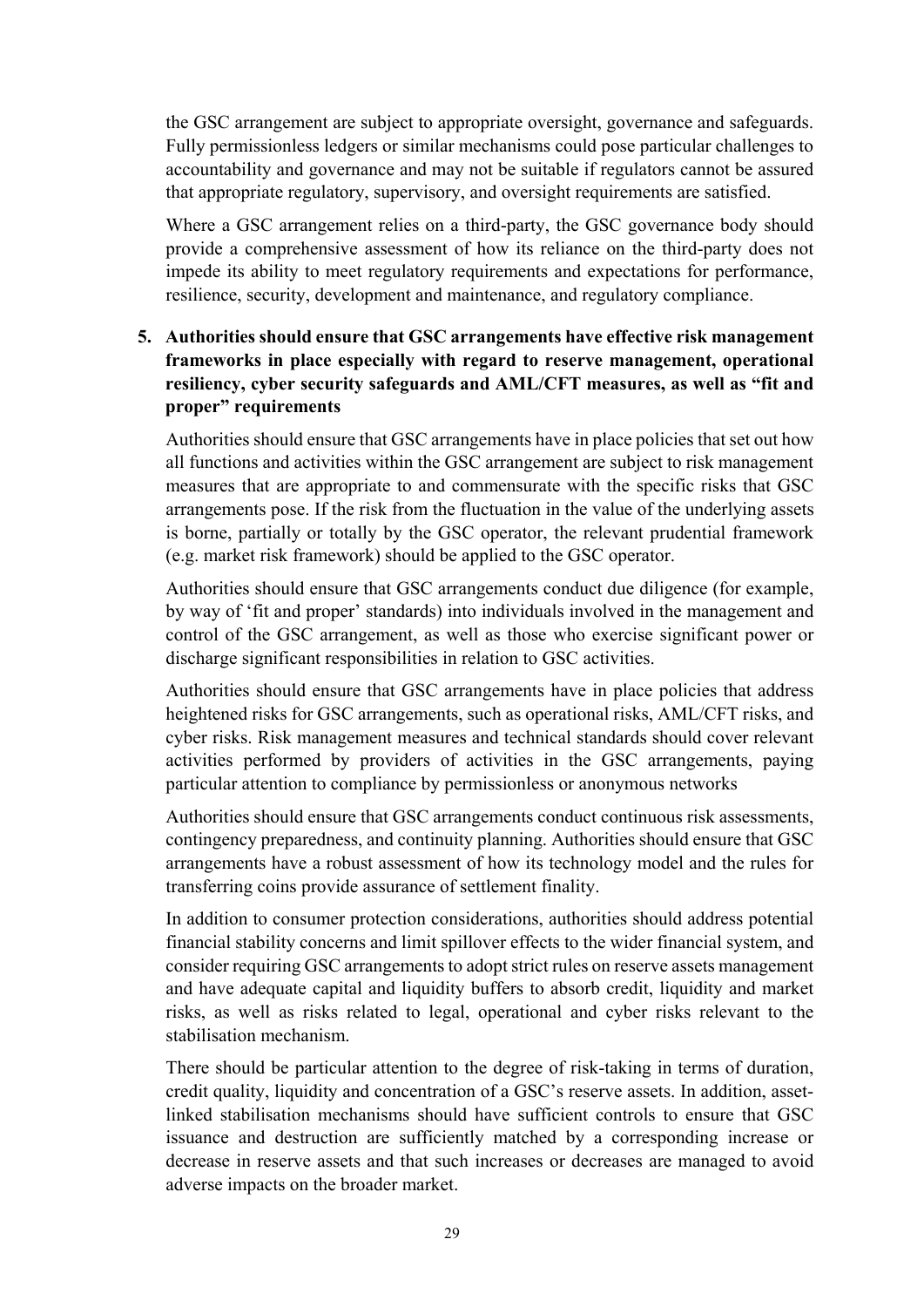## **6. Authorities should ensure that GSC arrangements have in place robust systems for safeguarding, collecting, storing and managing data.**

GSC arrangements should implement and operate data management systems that record and safeguard in a discoverable format relevant data and information collected and produced in the course of their operations, while conforming to all applicable data privacy requirements. Adequate controls should be in place to safeguard the integrity and security of both on-chain and off-chain data and conform to applicable data protection regulation.

Authorities should be able to obtain timely and complete access to relevant data and information to enable them to implement adequate regulatory, supervisory, and oversight approaches that capture the functions and activities of the GSC arrangement, in accordance with the level and nature of the risks posed..

## **7. Authorities should ensure that GSC arrangements have appropriate recovery and resolution plans.**

Authorities should ensure that GSC arrangements have in place appropriate planning to support an orderly wind-down or resolution under the applicable legal (or insolvency) frameworks, including continuity or recovery of any critical functions and activities within the GSC arrangement.

Authorities should consider how such plans are implemented through effective contractual obligations among the entities in the GSC network, and address the potential involvement of authorities in all of the jurisdictions that the entities operate in.

## **8. Authorities should ensure that GSC arrangements provide to users and relevant stakeholders comprehensive and transparent information necessary to understand the functioning of the GSC arrangement, including with respect to its stabilisation mechanism.**

Information about the governance structure of the GSC arrangement, the allocation of roles and responsibilities assigned to operators or service providers within the GSC arrangement, the operation of the stabilisation mechanism, the investment mandate for the reserve assets, the custody arrangement and applicable segregation of reserve assets, and available dispute resolution mechanisms or procedures for seeking redress or lodging complaints are features of GSC arrangements that should be transparent.

Authorities should ensure that the GSC arrangements makes appropriate disclosures to users and the market regarding the design of the stabilisation mechanism (e.g. assetlinked or algorithm-based), and the mechanism by which the stablecoin's value is maintained.

Information to be disclosed to users and counterparties should also periodically cover the amount of GSC in circulation and the value and the composition of the assets in the reserve backing the GSC. Information pertaining to the amount of GSC in circulation and the value and the composition of the assets in the reserve backing the GSC should be subject to independent audit, and disclosed on a regular basis in a comprehensive and transparent manner.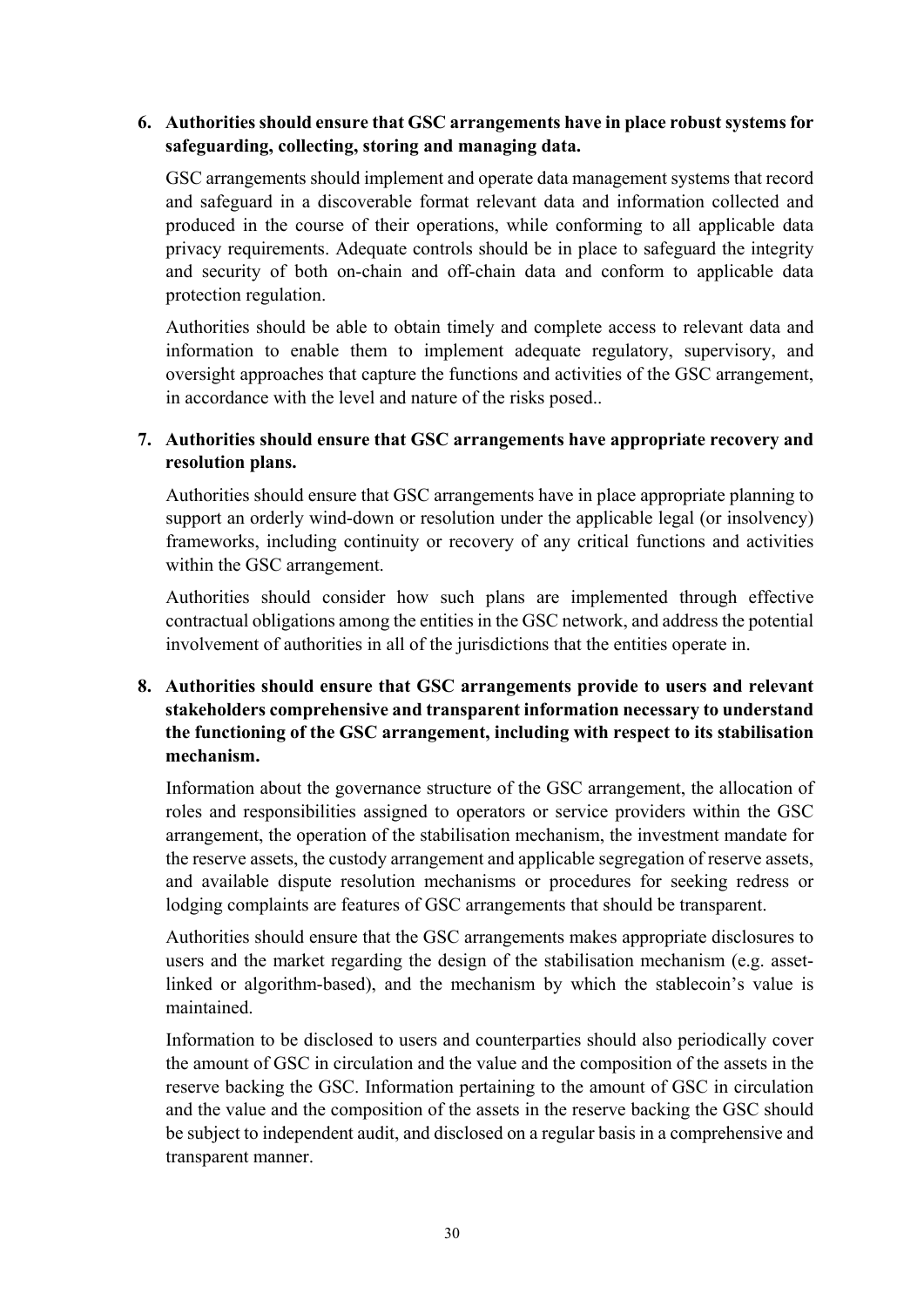GSC arrangements should put in place mechanisms to ensure the protection of users and counterparties, when a potential modification of the arrangement could have a material effect on the value, stability, or risk of the GSC.

## **9. Authorities should ensure that GSC arrangements provide legal clarity to users on the nature and enforceability of any redemption rights and the process for redemption, where applicable.**

Authorities should require GSC arrangements to provide appropriate information to users on the nature and enforceability of redemption rights, where available, and of any claims that users and intermediaries may or may not have on the underlying reserve assets or against the issuer or guarantors, including how claims may be treated in insolvency or resolution. The GSC arrangement should also provide adequate information on the process for redemption and the enforcement of any claims, where applicable, and how the GSC arrangement ensures smooth execution of such processes, including under stressed circumstances.

Authorities should consider implications of GSC arrangements' decisions to grant users and/or intermediaries a direct legal claim against the GSC issuer or its reserve portfolio, including for "run" risks.

Adequate disclosure should be made of the recovery avenues, available to a user that loses access to his/her wallet and private key because of a cyber-attack or other operational incident.

Where a stablecoin is used widely for payment purposes, authorities should assess whether safeguards or protections consistent with similar instruments are appropriate. Where a GSC arrangement for such a stablecoin offers rights to redemption, such redemption should be at predictable and transparent rates of exchange, including, where authorities consider it appropriate, at par into fiat money consistent with similar instruments used widely for payment purposes. Authorities should ensure that such GSC arrangements follow prudential standards comparable to those required for financial institutions performing the same economic functions and posing similar risks.

## **10. Authorities should ensure that GSC arrangements meet all applicable regulatory, supervisory and oversight requirements of a particular jurisdiction before commencing any operations in that jurisdiction, and construct systems and products that can adapt to new regulatory requirements as necessary.**

Authorities should not permit the operation of a GSC arrangement in their jurisdiction unless the GSC arrangement meets all of their jurisdiction's regulatory, supervisory, and oversight requirements, including affirmative approval (e.g. licenses or registrations) where such a mechanism is in place.

GSC arrangements should have the ability to adjust their operational features, processes and mechanisms as necessary to maintain compliance with regulatory requirements and international standards if these evolve.

Before launching the arrangement and the provision of services to users in a particular jurisdiction, entities intending to engage in GSC functions and activities should ensure that they have a clear understanding of the regulatory requirements that apply and,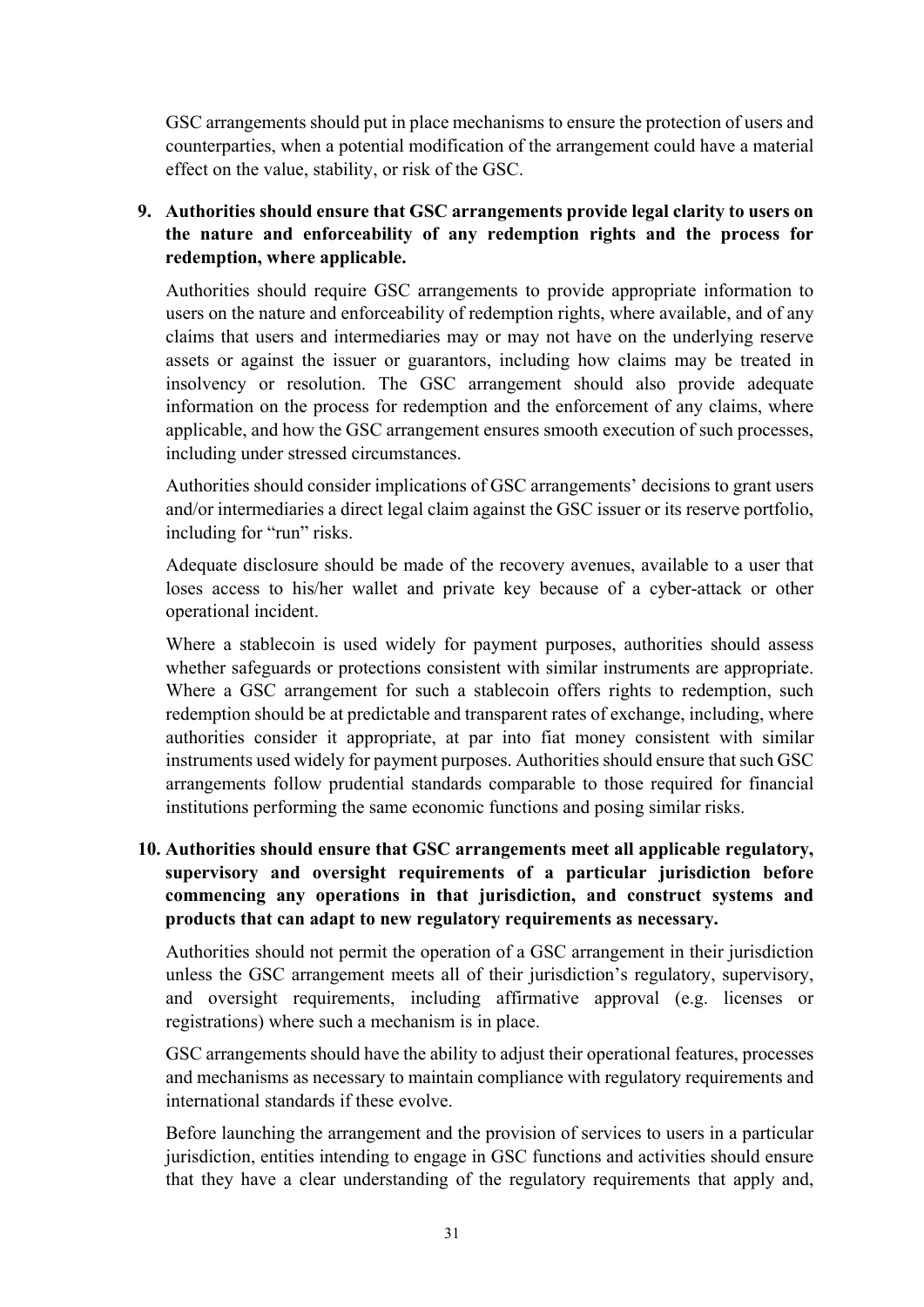where regulations of more than one jurisdiction may apply, which jurisdictions' rules are applicable to different aspects of the functions and activities of the entities performing them and should engage proactively with authorities.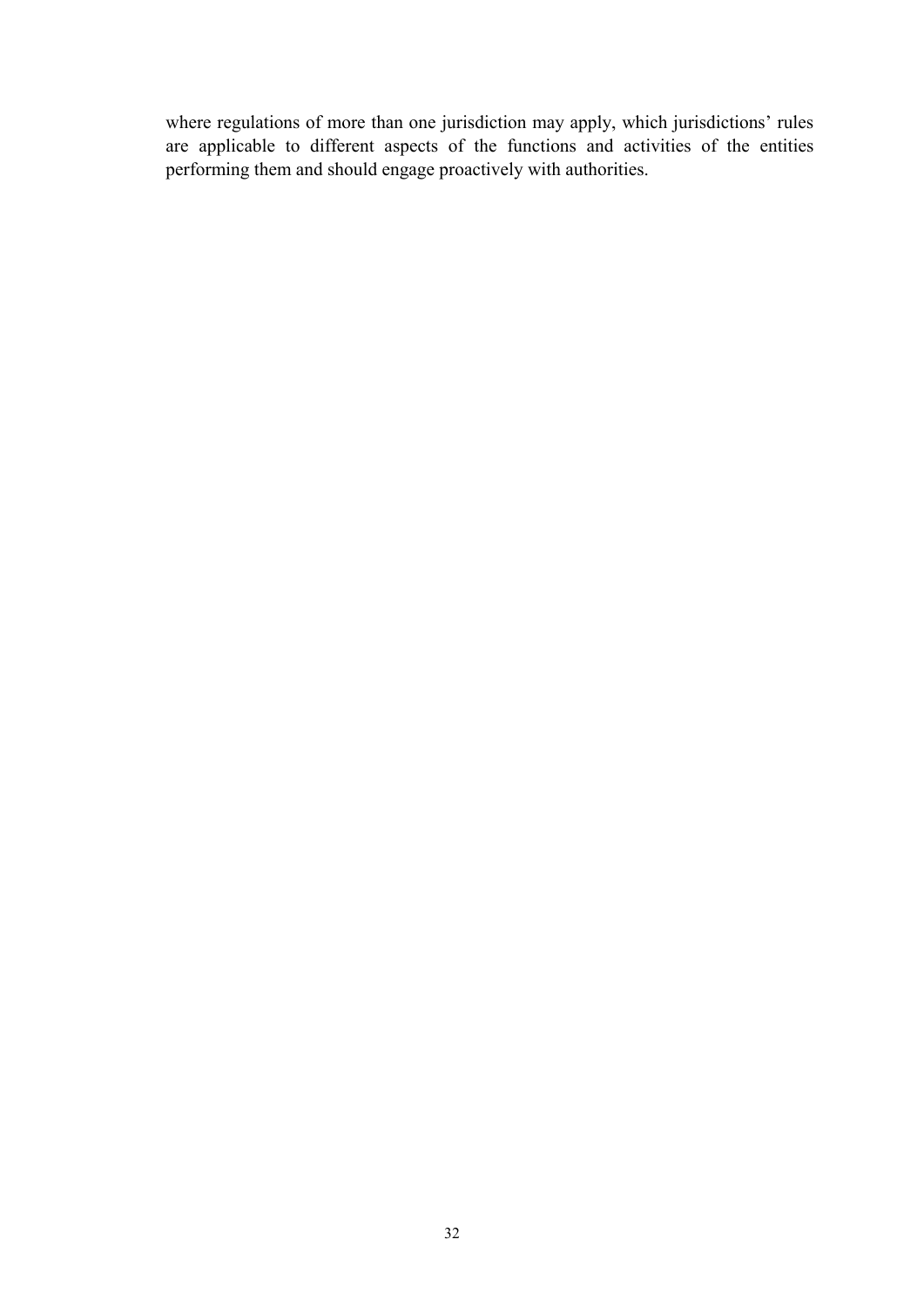# **Annex 1: Different operating models for stablecoin arrangements**

Stablecoin arrangements could take on a variety of structures and operating models, including from a technical perspective. The following four hypothetical examples can be used to illustrate the diversity in current and proposed stablecoin arrangements.

|                                                                                | <b>Stablecoin A</b>                                                                            | <b>Stablecoin B</b>             | <b>Stablecoin C</b>                                                                                     | <b>Stablecoin D</b>                                                  |
|--------------------------------------------------------------------------------|------------------------------------------------------------------------------------------------|---------------------------------|---------------------------------------------------------------------------------------------------------|----------------------------------------------------------------------|
| Issuer                                                                         | Single issuer                                                                                  | Multiple issuers                | Single issuer                                                                                           | <b>Smart Contracts</b>                                               |
| Liability<br>- Who or what is<br>the claim on, and<br>are there<br>conditions? | Claim on issuer<br>Claim on issuer,<br>subject to holder<br>meeting compliance<br>requirements |                                 | Claim on approved<br>intermediary; users<br>have no rights or<br>claims on underlying<br>reserve assets | Interest in an<br>equivalent amount<br>held in the reserve<br>assets |
| - Is it directly<br>redeemable by the<br>user, and if not, by<br>whom?         | Directly redeemable                                                                            | Directly redeemable             | Not directly<br>redeemable; only<br>approved<br>participants can<br>redeem coins with<br>issuer         | Directly redeemable                                                  |
| -What is it<br>redeemed for, and<br>are there<br>conditions?                   | Redeemable for<br>USD only at high<br>ticket size, $> $100K$                                   | Redeemable for<br>USD (> \$100) | Redeemable for local<br>fiat currency                                                                   | Redeemable for<br>another crypto-asset                               |
| Stabilisation<br>mechanism                                                     | Fiat currency -<br>backed                                                                      | Fiat currency -<br>backed       | Fiat currency -<br>backed                                                                               | Crypto-asset backed                                                  |
| Reserve assets                                                                 | USD bank deposits                                                                              | USD bank deposits               | Bank deposits and<br>short-term<br>government<br>securities in the<br>referenced<br>currencies          | Another crypto-asset                                                 |
| Transaction<br>permission                                                      | Permissionless                                                                                 | Permissionless                  | Permissionless<br>below threshold                                                                       | Permissionless                                                       |
| Medium of record                                                               | Multiple public<br>blockchains                                                                 | Single public<br>blockchain     | Single private<br><b>blockchain</b>                                                                     | Single public<br>blockchain                                          |
| Ledger model                                                                   | $UTXO24$ or account<br>depending<br>on<br>the<br>blockchain                                    | Account                         | Account                                                                                                 | Account                                                              |
| Network<br>permissions                                                         | Permissionless                                                                                 | Permissionless                  | Permissioned;<br>validator nodes<br>operated by<br>approved parties                                     | Permissionless                                                       |

<u>.</u>

<sup>&</sup>lt;sup>24</sup> The Unspent Transaction Output (UTXO)-based model records the ownership of the coins, and transfers occur through updating the ownership records of coins. The account-based model records the amount of coins associated with each account, and transfers occur through adjusting the amount of coins in accounts.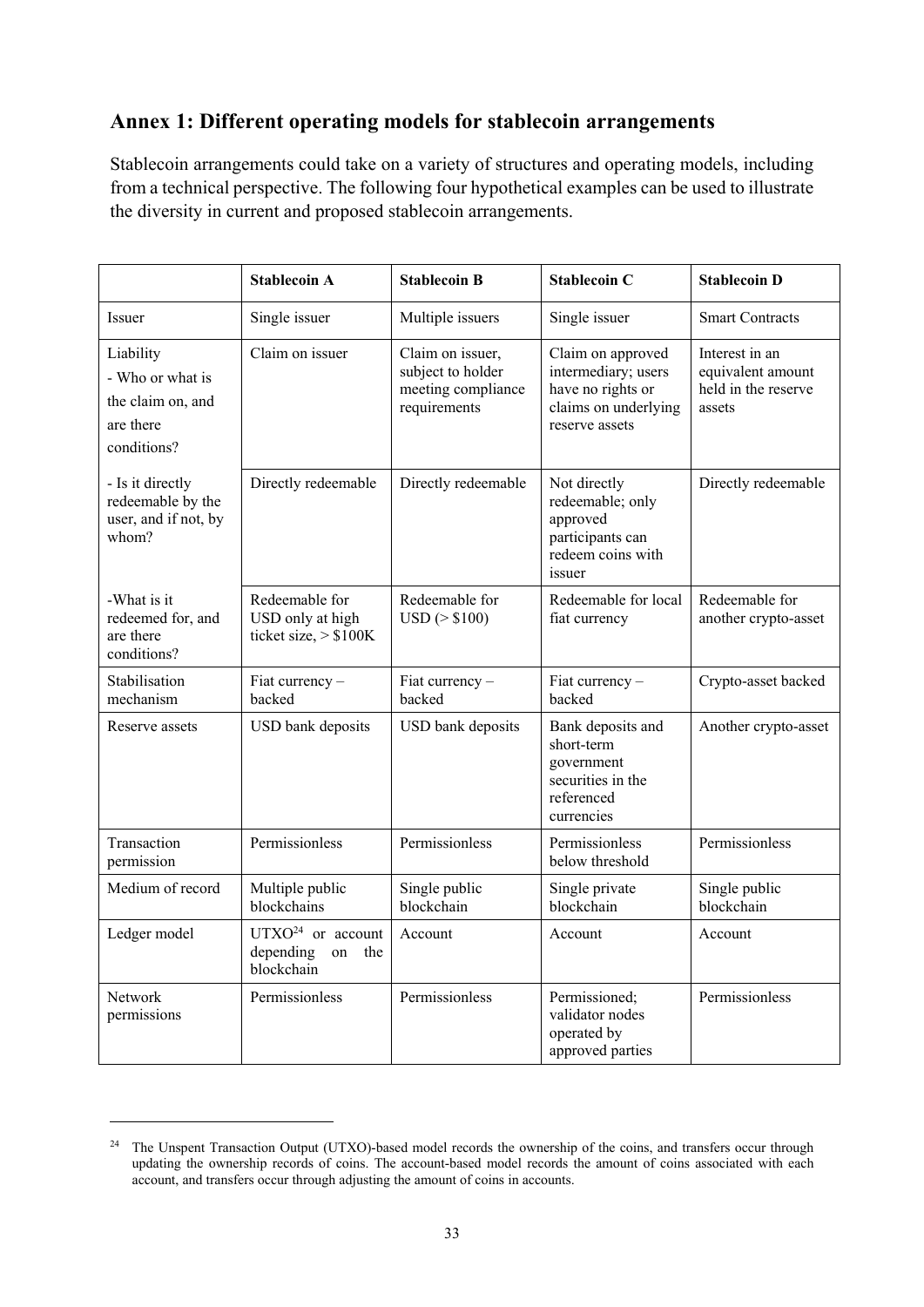| <b>Activities</b>                                                    | <b>Vulnerabilities</b>                                                                                                                                                                                                                                                                                                                                         | Regulatory authorities and potential tools to<br>address the vulnerabilities                                                                                                                                                                                                                                                                                                                                                                                                                                                                                                                                                                                                                                              |                                                                                                                                                                                                                                                                                                                                                                                                                                                                                                                                                                                                                                                                                                                                                                                                                                                                                                                                                                                                                                                                                                                             |  |
|----------------------------------------------------------------------|----------------------------------------------------------------------------------------------------------------------------------------------------------------------------------------------------------------------------------------------------------------------------------------------------------------------------------------------------------------|---------------------------------------------------------------------------------------------------------------------------------------------------------------------------------------------------------------------------------------------------------------------------------------------------------------------------------------------------------------------------------------------------------------------------------------------------------------------------------------------------------------------------------------------------------------------------------------------------------------------------------------------------------------------------------------------------------------------------|-----------------------------------------------------------------------------------------------------------------------------------------------------------------------------------------------------------------------------------------------------------------------------------------------------------------------------------------------------------------------------------------------------------------------------------------------------------------------------------------------------------------------------------------------------------------------------------------------------------------------------------------------------------------------------------------------------------------------------------------------------------------------------------------------------------------------------------------------------------------------------------------------------------------------------------------------------------------------------------------------------------------------------------------------------------------------------------------------------------------------------|--|
|                                                                      |                                                                                                                                                                                                                                                                                                                                                                | Authority/tool                                                                                                                                                                                                                                                                                                                                                                                                                                                                                                                                                                                                                                                                                                            | Relevant international standard                                                                                                                                                                                                                                                                                                                                                                                                                                                                                                                                                                                                                                                                                                                                                                                                                                                                                                                                                                                                                                                                                             |  |
| <b>Establishing rules</b><br>governing the stablecoin<br>arrangement | Fraud or conflict of interest of<br>those governing the GSC<br>arrangement<br>Lack of contractual<br>arrangements among the<br>entities of the GSC<br>arrangement<br>Difficulties to tackle the<br>uncertainty for users due to an<br>unclear definition of roles and<br>responsibilities within the GSC<br>arrangement.<br>Inadequate governance<br>framework | Ability to regulate and supervise the GSC<br>arrangement in a holistic manner, e.g. through<br>cooperation among authorities (akin to<br>comprehensive consolidated supervision)<br>Ability to require a GSC arrangement to be<br>governed in a manner that facilitates effective<br>regulation and supervision, including by<br>prohibiting fully decentralised systems<br>Governance, internal control and risk<br>management requirements applicable at the level<br>of the entire GSC arrangement<br>Power to wind down or resolve a GSC<br>arrangement<br>Governance requirements requiring a solid legal<br>basis<br>Cybersecurity and other operational resiliency<br>safeguards<br>AML/CFT and sanctions controls | FATF Standards apply, while further updates<br>and clarification may be necessary, especially<br>regarding peer-to-peer transactions.<br>For GSC arrangements set up entirely by banks,<br>the Basel Framework and associated principles<br>for supervision and colleges would provide a<br>basis for overseeing the setup.<br>For GSC arrangements deemed to perform<br>systemically important payment system<br>functions or other FMI functions that are<br>systemically important, the PFMI apply. On the<br>basis of a preliminary analysis, some of the most<br>relevant principles regarding these<br>vulnerabilities would be those on legal basis,<br>governance and comprehensive management of<br>risks. Responsibility E would provide a strong<br>basis for cooperation among relevant authorities.<br>See Annex 4 on CPMI-IOSCO preliminary<br>analysis.<br>For GSC arrangements where the token or the<br>reserve qualifies as a security, IOSCO<br>cooperation agreements are relevant (IOSCO<br>Principles <sup>25</sup> covering Cooperation in regulation<br>(Principles 13 to 15), IOSCO's Multilateral |  |

# **Annex 2: Examples of vulnerabilities, regulatory tools, and international standards by activity of a GSC arrangement**

<sup>25</sup> https://www.iosco.org/library/pubdocs/pdf/IOSCOPD561.pdf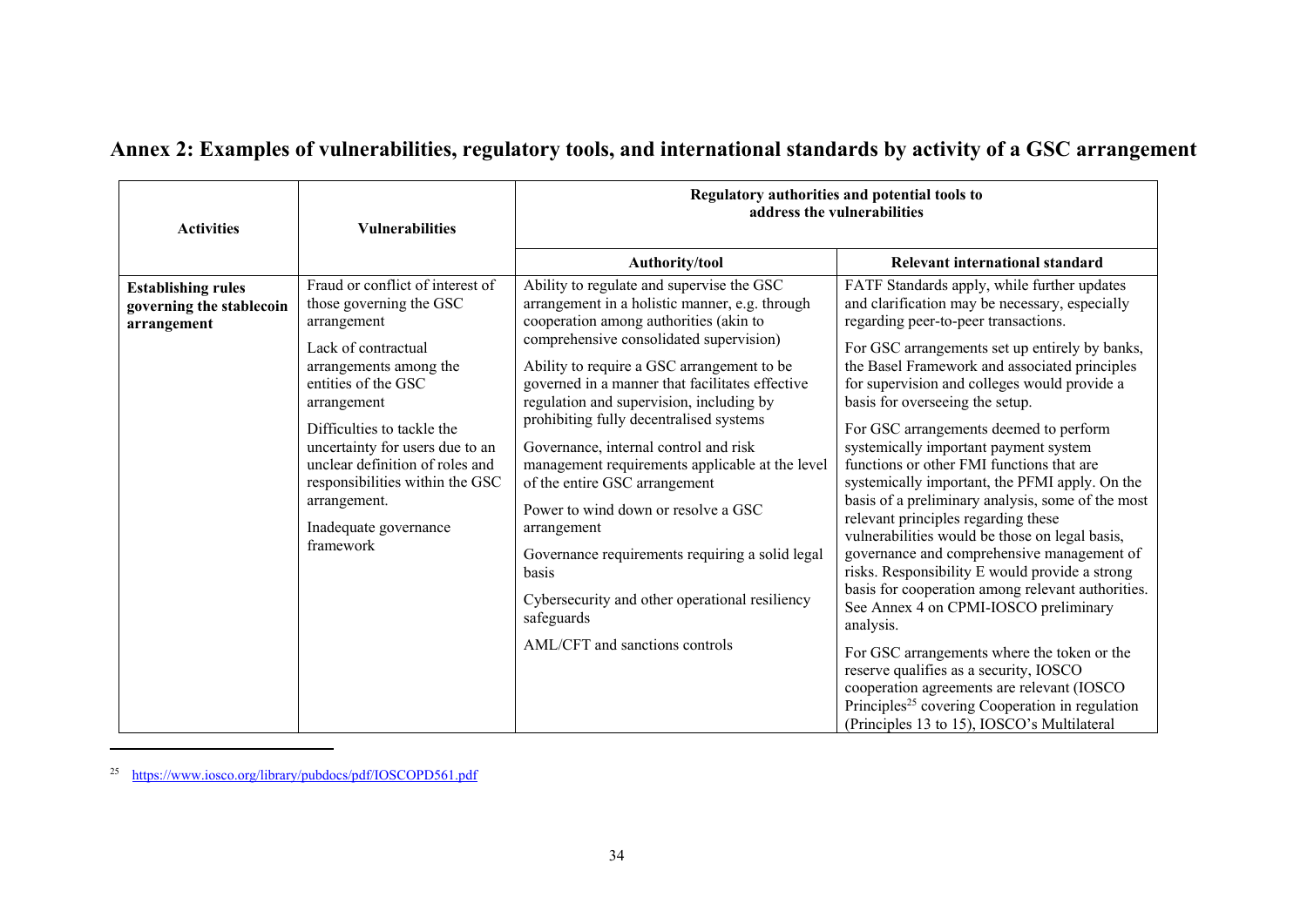| <b>Activities</b>                               | <b>Vulnerabilities</b>                                                                                                                                             | Regulatory authorities and potential tools to<br>address the vulnerabilities                                                                                                                                                                     |                                                                                                                                                                                                                                                                                                                                                                                                                                                                                                                                                                                                                                                                                                                                                                                                                                                                                                                              |  |
|-------------------------------------------------|--------------------------------------------------------------------------------------------------------------------------------------------------------------------|--------------------------------------------------------------------------------------------------------------------------------------------------------------------------------------------------------------------------------------------------|------------------------------------------------------------------------------------------------------------------------------------------------------------------------------------------------------------------------------------------------------------------------------------------------------------------------------------------------------------------------------------------------------------------------------------------------------------------------------------------------------------------------------------------------------------------------------------------------------------------------------------------------------------------------------------------------------------------------------------------------------------------------------------------------------------------------------------------------------------------------------------------------------------------------------|--|
|                                                 |                                                                                                                                                                    | Authority/tool                                                                                                                                                                                                                                   | Relevant international standard                                                                                                                                                                                                                                                                                                                                                                                                                                                                                                                                                                                                                                                                                                                                                                                                                                                                                              |  |
| Issuing, creating and<br>destroying stablecoins | Inability to meet redemptions in<br>stressed conditions<br>For algorithmic arrangements,<br>errors in the issuance or<br>redemption algorithm that<br>impact value | Adequate liquidity (risk) management<br>Liquidity risk management tools (e.g.<br>redemption gates)<br>Certain own funds/liquidity requirements<br>Cybersecurity and other operational resiliency<br>safeguards<br>AML/CFT and sanctions controls | MoU Concerning Consultation and Cooperation<br>and the Exchange of Information, <sup>26</sup> the<br>Enhanced Multilateral MoU Concerning<br>Consultation and Cooperation and the Exchange<br>of Information, <sup>27</sup> IOSCO's Principles on Cross-<br>Border Supervisory Cooperation <sup>28</sup> of May 2010,<br>the cross-border regulatory cooperation aspect<br>of the IOSCO 2015 Cross-Border Regulation<br>Task Force Report <sup>29</sup> and the work of the Follow-<br>Up Group to address potential regulatory<br>arbitrage).<br>FATF standards apply to firms "issuing and<br>managing means of payment" or to those who<br>provide "participation in and provision of<br>financial services related to an issuer's offer<br>and/or sale of a virtual asset".<br>For GSC arrangements involving banks, the<br>prudential risks and operational resilience<br>vulnerabilities would be subject to the Basel |  |
|                                                 |                                                                                                                                                                    |                                                                                                                                                                                                                                                  | Framework and Principles for the sound<br>management of operational risk.                                                                                                                                                                                                                                                                                                                                                                                                                                                                                                                                                                                                                                                                                                                                                                                                                                                    |  |
|                                                 |                                                                                                                                                                    |                                                                                                                                                                                                                                                  | For GSC arrangements deemed to perform<br>systemically important payment system<br>functions or other FMI functions that are<br>systemically important, the PFMI apply. On the                                                                                                                                                                                                                                                                                                                                                                                                                                                                                                                                                                                                                                                                                                                                               |  |

<sup>26</sup> https://www.iosco.org/about/?subsection=mmou

<sup>27</sup> https://www.iosco.org/about/?subsection=emmou

28https://www.iosco.org/library/pubdocs/pdf/IOSCOPD322.pdf

29https://www.iosco.org/library/pubdocs/pdf/IOSCOPD507.pdf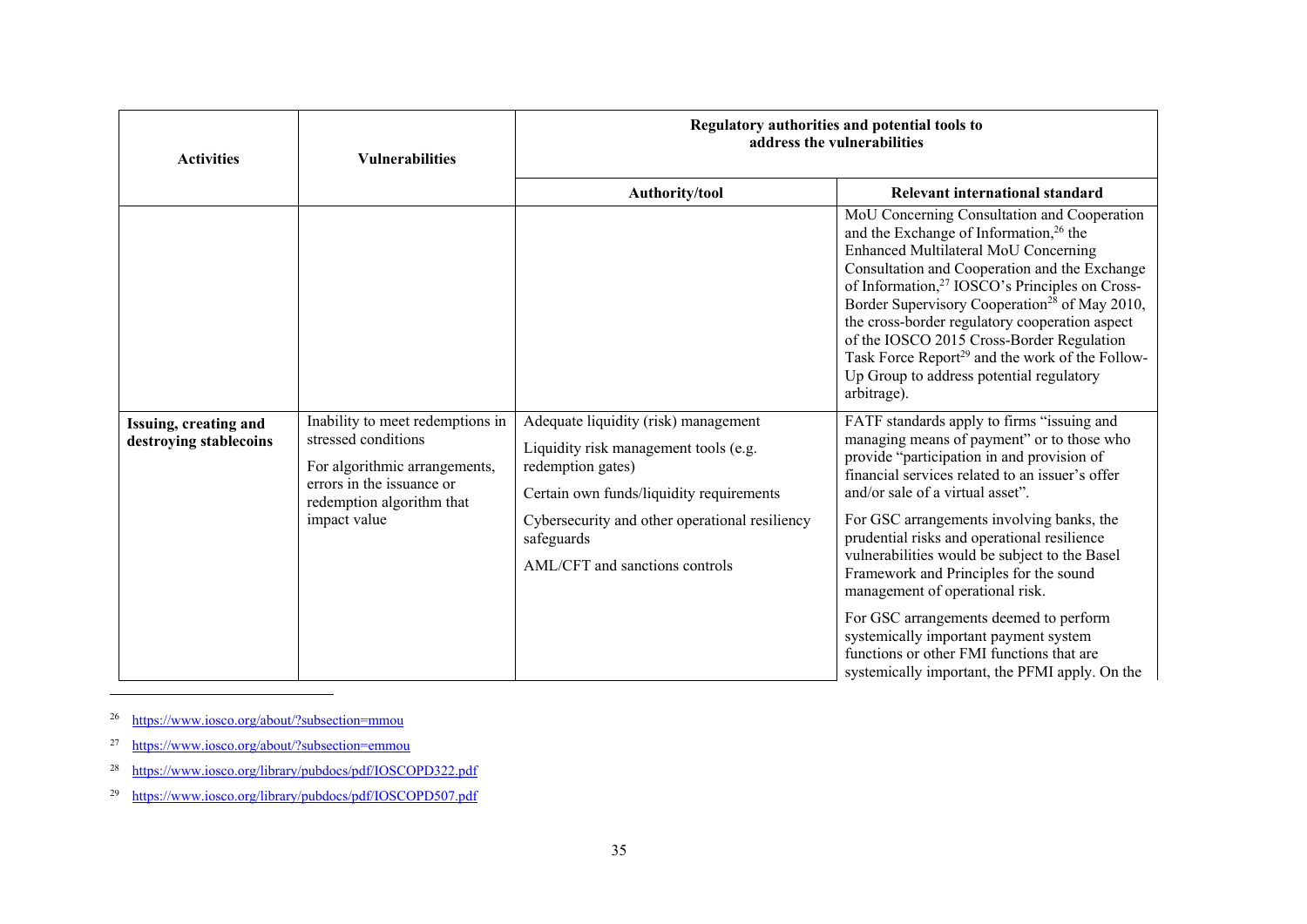| <b>Activities</b>              | <b>Vulnerabilities</b>                                                                                                                                                                                                      | Regulatory authorities and potential tools to<br>address the vulnerabilities                                                                                                                          |                                                                                                                                                                                                                                                                                                                                                                                                                                                                               |  |
|--------------------------------|-----------------------------------------------------------------------------------------------------------------------------------------------------------------------------------------------------------------------------|-------------------------------------------------------------------------------------------------------------------------------------------------------------------------------------------------------|-------------------------------------------------------------------------------------------------------------------------------------------------------------------------------------------------------------------------------------------------------------------------------------------------------------------------------------------------------------------------------------------------------------------------------------------------------------------------------|--|
|                                |                                                                                                                                                                                                                             | Authority/tool                                                                                                                                                                                        | Relevant international standard                                                                                                                                                                                                                                                                                                                                                                                                                                               |  |
| <b>Managing reserve assets</b> | A sharp fall in price and/or                                                                                                                                                                                                | Portfolio diversification rules and issuer limits                                                                                                                                                     | basis of a preliminary analysis, some of the most<br>relevant principles regarding these<br>vulnerabilities would be those related to<br>frameworks for comprehensive risk management<br>and settlement. See Annex 4 on CPMI-IOSCO<br>preliminary analysis.<br>Depending on the creation/redemption<br>processes, the IOSCO Principles for the<br>Regulation of Exchange Traded Funds (2013) <sup>30</sup><br>could be relevant.<br>FATF standards apply to those who provide |  |
|                                | liquidity of reserve asset(s)<br>Change in reserve allocation<br>across reserve assets<br>Lack of transparency in the                                                                                                       | rules<br>Liquidity and other financial risk safeguards<br>Liquidity risk management tools<br>(e.g. redemption gates)                                                                                  | "safekeeping and administration of cash and<br>liquid securities on behalf of other persons", or<br>"safekeeping and/or administration of virtual<br>assets or instruments enabling control over<br>virtual assets".                                                                                                                                                                                                                                                          |  |
|                                | composition of reserve<br>Fraud or mismanagement of the<br>reserve<br>Investment in illiquid assets<br>Significant increase in the price<br>volatility of the reserve assets<br>that cannot be or is not readily<br>managed | Requirements on disclosure of the composition<br>of the assets<br>Disclosure of investment policies<br>Cybersecurity and other operational resiliency<br>safeguards<br>AML/CFT and sanctions controls | For GSC arrangements involving banks, the<br>prudential risks and operational resilience<br>vulnerabilities would be subject to the Basel<br>Framework and Principles for the sound<br>management of operational risk.<br>Depending on its structure, the reserve may<br>engage IOSCO Liquidity Risk Management<br>$(2018)^{31}$ or IOSCO Policy Recommendations for<br>MMFs (2012). <sup>32</sup>                                                                            |  |

<sup>&</sup>lt;sup>30</sup> https://www.iosco.org/library/pubdocs/pdf/IOSCOPD414.pdf.

<sup>&</sup>lt;sup>31</sup> https://www.iosco.org/news/pdf/IOSCONEWS486.pdf.

<sup>&</sup>lt;sup>32</sup> http://www.iosco.org/library/pubdocs/pdf/IOSCOPD392.pdf.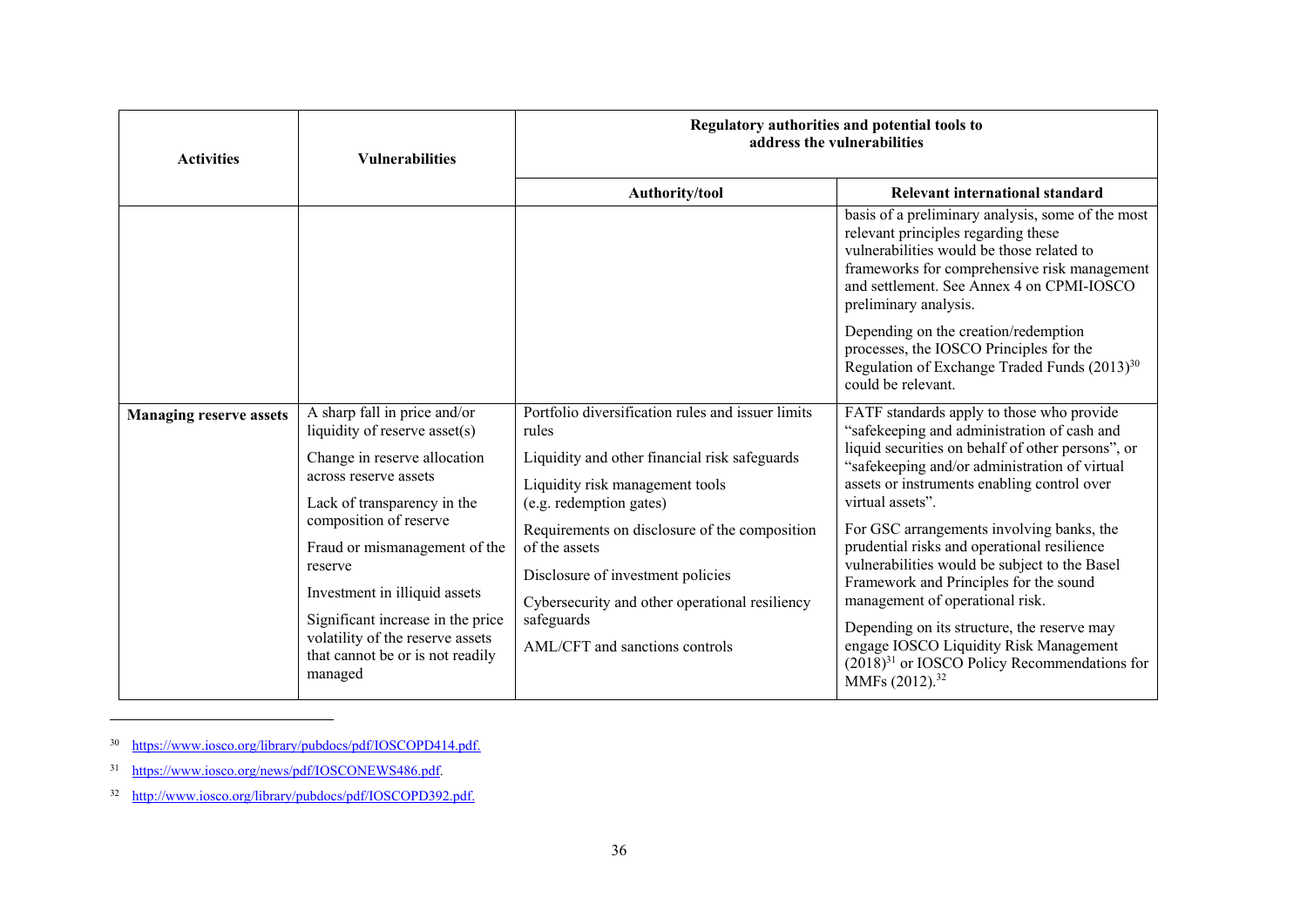| <b>Activities</b>                                    | <b>Vulnerabilities</b>                                                                                                                                                                                                | Regulatory authorities and potential tools to<br>address the vulnerabilities                                                                                            |                                                                                                                                                                                                                                                                                                                                                                                                                      |  |
|------------------------------------------------------|-----------------------------------------------------------------------------------------------------------------------------------------------------------------------------------------------------------------------|-------------------------------------------------------------------------------------------------------------------------------------------------------------------------|----------------------------------------------------------------------------------------------------------------------------------------------------------------------------------------------------------------------------------------------------------------------------------------------------------------------------------------------------------------------------------------------------------------------|--|
|                                                      |                                                                                                                                                                                                                       | Authority/tool                                                                                                                                                          | Relevant international standard                                                                                                                                                                                                                                                                                                                                                                                      |  |
|                                                      |                                                                                                                                                                                                                       |                                                                                                                                                                         | For GSC arrangements deemed to perform<br>systemically important payment system<br>functions or other FMI functions that are<br>systemically important, the PFMI apply. On the<br>basis of a preliminary analysis, some of the most<br>relevant principles regarding these<br>vulnerabilities would be those on custody and<br>investment risks and transparency. See Annex 4<br>on CPMI-IOSCO preliminary analysis. |  |
| <b>Providing custody/trust</b><br>for reserve assets | Custodian failure, cross-border<br>resolution, fraud<br>Liquidity<br>Lack of legal clarity regarding<br>rights to reserve assets,<br>particularly where legal<br>regimes of different<br>jurisdictions are implicated | Segregation requirements/rights for reserve<br>assets<br>Liquidity and other financial risk safeguards<br>Cyber security and other operational resiliency<br>safeguards | FATF standards apply to those who provide<br>"safekeeping and administration of cash and<br>liquid securities on behalf of other persons" or<br>"safekeeping and/or administration of virtual<br>assets or instruments enabling control over<br>virtual assets".                                                                                                                                                     |  |
|                                                      |                                                                                                                                                                                                                       | AML/CFT and sanctions controls                                                                                                                                          | For GSC arrangements involving banks, the<br>prudential risks and operational resilience<br>vulnerabilities would be subject to the Basel<br>Framework and Principles for the sound<br>management of operational risk.                                                                                                                                                                                               |  |
|                                                      |                                                                                                                                                                                                                       |                                                                                                                                                                         | IOSCO Recommendations Regarding the<br>Protection of Client Assets (2013). <sup>33</sup>                                                                                                                                                                                                                                                                                                                             |  |
|                                                      |                                                                                                                                                                                                                       |                                                                                                                                                                         | For GSC arrangements deemed to perform<br>systemically important payment system<br>functions or other FMI functions that are<br>systemically important, the PFMI apply. On the<br>basis of a preliminary analysis, some of the most                                                                                                                                                                                  |  |

<sup>33</sup> Recommendations Regarding the Protection of Client Assets Consultation Report https://www.iosco.org/library/pubdocs/pdf/IOSCOPD401.pdf; Final Report http://www.iosco.org/library/pubdocs/pdf/IOSCOPD436.pdf.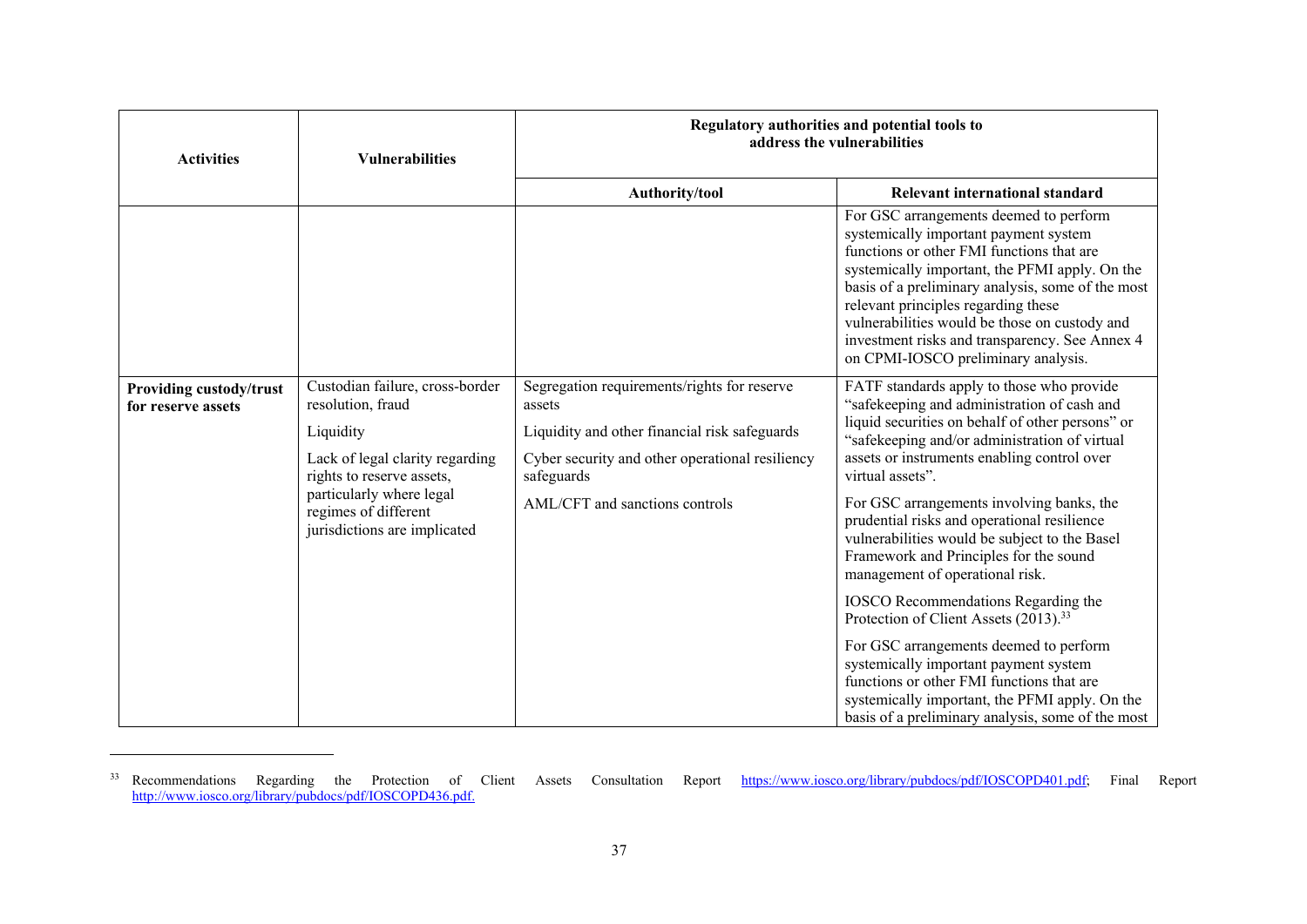| <b>Activities</b>                      | <b>Vulnerabilities</b>                                                                                                                                                                                                                                                                    | Regulatory authorities and potential tools to<br>address the vulnerabilities                                                                                                          |                                                                                                                                                                                                                                                                                                                                                                                                                                                                                                                                                                                                                                                                                                                                                                                                                                                            |  |
|----------------------------------------|-------------------------------------------------------------------------------------------------------------------------------------------------------------------------------------------------------------------------------------------------------------------------------------------|---------------------------------------------------------------------------------------------------------------------------------------------------------------------------------------|------------------------------------------------------------------------------------------------------------------------------------------------------------------------------------------------------------------------------------------------------------------------------------------------------------------------------------------------------------------------------------------------------------------------------------------------------------------------------------------------------------------------------------------------------------------------------------------------------------------------------------------------------------------------------------------------------------------------------------------------------------------------------------------------------------------------------------------------------------|--|
|                                        |                                                                                                                                                                                                                                                                                           | Authority/tool                                                                                                                                                                        | Relevant international standard                                                                                                                                                                                                                                                                                                                                                                                                                                                                                                                                                                                                                                                                                                                                                                                                                            |  |
|                                        |                                                                                                                                                                                                                                                                                           |                                                                                                                                                                                       | relevant principles regarding these<br>vulnerabilities would be those on custody and<br>investment risks and transparency. See Annex 4<br>on CPMI-IOSCO preliminary analysis.                                                                                                                                                                                                                                                                                                                                                                                                                                                                                                                                                                                                                                                                              |  |
| <b>Operating the</b><br>infrastructure | Disruption to the mechanism<br>that links the value of the<br>stablecoin and the value of its<br>reserves, for example a cyber<br>incident.<br>Uncertainty on the revocability<br>of the payments.<br>GSC ledger compromised due<br>to design flaw, operational (e.g.<br>cyber) incident. | Liquidity and other financial risk safeguards<br>Requirements on payments finality<br>Cyber security and other operational resiliency<br>safeguards<br>AML/CFT and sanctions controls | FATF Standards apply to GSC infrastructure if<br>it satisfies the definition of a financial institution<br>or a virtual asset service provider provided in the<br>FATF glossary.<br>For GSC arrangements involving banks, the<br>prudential risks and operational resilience<br>vulnerabilities would be subject to the Basel<br>Framework and Principles for the sound<br>management of operational risk.<br>For GSC arrangements deemed to perform<br>systemically important payment system<br>functions or other FMI functions that are<br>systemically important, the PFMI apply. On the<br>basis of a preliminary analysis, some of the most<br>relevant principles regarding these<br>vulnerabilities would be those on framework for<br>the comprehensive management of risks and<br>settlement. See Annex 4 on CPMI-IOSCO<br>preliminary analysis. |  |
| <b>Validating transactions</b>         | GSC ledger compromised due<br>to failure of multiple validator<br>nodes                                                                                                                                                                                                                   | Cyber security and other operational resiliency<br>safeguards<br>AML/CFT and sanctions controls                                                                                       | For GSC arrangements involving banks, the<br>prudential risks and operational resilience<br>vulnerabilities would be subject to the Basel<br>Framework and Principles for the sound<br>management of operational risk.                                                                                                                                                                                                                                                                                                                                                                                                                                                                                                                                                                                                                                     |  |
|                                        |                                                                                                                                                                                                                                                                                           |                                                                                                                                                                                       | For GSC arrangements deemed to perform<br>systemically important payment system<br>functions or other FMI functions that are                                                                                                                                                                                                                                                                                                                                                                                                                                                                                                                                                                                                                                                                                                                               |  |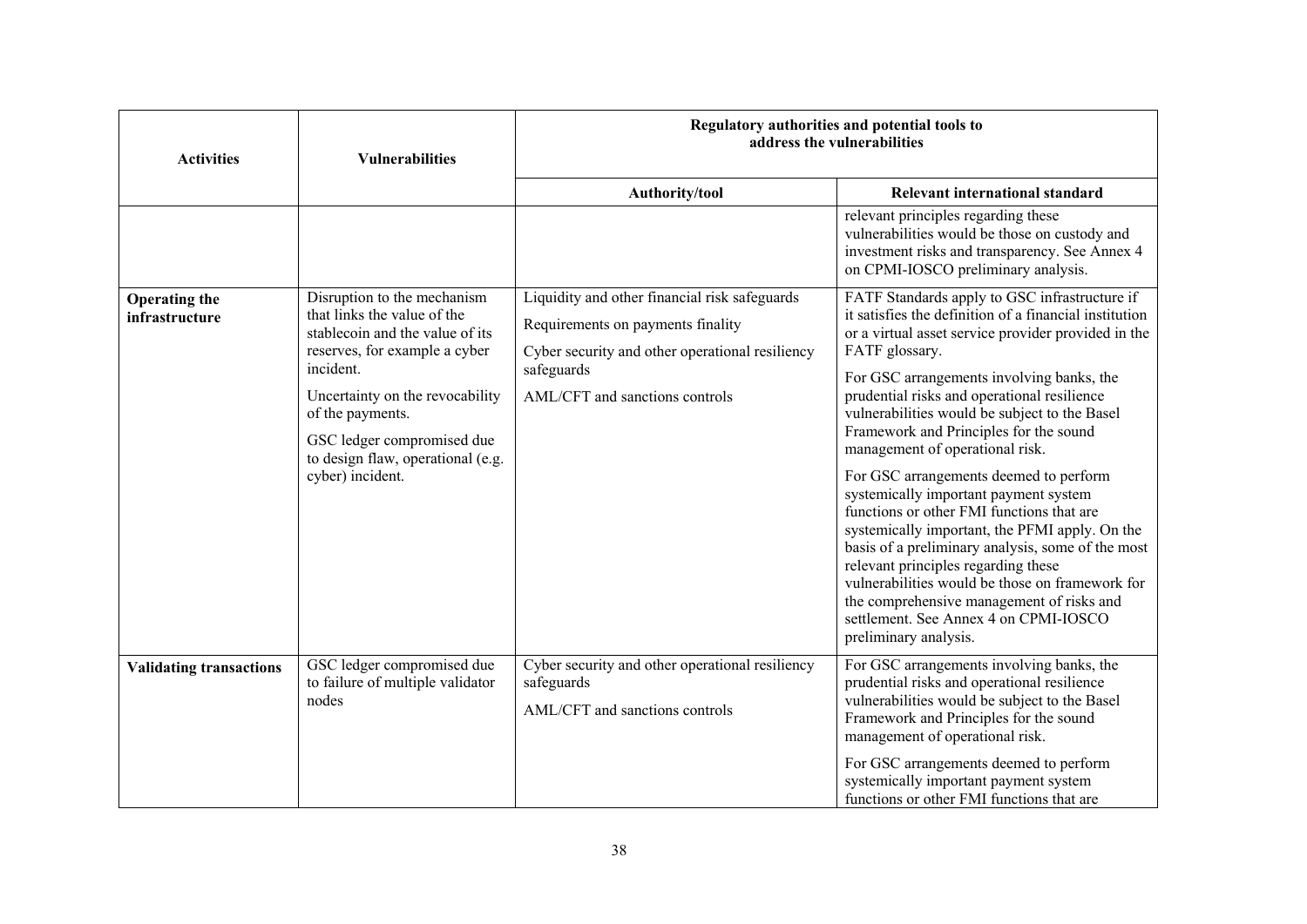| <b>Activities</b>                                                             | <b>Vulnerabilities</b>                                                                                                                                                            | Regulatory authorities and potential tools to<br>address the vulnerabilities                                                                                                                                                                               |                                                                                                                                                                                                                                                                                                                                                                                                                                                                                                                                                                                                                                                                                                                 |  |
|-------------------------------------------------------------------------------|-----------------------------------------------------------------------------------------------------------------------------------------------------------------------------------|------------------------------------------------------------------------------------------------------------------------------------------------------------------------------------------------------------------------------------------------------------|-----------------------------------------------------------------------------------------------------------------------------------------------------------------------------------------------------------------------------------------------------------------------------------------------------------------------------------------------------------------------------------------------------------------------------------------------------------------------------------------------------------------------------------------------------------------------------------------------------------------------------------------------------------------------------------------------------------------|--|
|                                                                               |                                                                                                                                                                                   | Authority/tool                                                                                                                                                                                                                                             | Relevant international standard                                                                                                                                                                                                                                                                                                                                                                                                                                                                                                                                                                                                                                                                                 |  |
|                                                                               |                                                                                                                                                                                   |                                                                                                                                                                                                                                                            | systemically important, the PFMI apply. On the<br>basis of a preliminary analysis, some of the most<br>relevant principles regarding this vulnerability<br>would be that on operational risk and settlement.<br>See Annex 4 on CPMI-IOSCO preliminary<br>analysis.                                                                                                                                                                                                                                                                                                                                                                                                                                              |  |
| Storing the private keys<br>providing access to<br>stablecoins (wallets)      | Disruption of a wallet, for<br>example theft of coins from<br>digital wallet or operational<br>(e.g. cyber) incident.<br>Direct loss, including by<br>consumers                   | Liquidity and other financial risk safeguards<br>Cyber security and other operational resiliency<br>safeguards<br>AML/CFT and sanctions controls                                                                                                           | FATF Standards apply to all entities providing<br>wallet services with the exception of un-hosted<br>wallet<br>For GSC arrangements involving banks, the<br>prudential risks and operational resilience<br>vulnerabilities would be subject to the Basel<br>Framework and Principles for the sound<br>management of operational risk.<br>For GSC arrangements deemed to be perform<br>systemically important payment system<br>functions or other FMI functions that are<br>systemically important, the PFMI apply. On the<br>basis of a preliminary analysis, a relevant<br>principle regarding these vulnerabilities would<br>be that on operational risk. See Annex 4 on<br>CPMI-IOSCO preliminary analysis. |  |
| <b>Exchanging</b> , trading,<br>reselling and market<br>making of stablecoins | Withdrawal of liquidity<br>provision by authorised<br>resellers/market makers<br>Disruption of a trading<br>platform.<br>Fraud, market manipulation,<br>unauthorised transactions | Liquidity and other financial risk safeguards<br>Settlement finality requirements<br>Allocation of legal responsibility for<br>unauthorised transactions<br>Cybersecurity and other operational resiliency<br>safeguards<br>AML/CFT and sanctions controls | FATF Standards apply to all entities carrying<br>out trading / exchanging activity with the<br>exception of peer-to-peer transactions<br>For GSC arrangements involving banks, the<br>prudential risks and operational resilience<br>vulnerabilities would be subject to the Basel<br>Framework and Principles for the sound<br>management of operational risk.                                                                                                                                                                                                                                                                                                                                                 |  |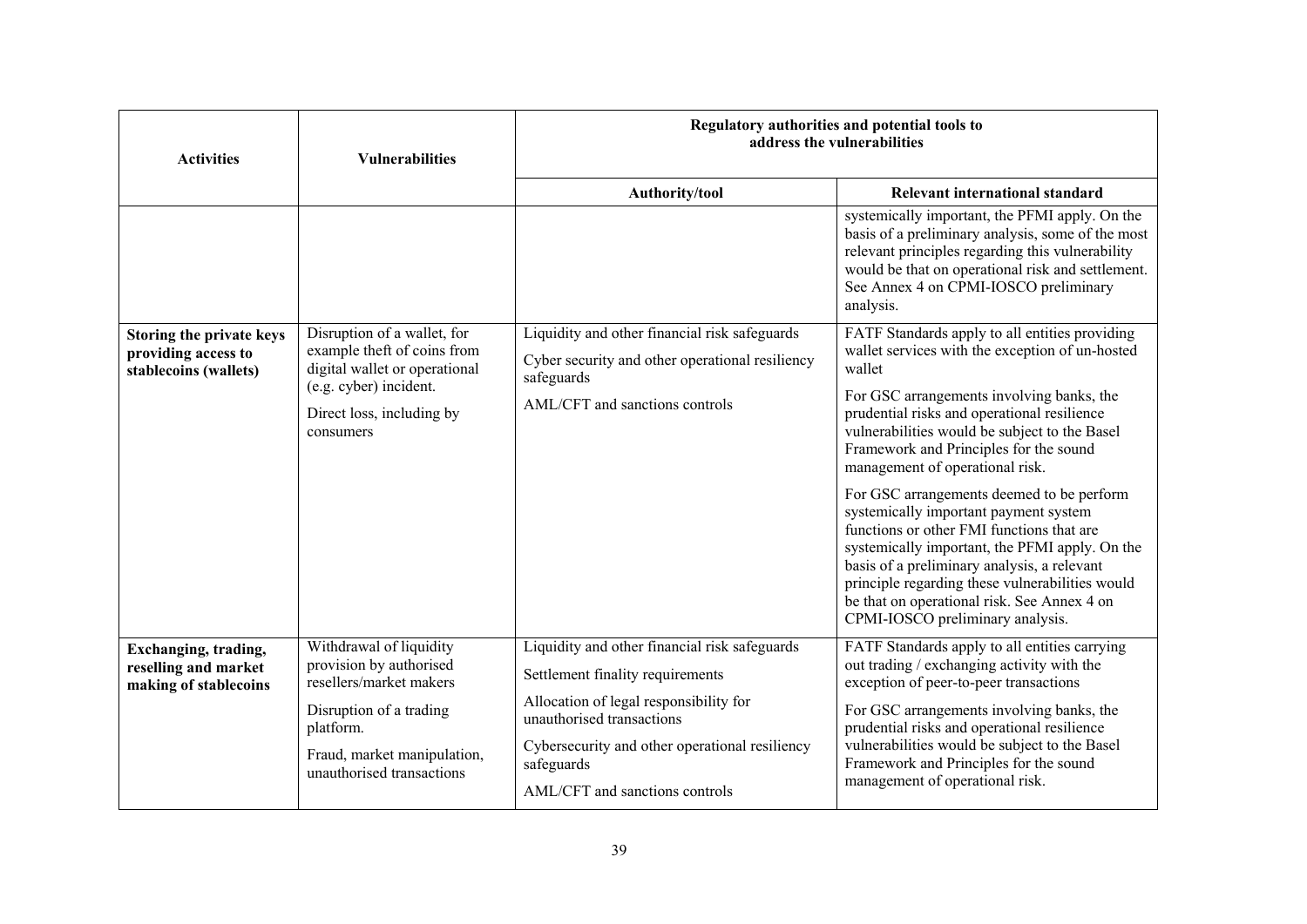| <b>Activities</b> | <b>Vulnerabilities</b> | Regulatory authorities and potential tools to<br>address the vulnerabilities |                                                                                                                                                                                                                                                                                                                                                                                                                                                                            |  |
|-------------------|------------------------|------------------------------------------------------------------------------|----------------------------------------------------------------------------------------------------------------------------------------------------------------------------------------------------------------------------------------------------------------------------------------------------------------------------------------------------------------------------------------------------------------------------------------------------------------------------|--|
|                   |                        | Authority/tool                                                               | Relevant international standard                                                                                                                                                                                                                                                                                                                                                                                                                                            |  |
|                   | Cyber incident         |                                                                              | For GSC arrangements deemed to perform<br>systemically important payment system<br>functions or other FMI functions that are<br>systemically important, the PFMI apply. See<br>Annex 4 on CPMI-IOSCO preliminary analysis.<br>Issues Risks and Regulatory Considerations<br>Relating to Crypto-Asset Trading Platforms<br>$(2020)^{34}$ , discussing IOSCO Principles <sup>35</sup> 13, 14,<br>15, 33, 34, 35, 36, 37, 29, 30, 31, 32, 38 and<br>associated IOSCO reports. |  |

<sup>&</sup>lt;sup>34</sup> https://www.iosco.org/library/pubdocs/pdf/IOSCOPD649.pdf.

<sup>&</sup>lt;sup>35</sup> https://www.iosco.org/library/pubdocs/pdf/IOSCOPD561.pdf.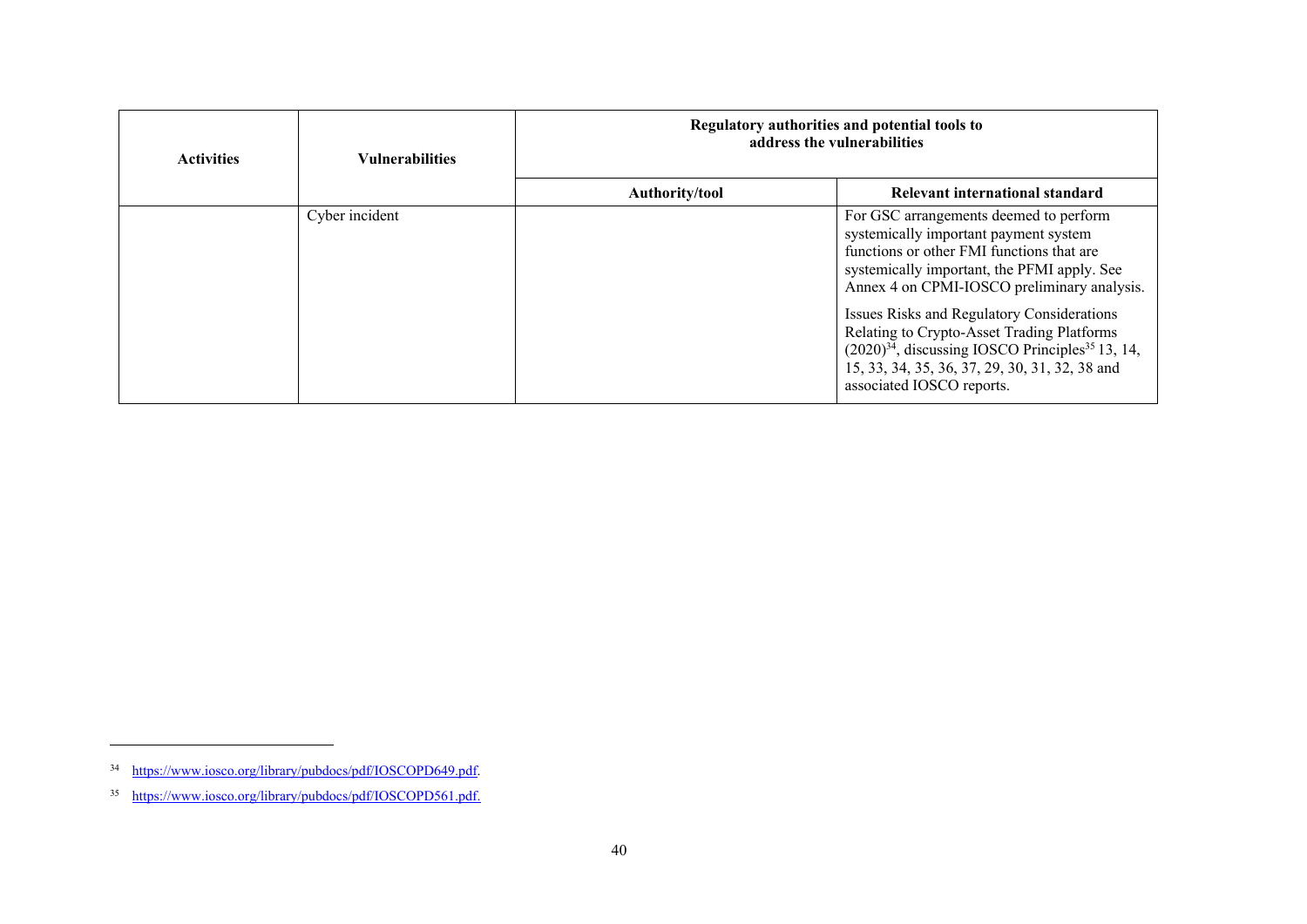## **Annex 3: Summary of stocktake responses**

This annex presents findings from the FSB survey on regulatory and supervisory approaches to so-called "stablecoins" (hereinafter "SCs"). All FSB members as well as the members of its Regional Consultative Groups (RCGs) were invited to participate in the survey.

A total of 51 jurisdictions completed the survey, including 25 FSB jurisdictions and 26 RCG jurisdictions. All questions have not necessarily been answered by jurisdictions, i.e. the sum of responses in tables and graphs may be fluctuant and less than the total number of responses received.

## **Current regulatory approaches**

The majority of jurisdictions do not currently have SCs issued domestically. SCs are available in 31 jurisdictions, mostly cross-border. The majority of those jurisdictions, including several AE, do not currently have regulatory or supervisory regimes that are specific to SCs per se. However, regulatory and supervisory approaches in many of those jurisdictions do apply in whole or part to SCs.

**Graph 1** summarises responses concerning the current regulation of SCs. Most respondents note that SCs could be classified under more than one regulatory category, and that the classification could change as the nature and use of the SC evolves. Many respondents are of the view that the existing regulatory and supervisory framework may not be adequate to address the risks emanating from SCs, and that there may be a need to adjust existing regulatory frameworks.

Regarding cross-sectoral issues, most jurisdictions are of the view that existing cooperation mechanisms between sectoral authorities enable them to address the need for cooperation and coordination, possibly with some adaptations (e.g. through Memorandums of Understanding (MoU)).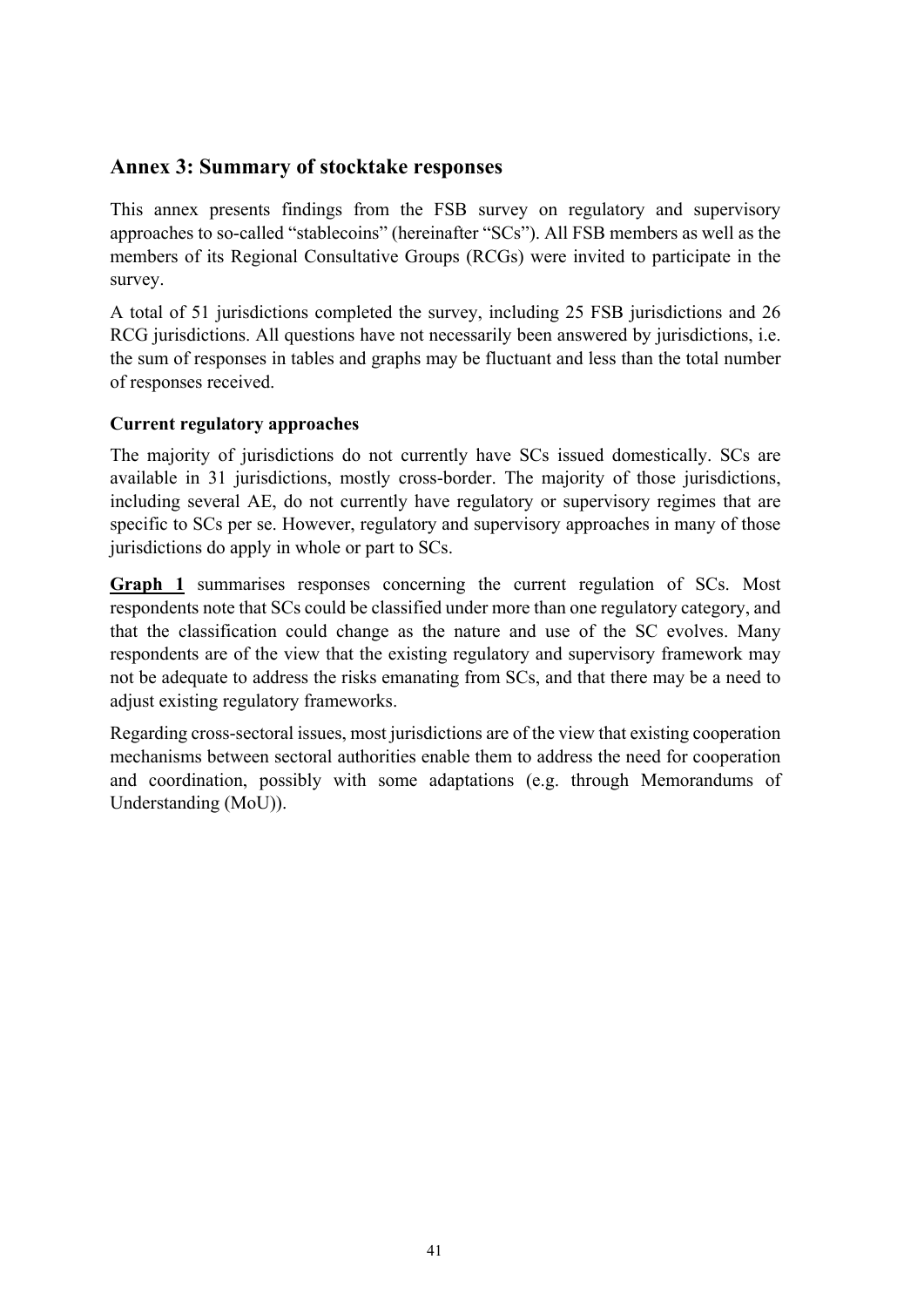#### Stablecoins-Aspects of current regulation



#### **Regulatory classifications**

Thirty-seven jurisdictions provided some information about how they *might* classify SCs. Jurisdictions in AEs were more likely to have a classification scheme in place.

**Graph 2** shows current and prospective classifications. SCs are most frequently classified as e-money, a collective investment scheme (CIS) in the AEs, followed by deposits, security other than CIS and as derivative. For EMDEs, the most common classifications used were e-money and payment instrument.

Thirty one jurisdictions indicated that SCs could fall under multiple classifications. Jurisdictions that classified SCs as e-money were likely to also classify them as either deposit or as a payment system. Four out of five jurisdictions that classified a SC as a CIS (16 out of 20) also classified it as another security, including security other than CIS, derivative, or commodity. One jurisdiction mentioned that depending on the details, a SC could exhibit bond-like features.

A few respondents indicated that under their current legal framework, it is not possible to classify SC as falling under multiple regulatory classifications. As such, certain activities may not be regulated/captured depending on which regulatory classification the SC ecosystem would fall under. Table 1 also shows that the most prominent regulation types considered by respondents are AML/CFT, cyber/technology risk, safety/soundness, and data privacy.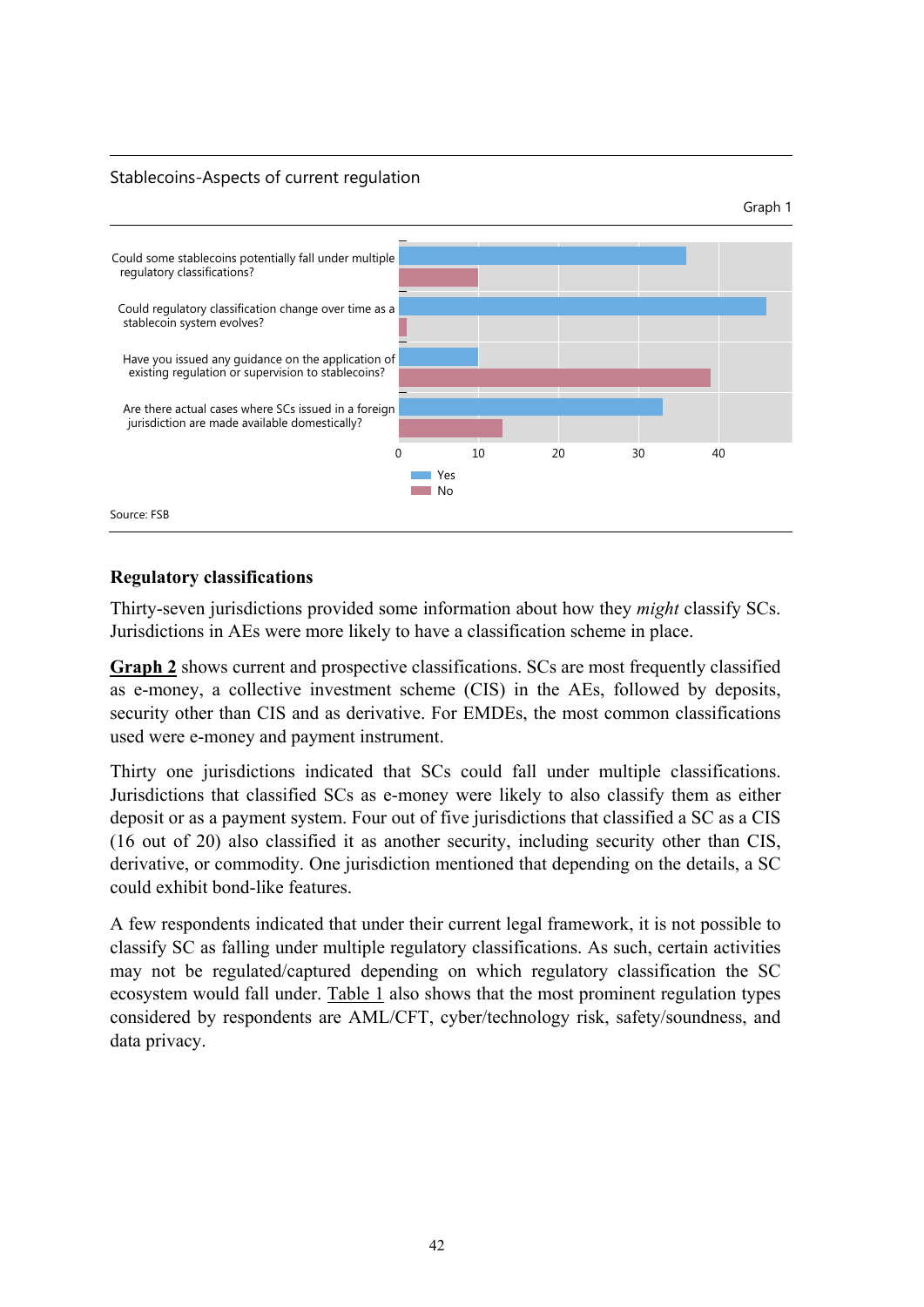Current and prospective classification of SCs





Total number of responses: 40 including 22 from advanced economies (AEs), and 18 from emerging market and developing economies (EMDEs)

Source: FSB

#### **Regulation by activity**

**Table 1** shows applicable regulation by activity within a SC ecosystem. Issuing/redeeming SCs; managing SC reserve assets; providing custody for SC reference assets; trading/exchanging SCs (including reselling to retail users) and storing SCs (wallets) are the functions that are most frequently covered by regulation, in particular provisions with respect to AML/CFT. Regulatory coverage is lowest with respect to governance and the operation of infrastructure arrangements for SCs.

One respondent noted that certain activities could be easily operated remotely and shift location quickly (e.g. mastermind, issuance of SC, reserve management) and thus would be more likely to be prone to regulatory arbitrage than those activities that tend to have domestically-focused functions (e.g. trading, storing, custody of SCs).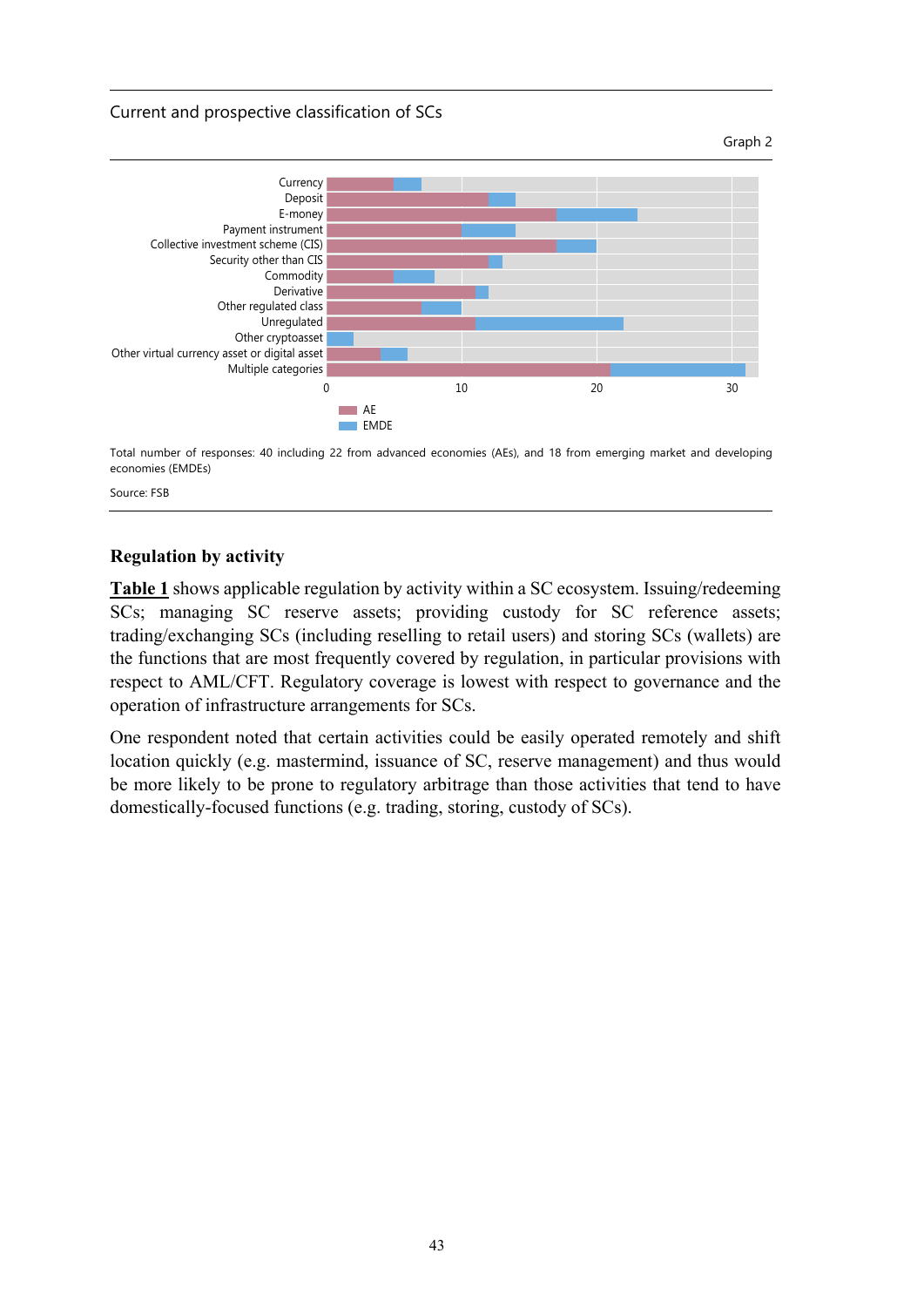| Table 1: Classification of SCs into activities and applicable regulations <sup>36</sup> |  |  |
|-----------------------------------------------------------------------------------------|--|--|
|                                                                                         |  |  |

| Governing/controlling the SC<br>arrangement ("mastermind")             | 17             | 16             | 17             | 11                     | 11                     | 11                              | 15                                         | 18                      | 19              | 5 <sup>5</sup> |
|------------------------------------------------------------------------|----------------|----------------|----------------|------------------------|------------------------|---------------------------------|--------------------------------------------|-------------------------|-----------------|----------------|
| Operating the infrastructure of the<br>SC arrangement (e.g. payment or |                |                |                |                        |                        |                                 |                                            |                         |                 |                |
| settlement system)                                                     | 18             | 20             | 16             | 7 <sup>1</sup>         | 11                     | 11                              | 17                                         | 20                      | 21              | 3              |
| Issuing/redeeming SCs                                                  | 33             | 16             | 16             | 12                     | 17                     | 12                              | 18                                         | 18                      | 21              | 3              |
| Managing SC reserve assets                                             | 23             | 9              | 15             | 15                     | 12                     | 10                              | 18                                         | 22                      | 17              | $\mathfrak{Z}$ |
| Providing custody for SC reference<br>assets                           | 21             | 11             | 13             | 17                     | 13                     | 10                              | 21                                         | 21                      | 17              | 6              |
| Trading/exchanging SCs (including<br>reselling to retail users)        | 35             |                |                |                        |                        |                                 |                                            |                         |                 |                |
| Storing keys to access SCs (wallets)                                   | 32             | 8<br>12        | 13<br>12       | 19<br>14               | 16<br>16               | 20<br>9 <sup>°</sup>            | 25<br>22                                   | 22<br>17                | 21<br>20        | 6<br>5         |
| Undertaking other type of activity<br>(please specify)                 | $\overline{4}$ | $\overline{2}$ | $\overline{2}$ |                        | 3                      | $\overline{2}$                  | $\overline{4}$                             | $\overline{2}$          | $\overline{4}$  | 1              |
|                                                                        | AML/CFT        | FMI/payments   | Competition    | Investor<br>protection | Consumer<br>protection | Market<br>conduct<br>/integrity | Cyber<br>/technology<br>risk<br>regulation | Safety and<br>soundness | Data<br>privacy | Other          |

 $36$  Number in each cell indicate the number of responses received for a given activity and regulation type, e.g. 33 jurisdictions indicated that AML-CFT regulations exist and would apply to issuing/redeeming of stablecoins.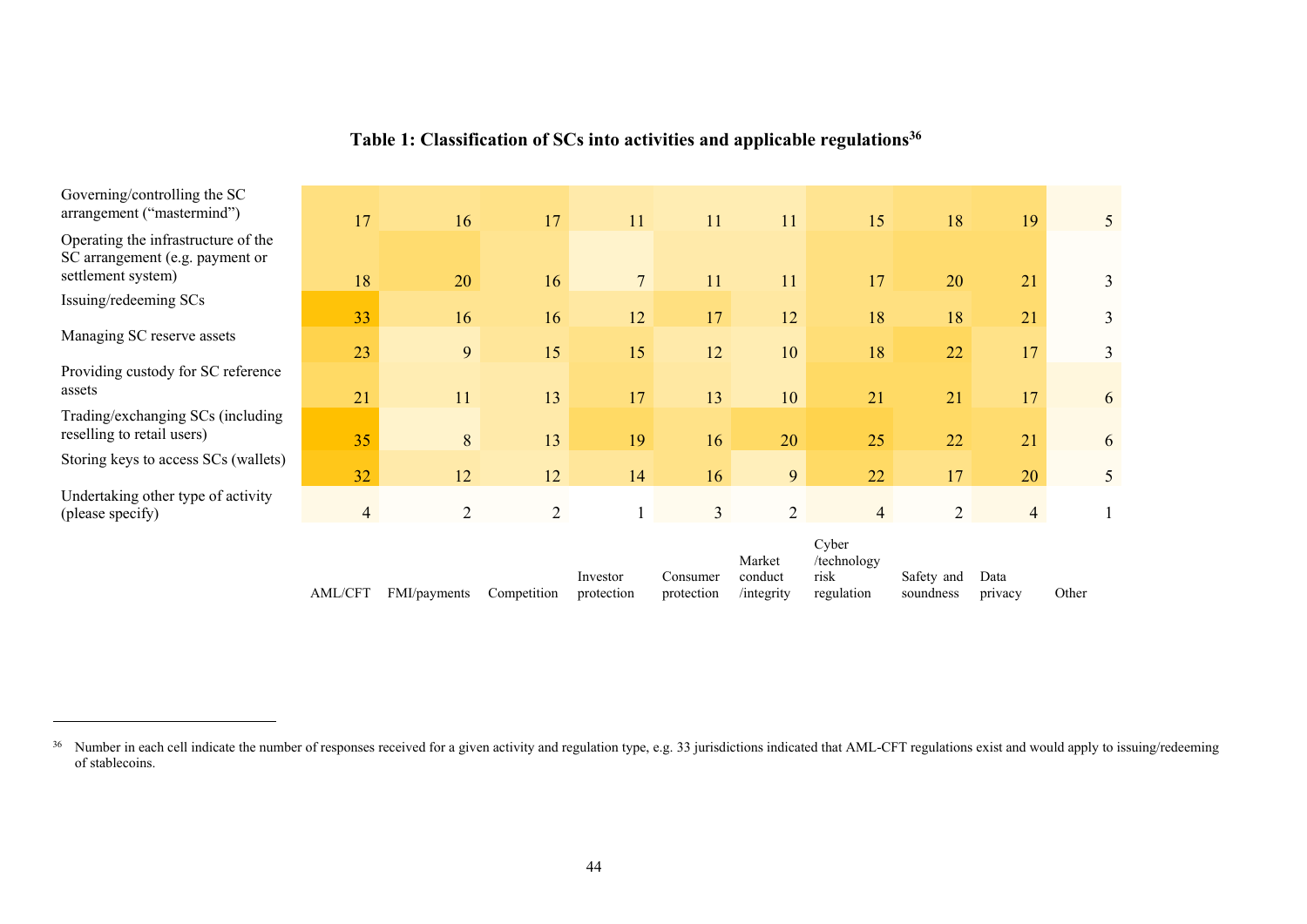#### **Cross-border regulation and supervision of SCs**

Most jurisdictions have some power with respect to SCs arrangements operating in a crossborder context.<sup>37</sup> whether it be SC activities provided out of a foreign jurisdiction available to a jurisdiction's domestic customers (**Graph 3**), or a SC arrangements operating domestically offering services cross-border outside of the country (**Graph 4**).

An authority's regulatory/supervisory reach also depends on whether the SC could be classified under an existing regulatory framework. Most jurisdictions' authorities would have the same power with respect to SCs issued overseas but being available to users domestically, so long as the SC can be classified under the domestic regulatory framework. Jurisdictions in AE generally indicate having more powers both domestically and abroad.

A majority of respondents feel that international cooperation would be very or somewhat important in regulating and supervising SC activity (**Graph 5**), supporting cooperative oversight and cross-border information sharing (e.g. through the application of international standards such as the  $PFMI^{38}$ , existing regulatory regimes in geographies<sup>39</sup> or cooperation mechanisms between authorities<sup>40</sup>), or even considering the establishment of a cross-border coordination mechanism or cooperation network.41 Considerations concerning cross-border cooperation seem to be at an earlier stage in EMDEs.

With regards to data on SCs that authorities are able to collect and exchange, including across borders, this would highly depend on the actual classification and regulation of the SC or SC arrangement. If a given entity performing an activity of a SC arrangement is regulated, generally broad powers are available to authorities to collect data, e.g. on payment transactions, exposures of financial institutions to SCs, investor and trading data (depending on the licensing regime considered). In those cases, data sharing is generally covered by existing cooperation mechanisms in place with foreign authorities. Challenges arise where entities fall outside of the regulatory perimeter.

<sup>&</sup>lt;sup>37</sup> Several so-called "stablecoins" have been mentioned as being available cross-border, with Tether being the leading one. A non-exhaustive list also includes DAO, DAI, TrueUSD, USDPax, PAXGold, Everex, SGDR, 1SG, SDS, USDC, USDS, EURX, JPYX, GBPX, AUDX, NZDX, CNYX, RUBX, CHFX, CADX, GLDX, SLVX.

<sup>&</sup>lt;sup>38</sup> More precisely, Responsibility E.

 $39$  E.g. in Europe, under the passporting rules for licensed entities, and through the supervisory and regulatory cooperation mechanisms in place within the European Supervisory Authorities (EBA, ESMA and EIOPA).

<sup>&</sup>lt;sup>40</sup> Through existing or extended MoUs and similar bilateral/multilateral agreements between authorities (e.g. as offered by SSBs such as IOSCO).

<sup>41</sup> The existing arrangement for SWIFT has been mentioned.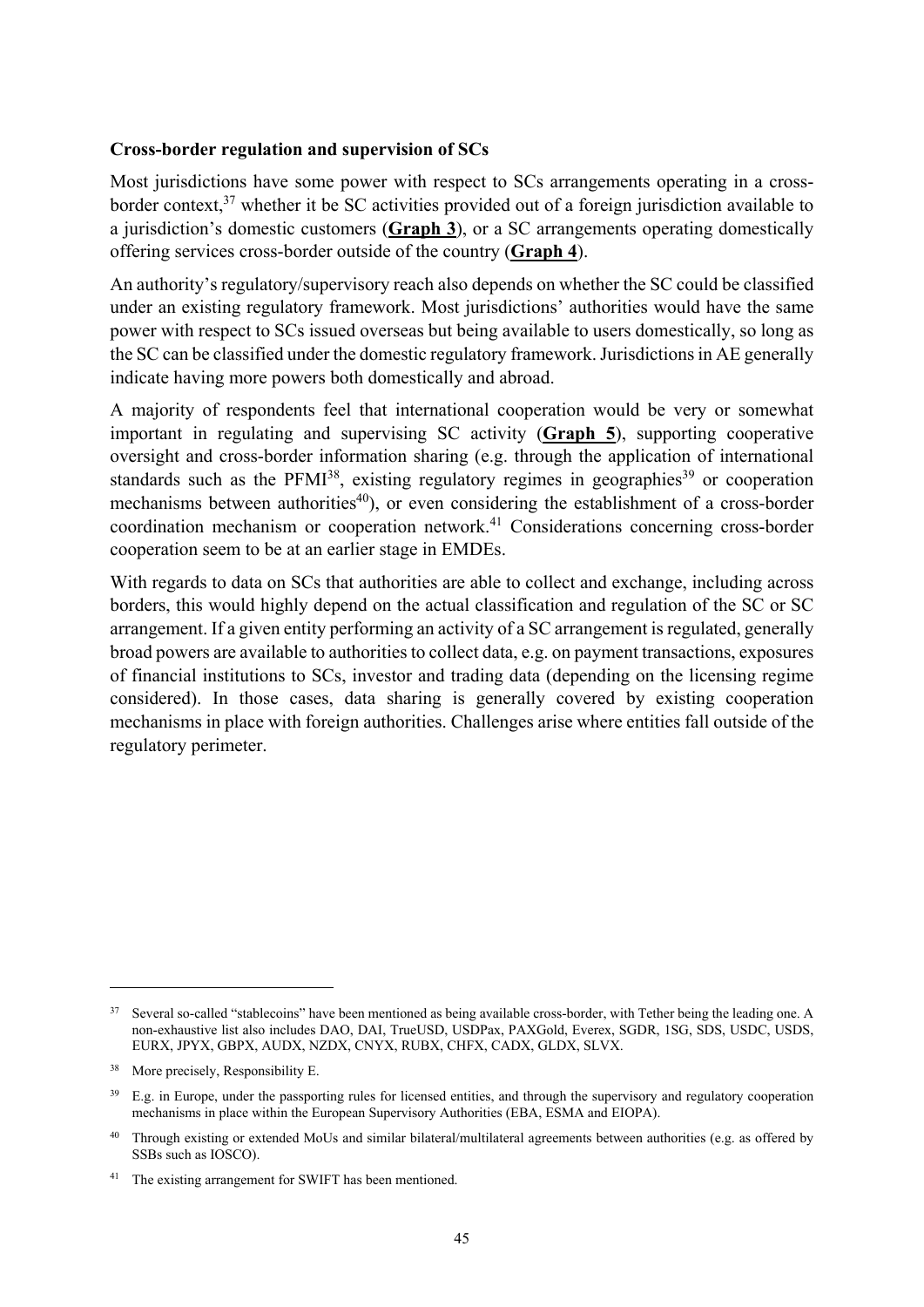# Power that authorities have with respect to SC activities operating out of a foreign jurisdiction available domestically (incoming)



## Power that authorities have with respect to domestic SC activities operating overseas (outgoing)

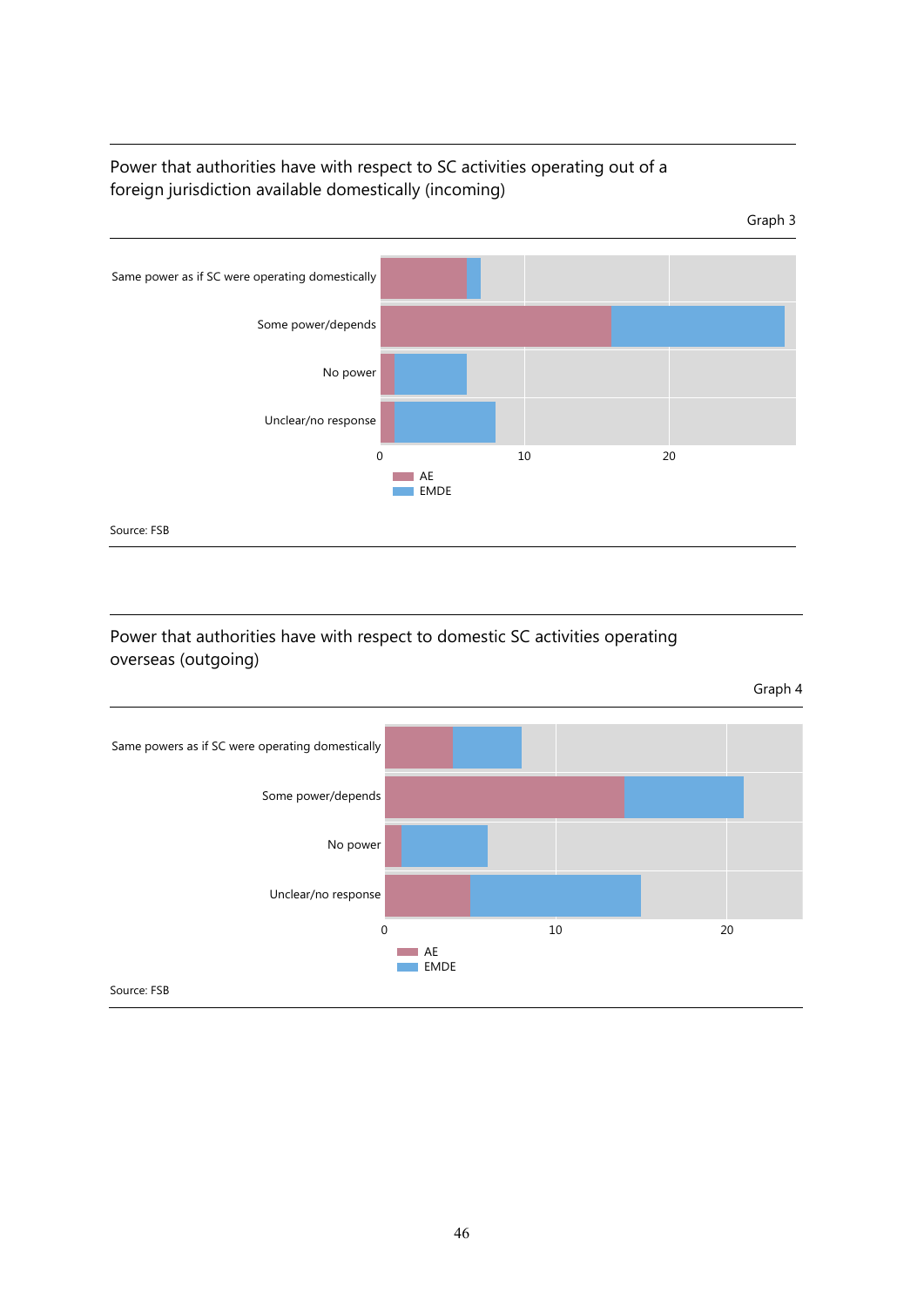# Extent to which a jurisdiction would rely on cross-border cooperation to regulate or supervise SC activity



#### **Potential evolution of regulation**

Graph 6 summarises responses concerning the potential evolution of regulation of SCs. Changes in the structure of the SC (change in the composition of the reserve, i.e. assets, stabilisation mechanism), the rights associated to it (existence of changes in the claim on the reserve assets), and the actual use of the SC (e.g. becoming a payment means, used for credit, a change in scale of the adoption) could trigger a re-evaluation of its regulatory classification. Some jurisdictions noted that a change in the regulatory environment could influence existing classifications.

Regarding risks that may not be adequately addressed, respondents noted that cross-border and cross-sectoral issues would need to be considered carefully. Most jurisdictions stressed that risks related to financial stability, monetary policy, monetary sovereignty, currency substitution, consumer and investor protection, AML/CFT, data privacy and specific operational risks linked to the underlying technology (DLT/Blockchain) used by SCs would need to be assessed further. The decentralised nature of SCs systems has been underlined by some as a complexity factor. Finally, risks of regulatory arbitrage and the risk of not capturing key activities within the regulatory ambit have also been raised. Respondents also pointed to more general risks with GSCs, which could become a substitute to currencies (especially for EMDEs, where also large and volatile capital flows could become manifest through exchange rates), retail deposits or safe assets, exacerbate bank runs, and disintermediate more traditional financial institutions. Some respondents are confident that, if a GSC system were considered a payment system, existing frameworks (e.g. PFMI) would apply and cover risks adequately.

Most respondents indicated that adjustments to existing regulatory frameworks may be needed in the future. A few respondents indicated their intention to take legislative action, either to address missing parts in their regulatory regimes (e.g. trading/exchanging, storing SCs), or to adopt a comprehensive framework (e.g. in the EU, with a potential new legislation for a common EU approach to crypto-assets, including SCs).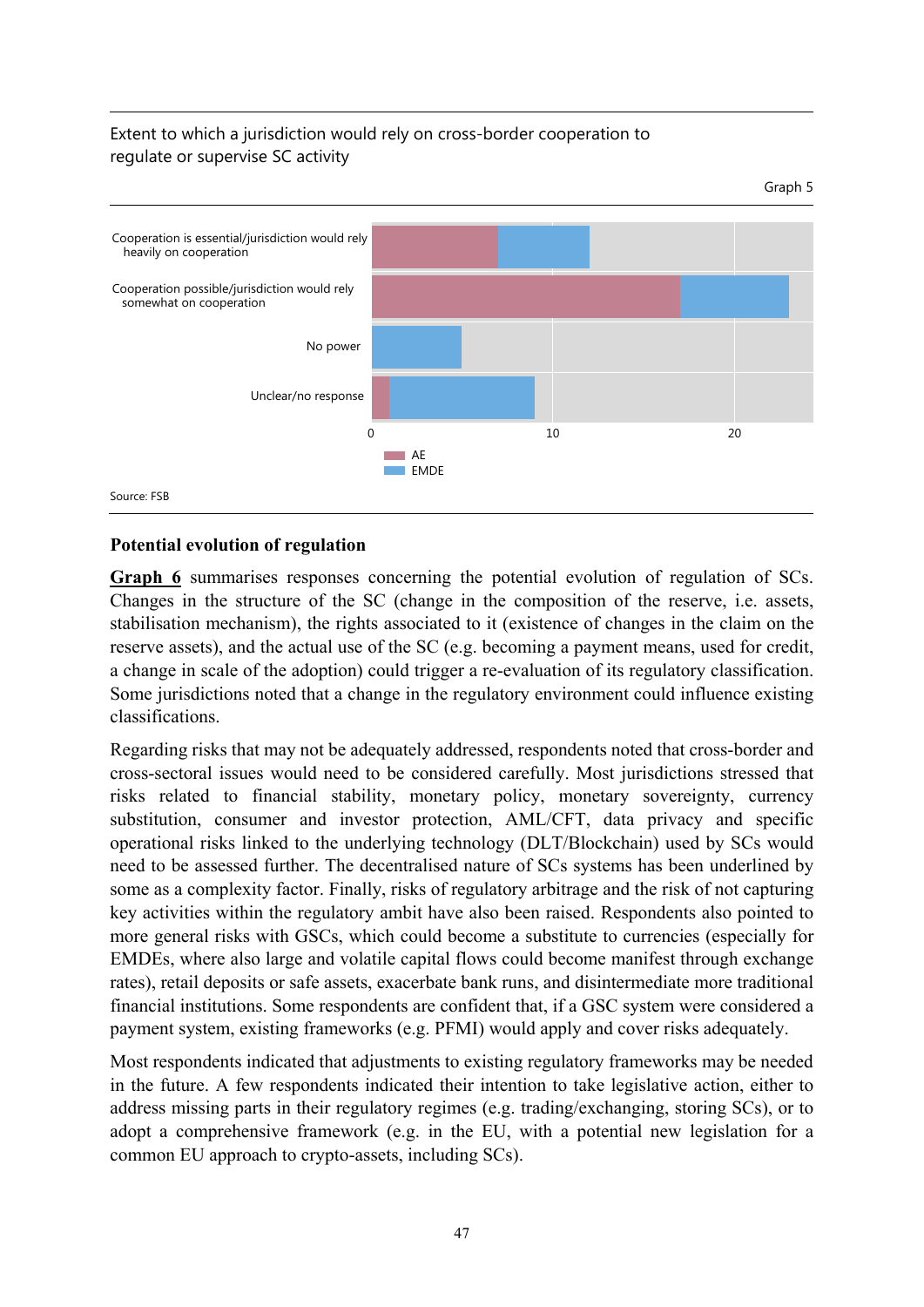#### Stablecoins-potential evolution of regulation



#### **Policy development and considerations for the FSB**

**Graph 7** shows that jurisdictions from both AEs and EMDEs considered the potential large number of users, the involvement of BigTechs, the potential cross-border usage of a GSC for payments or remittances, and the ability for a GSC to become a store of value to be the main features of a GSC that would distinguish it from other SCs and could pose a greater risk to financial stability and regulatory objectives pursued by authorities.

Jurisdictions in the AEs tended to be more concerned by a GSC's perceived reliability as a store of value and the complex and decentralised nature of a GSC's ecosystem. On the other hand, EMDE jurisdictions expressed greater concern about a GSC being linked to foreign currency, whether it be the service provided or redemption value of a GSC being linked to foreign currency.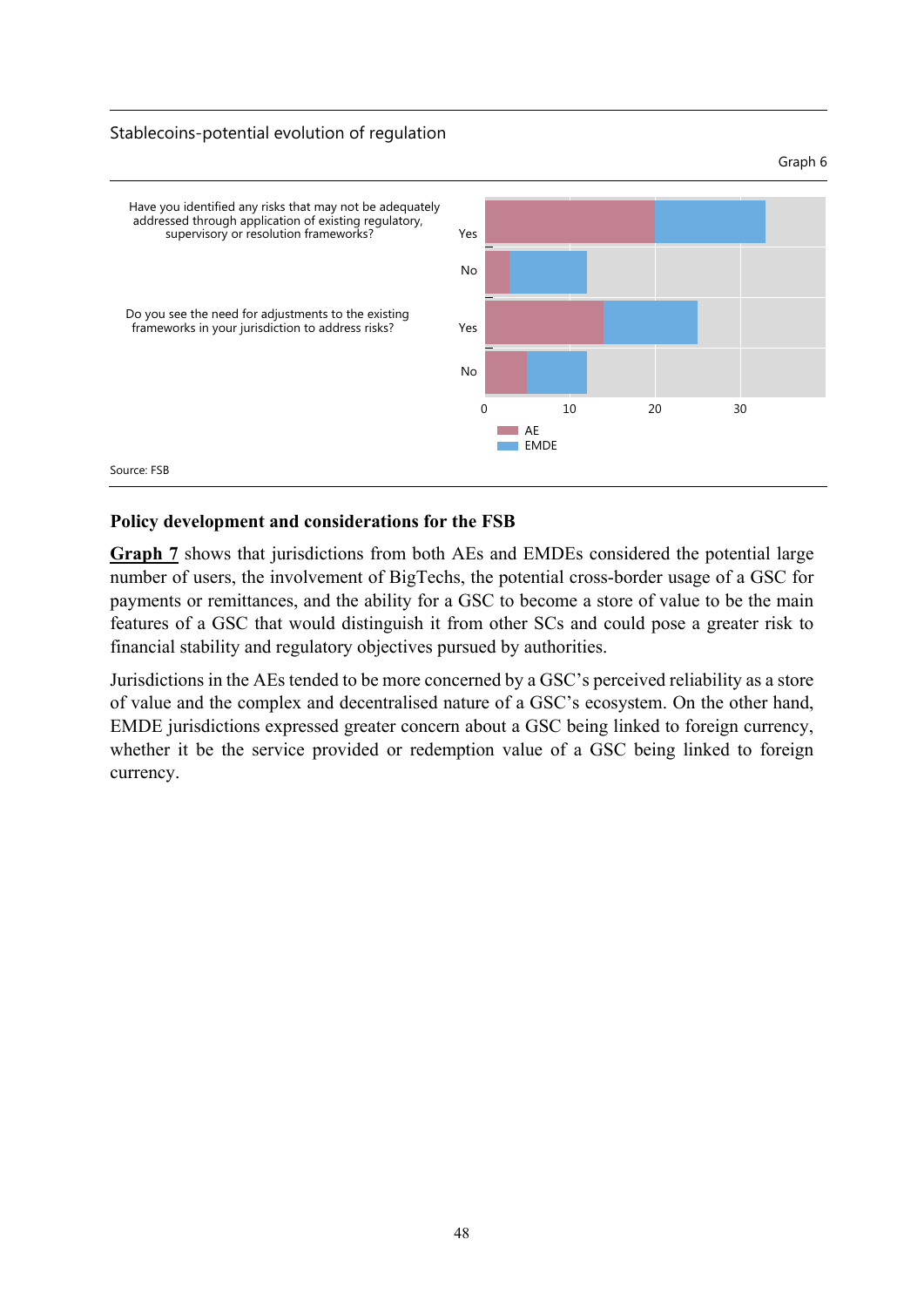## Features of a GSC that would distinguish it from other SCs

Graph 7

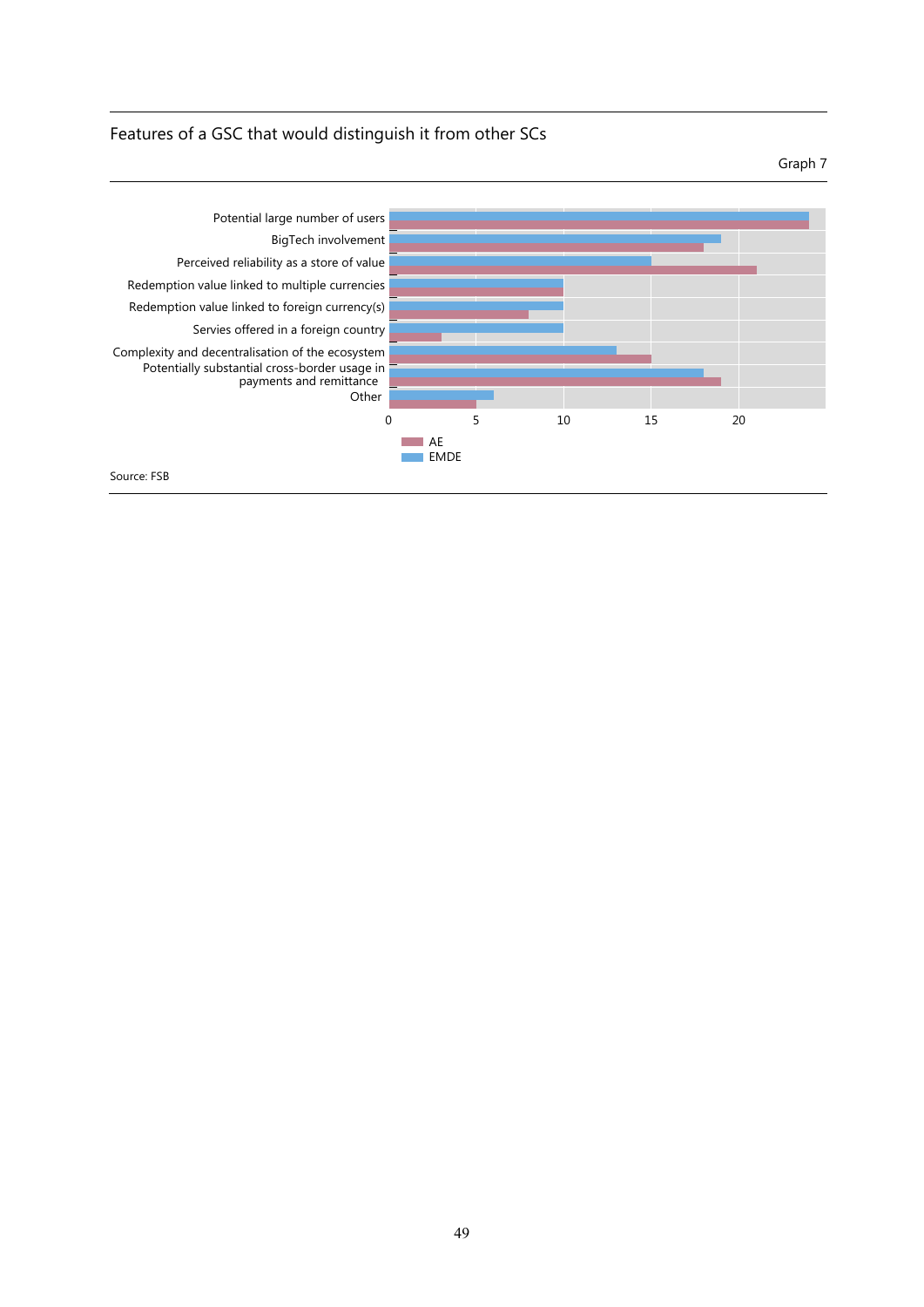# **Annex 4: Details from standard-setting bodies on work underway**

## **BCBS**

The Committee's work on crypto-assets comprises three broad elements:

- (i) vigilant monitoring of market and regulatory developments related to crypto-assets, and an assessment of the impact of such developments on the banking system;
- (ii) the quantification of banks' direct and indirect exposures to crypto-assets and related services through periodic data-collection exercises; and
- (iii) an assessment of the appropriate prudential treatment for banks' crypto-asset exposures, and the extent to which this treatment should vary based on different types of crypto-assets.

In March 2019, the Committee published a newsletter on the risks associated with crypto-assets. The Committee noted that the continued growth of crypto-assets has the potential to raise financial stability concerns and increase risks faced by banks, and that many types of cryptoassets do not reliably provide the standard economic functions of money issued or backed by a government or public authority and are unsafe to rely on as a medium of exchange or store of value. The newsletter outlined a set of minimum supervisory expectations for banks that are authorised, and decide, to acquire crypto-assets and/or provide related services.

The Committee published a discussion paper in December 2019 to seek the views of stakeholders on a range of issues related to the prudential regulatory treatment of crypto-assets, including:

- (i) the features and risk characteristics of crypto-assets that should inform the design of a prudential treatment for banks' crypto-asset exposures; and
- (ii) general principles and considerations to guide the design of a prudential treatment of banks' exposures to crypto-assets, including an illustrative example of potential capital and liquidity requirements for exposures to high-risk crypto-assets

The Committee is also assessing the supervisory and bank implications of GSCs, including the role of banks acting as intermediaries, custodians, or providers of other services, and with respect to liquidity risk, operational risk, and AML/CFT risk.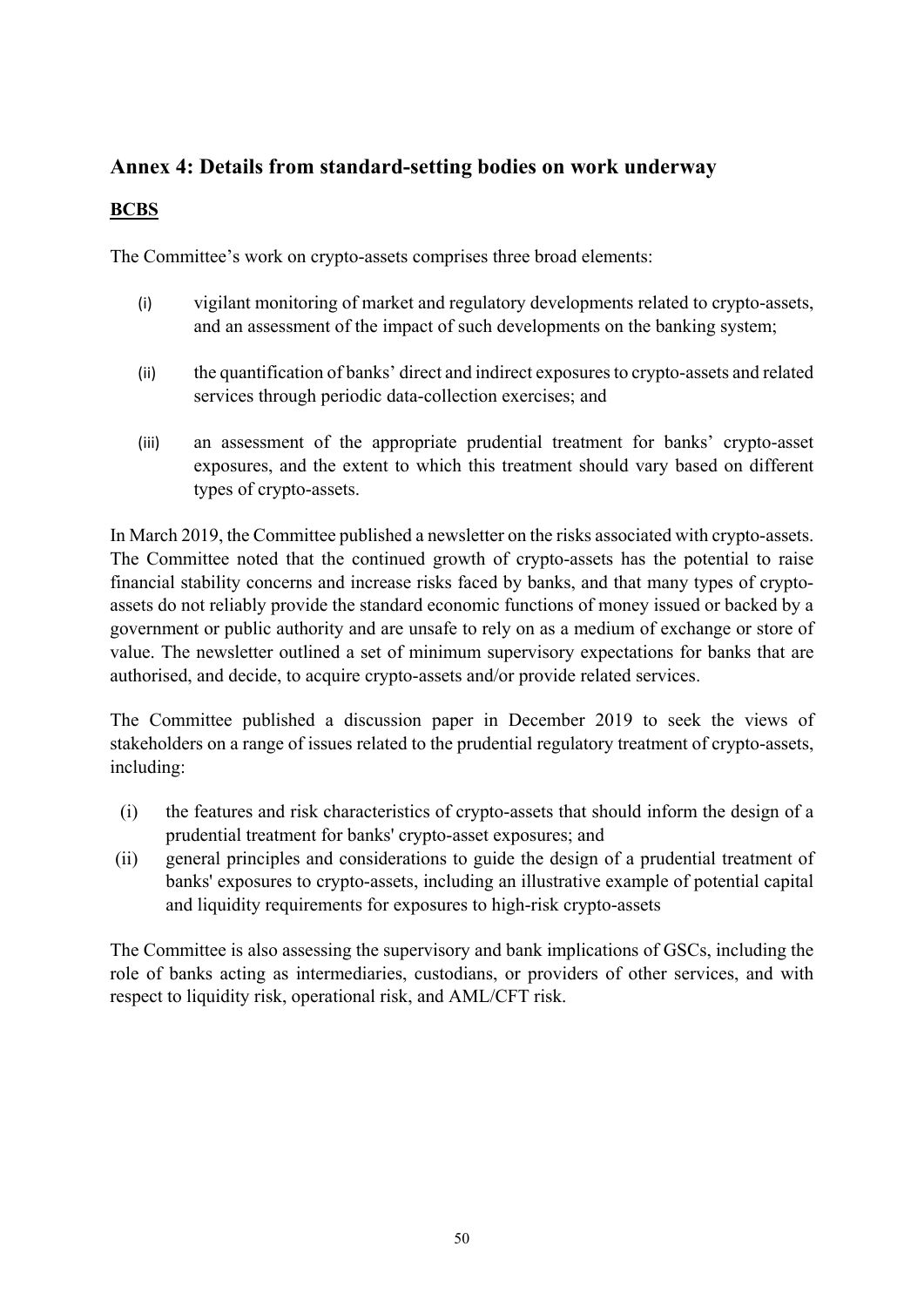



## **CPMI-IOSCO Preliminary analysis of the application of the PFMI to stablecoin arrangements**

#### **Key points**

- CPMI-IOSCO have undertaken a preliminary analysis of the applicability of the Principles for Financial Market Infrastructure  $(PFMI)^{42}$  to stablecoin arrangements.
- The PFMI are designed to apply to all systemically important Financial Market Infrastructures (FMI). The PFMI are based on a functional approach and allow for a wide range of organisational forms, institutional designs, and arrangements.
- Stablecoin arrangements can be designed to cover a range of functions and those functions will determine the standards that will be applied. Some stablecoin arrangements will be designed to settle payments via a transfer mechanism, providing a core function that meets the definition of a payments system, as defined in Annex D of the PFMI.<sup>43</sup> However, other stablecoin arrangements may perform a variety of different FMI functions. Some of these arrangements may be systemically important, having the potential to trigger or transmit systemic disruption. **Where stablecoin arrangements perform systemically important payment system functions or other FMI functions that are systemically important (hereafter "systemically important stablecoin arrangements"), the PFMI apply to such arrangements.**
- **To the extent that systemically important stablecoin arrangements perform additional functions not covered by the PFMI, they will be subject to relevant standards for those functions in addition to the PFMI.** These standards may have interdependencies. For example: the PFMI (Principle 9) state that systemically important FMIs should use a settlement asset with little or no credit or liquidity risk, and where commercial bank money is used this relies on the Basel standards for commercial banks.<sup>44</sup> Further work may be needed to explore and lay out clearly the interdependencies of the PFMI with other international standards, including how each addresses the risks associated with a systemically important stablecoin arrangement's stabilisation activities.
- Regulatory or supervisory principles around consumer and investor protection, data privacy, Anti-money laundering (AML) and market integrity are also likely to be crucial elements of the overall regulatory framework that would apply to a systemically important stablecoin arrangement. Cross border regulatory cooperation will be important given the potential for regulatory arbitrage.

<sup>42</sup> PFMI are available on the CPMI and IOSCO websites: www.bis.org/cpmi/publ/d101a.pdf and www.iosco.org/library/pubdocs/pdf/IOSCOPD377-PFMI.pdf.

<sup>43</sup> Annex D of the PFMI states: "*A payment system is a set of instruments, procedures, and rules for the transfer of funds between or among participants; the system includes the participants and the entity operating the arrangement*." (Paragraph 1.10 of the PFMI).

<sup>44</sup> Principle 9 (Money settlements) is applicable to systemically important payment systems, securities settlement systems and CCP<sub>s</sub>.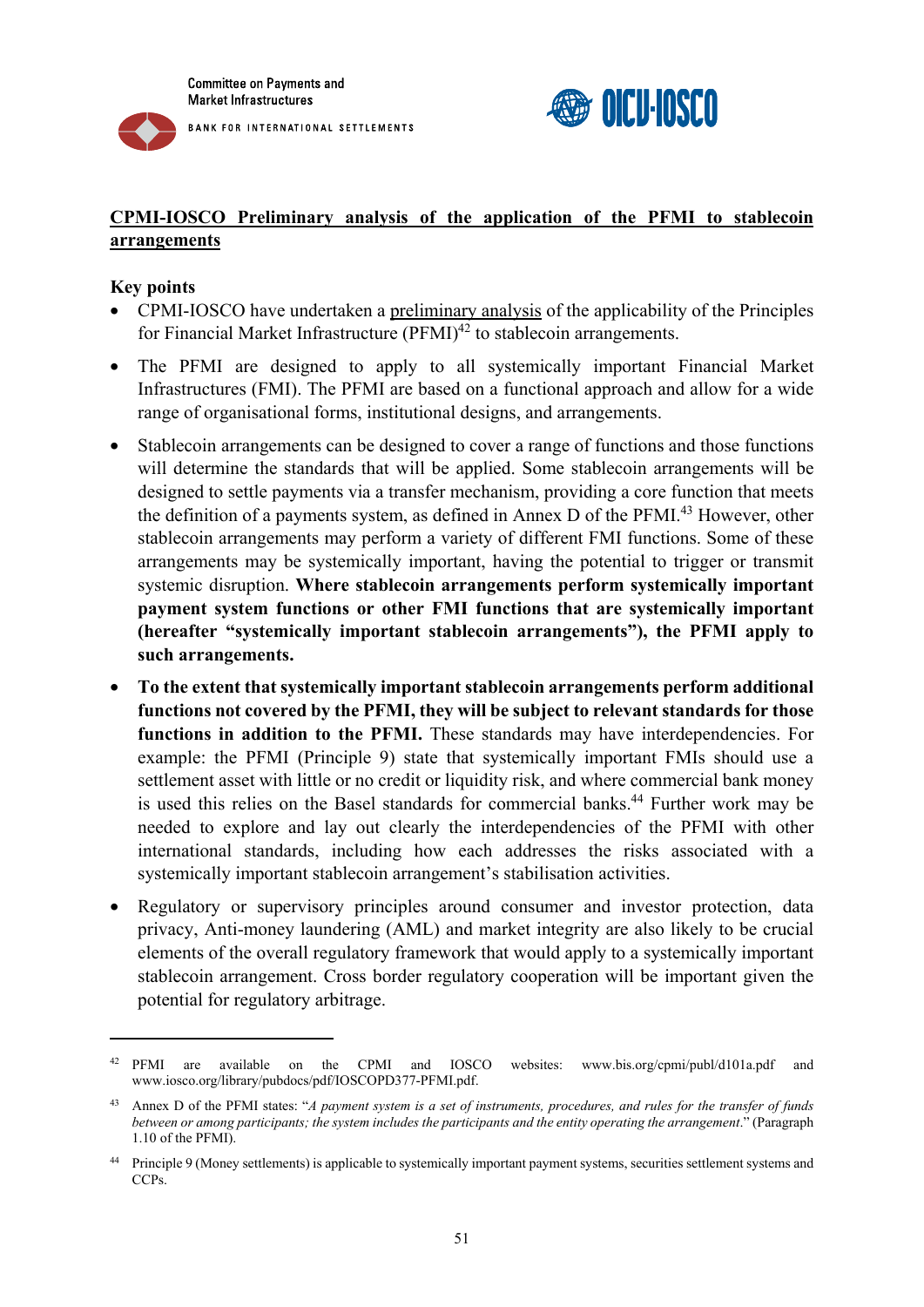- The PFMI are technology neutral. It may be challenging for some systemically important stablecoin arrangements to comply with the high standards of the PFMI, particularly for those systemically important stablecoin arrangements that are partially or highly decentralised. **Nevertheless, systemically important stablecoin arrangements will need to adapt to meet them.**
- **Some clarification or interpretation may help explain how systemically important stablecoin arrangements may comply with the PFMI, but such clarification or interpretation would not change the underlying principles that apply to a systemically important FMI.** Such clarification or interpretation would seek to explain how the PFMI apply to organisations providing novel but systemically important FMI functions and to help such organisations understand what observing the PFMI, at minimum, will require of their design choices. **CPMI-IOSCO envisage further work to explore the need for such clarification or interpretation.**

## **1. Introduction**

1

The Principles for Financial Market Infrastructures (PFMI) are designed to apply to all systemically important Financial Market Infrastructures (FMI).<sup>45</sup> FMIs facilitate the clearing, settlement and recording of monetary or other financial transactions, such as payment, securities, and derivatives contracts. They play an essential role in the global financial system and the broader economy. If not properly managed, FMIs can be sources of financial shocks, such as liquidity dislocations and credit losses, or a major channel through which these shocks can be transmitted across domestic and international financial markets. Responsibility E of the PFMI provides the framework for cooperation among central banks, market regulators, and other authorities for promoting the safety and efficiency of systemically important FMIs.

This note describes CPMI-IOSCO's preliminary analysis of how the PFMI<sup>46</sup> are relevant and applicable to systemically important stablecoin arrangements. Stablecoin arrangements can be complex, consisting of multiple entities, possibly located in several jurisdictions and possibly performing a mix of different FMI functions. Ultimately, how the PFMI are applied to a particular systemically important stablecoin arrangement would depend on the arrangement's specific design, characteristics, and features, which would have to be addressed on a case-bycase basis.

Preliminary analysis suggests that the PFMI provide relevant international standards for authorities to take into account in (1) considering regulatory approaches that may be appropriate for systemically important stablecoin arrangements, (2) promoting their safety and efficiency, and (3) cooperating in fulfilling their respective functions. While no need for an amendment of the PFMI is identified at this point in time, it is noted that proposed and prospective systemically

<sup>45</sup> The PFMI define an FMI in a broad sense as a "*multilateral system among participating institutions, including the operator of the system, used for the purposes of clearing, settling or recording payments, securities, derivatives, or other financial transactions*". In particular, the PFMI apply to systemically important payment systems (SIPS), central counterparties (CCPs), central securities depositories (CSDs), securities settlement systems (SSSs), and trade repositories (TRs).

The PFMI are made up of 24 principles that apply to one or more types of systemically important FMIs. Furthermore, five Responsibilities apply to authorities supervising or overseeing such FMIs. In particular Responsibility E addresses cooperation among central banks, market regulators, and other authorities. Annex F applies to critical service providers of FMIs.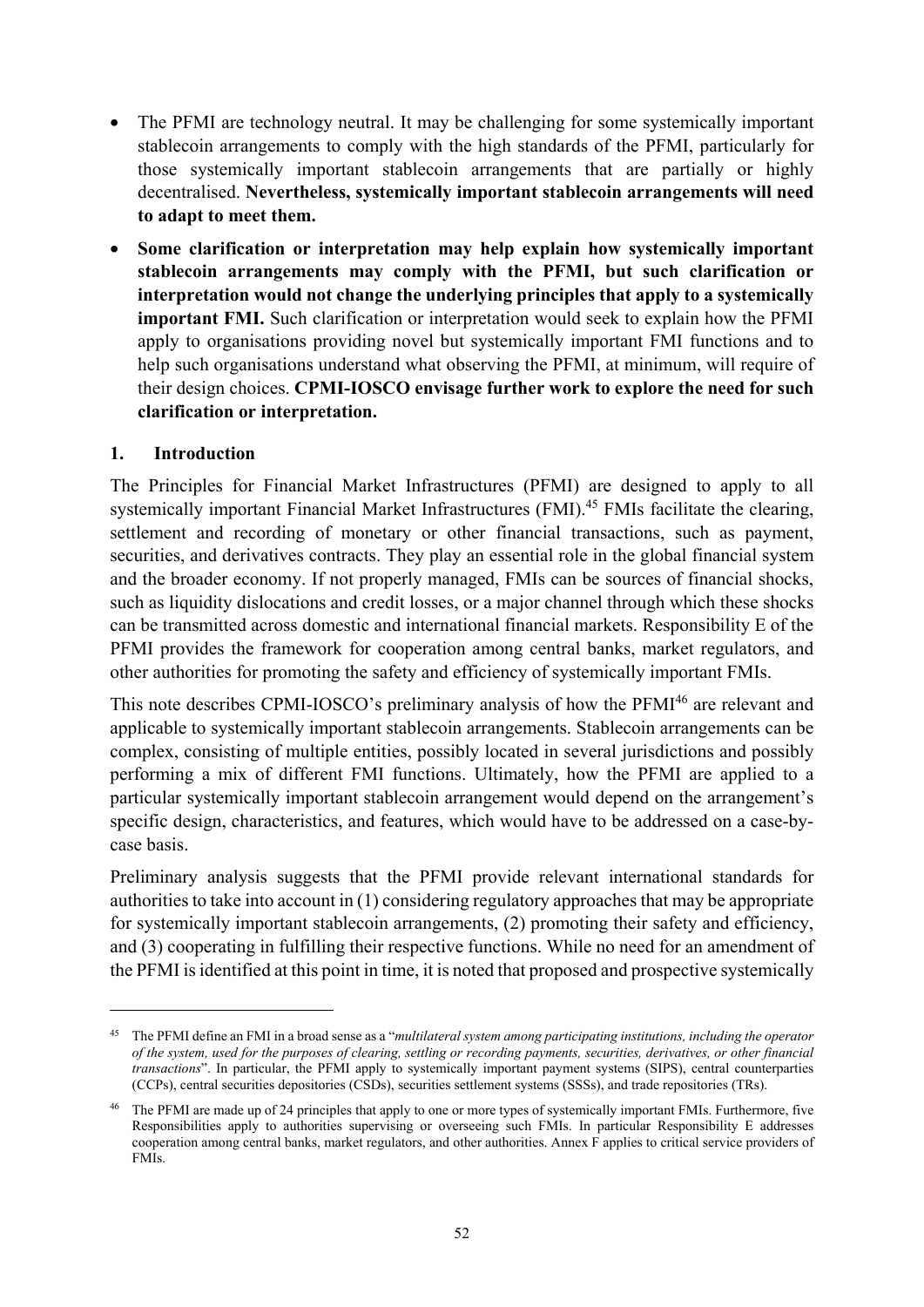important stablecoin arrangements may encounter challenges in meeting some of the relevant PFMI standards.

Certain functions of stablecoin arrangements may involve the application of other regulatory/supervisory frameworks in addition to the PFMI. Moreover, related work is already in progress in regulatory fora other than CPMI-IOSCO.<sup>47</sup> Thus, for systemically important stablecoin arrangements, observing the PFMI for their payment system function will be necessary, but might not be sufficient for the overall arrangement.

CPMI-IOSCO envisage conducting additional work to analyse how particular aspects of the PFMI may be applied to systemically important stablecoin arrangements. If this further analysis reveals any gaps or the need for clarifications, they would need to be addressed, but this will not amount to a derogation or disapplication of the underlying principle. CPMI-IOSCO will coordinate with other international bodies to share perspectives and avoid duplication of work.

#### **2. Rationale for PFMI application to stablecoin arrangements**

1

The PFMI are expected to be applied to systemically important FMIs. The PFMI are based on a functional approach<sup>48</sup> and allow for a wide range of organisational forms, institutional designs, and arrangements of payment processes. The key features of stablecoin arrangements may, to a large extent, be comparable to those of payment systems, as defined in Annex D of the PFMI.<sup>49</sup> In particular, most stablecoin arrangements appear to be inherently designed, at a minimum, to settle payments via a transfer mechanism, where "money settlement"<sup>50</sup> occurs, e.g. when a "token" transfer is recorded on the arrangement's "ledger".<sup>51</sup> In such an arrangement, the core activity of stablecoin arrangements may be a payment system function.

A stablecoin arrangement is also designed to enhance confidence in the value of the issued "tokens". Therefore, often "tokens" purportedly are "backed" by funds, such as central bank deposits, commercial bank deposits, and/or other assets such as securities.<sup>52</sup> This is one means by which a stablecoin arrangement may provide a stabilisation function.

Some stablecoin arrangements may also have a user interface function (interfaces may differ across stablecoin arrangements) that provides access points for users, e.g. wallets.

<sup>&</sup>lt;sup>47</sup> A stablecoin arrangement, or particular parts thereof, may be classified as a different type of regulated entity (i.e. not only as a payment system) or a different type of regulated activity. Other regulatory/supervisory frameworks include IOSCO frameworks on Money Market Funds, Protection of Client Assets, and Crypto-Asset Trading Platforms, among others.

<sup>48</sup> The PFMI emphasise the service provided, not the design choice: "*FMIs can differ significantly in organisation, function, and design. FMIs can be legally organised in a variety of forms, […] may be owned and operated by a central bank or by the private sector, […] may also operate as for-profit or not-for-profit entities, […] can be subject to different licensing and regulatory schemes within and across jurisdictions. […] There can be significant variation in design among FMIs with the same function."* Paragraph 1.9 of the PFMI.

<sup>49 &</sup>quot;*A payment system is a set of instruments, procedures, and rules for the transfer of funds between or among participants; the system includes the participants and the entity operating the arrangement.*" Paragraph 1.10 and Annex D of the PFMI.

<sup>50</sup> Principle 9 (Money Settlements) is directly applicable to this key function, since it covers the situation when "an FMI conducts money settlements on its own books".

<sup>51</sup> See Graph A.1 in Annex A of the G7 Working Group on Stablecoins (October 2019), *Investigating the impact of global stablecoins* (available at https://www.bis.org/cpmi/publ/d187.pdf). Graph A.1 provides a functional view of the stablecoin ecosystem along three functions: Issues and stability mechanism, Transfer mechanism, User interface.

 $52$  Principle 16 (Custody and investment risks) is directly applicable to this key aspect of a stablecoin arrangement, since it addresses the need for an FMI to "safeguard its own and its participants' assets" and to address the credit, market, and liquidity risks associated with the custody and investment of these assets.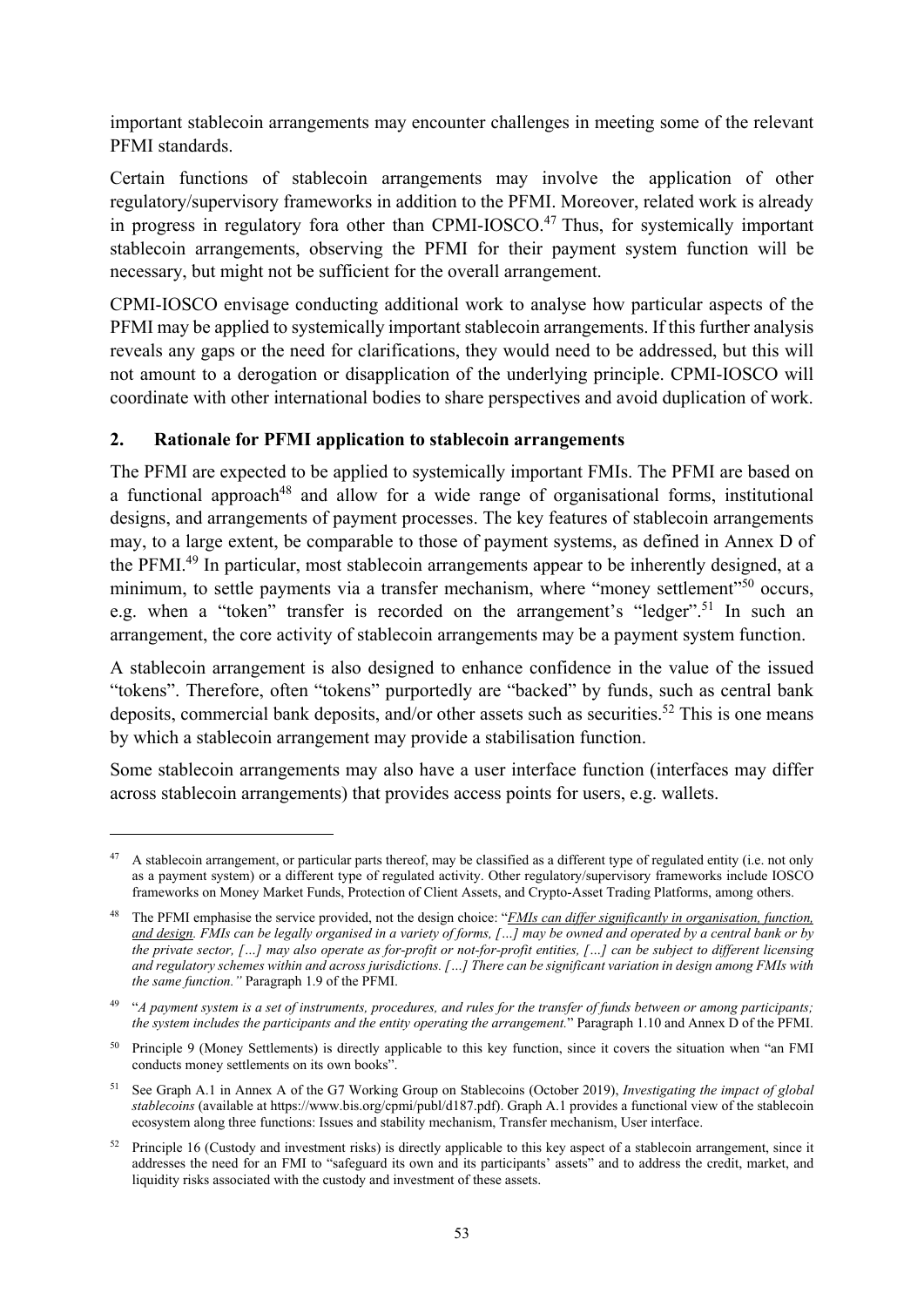More broadly, some stablecoin arrangements may also be designed to provide services ancillary to typical payment system services (e.g. some Delivery versus Payment (DVP) or CSD/SSS type services) and may thus be of a "hybrid" FMI nature.

Given that some stablecoin arrangements are designed to be used as means of payment, CPMI-IOSCO believe that, for purposes of this preliminary consideration of the application of the PFMI, the existence of functions within a stablecoin arrangement not directly linked to payments does not weigh against using payment systems as an appropriate proxy for categorising stablecoin arrangements.

For the purpose of assessing the application of the PFMI to stablecoin arrangements, three highlevel forms of stablecoin arrangements have been considered. These forms attempt to capture different potential approaches to the governance of the arrangement as a whole, the design of the "ledger" itself, and the unit of account the settlement asset represents. The three forms are:

- 1. Centralised stablecoin arrangements that aim to fix the price of the token to a particular fiat currency, have a central governance for all functions of these arrangements, and use a private and permissioned distributed ledger.
- 2. Partially-distributed stablecoin arrangements that have their own unit of account, the value of which is derived from a pool or basket of assets and do not necessarily have a fixed exchange rate to a fiat currency. There is a central governance entity for the issue, stabilisation and transfer mechanism, and the arrangement is based on a private permissioned distributed ledger. However, the user interface is usually provided by independent third party entities.
- 3. Highly-distributed stablecoin arrangements<sup>53</sup> that have their own unit of account, the value of which is derived from a pool or basket of assets and does not necessarily have a fixed exchange rate to a fiat currency. A central entity may govern the issue and stabilisation mechanism. The transfer function is performed on a public unpermissioned distributed ledger meaning that no responsible entity can be identified. The user interface is provided by independent third party entities.

## **3. Systemic importance of stablecoin arrangements**

As noted above, the PFMI are expected to be applied to systemically important FMIs, and they provide guidance for relevant authorities to assess the systemic importance of payment systems.<sup>54</sup> Relevant authorities have also usually developed a set of qualitative and quantitative factors to assess whether an FMI is systemically important in their own jurisdictions which could inform the assessment of the systemic importance of a stablecoin arrangement for the purpose of PFMI application. Several authorities may be relevant for the purposes of assessing the systemic importance of a stablecoin arrangement due to the number of functions a stablecoin arrangement may carry out and the number of jurisdictions in which it may operate. Additional

<sup>53</sup> Such arrangements seem to be theoretical at this stage.

<sup>54</sup> The PFMI state that "…*a payment system is systemically important if it has the potential to trigger or transmit systemic*  disruptions; this includes, among other things, systems that are the sole payment system in a country or the principal system *in terms of the aggregate value of payments; systems that mainly handle time-critical, high-value payments; and systems that settle payments used to effect settlement in other systemically important FMIs."* Paragraph 1.20 of the PFMI.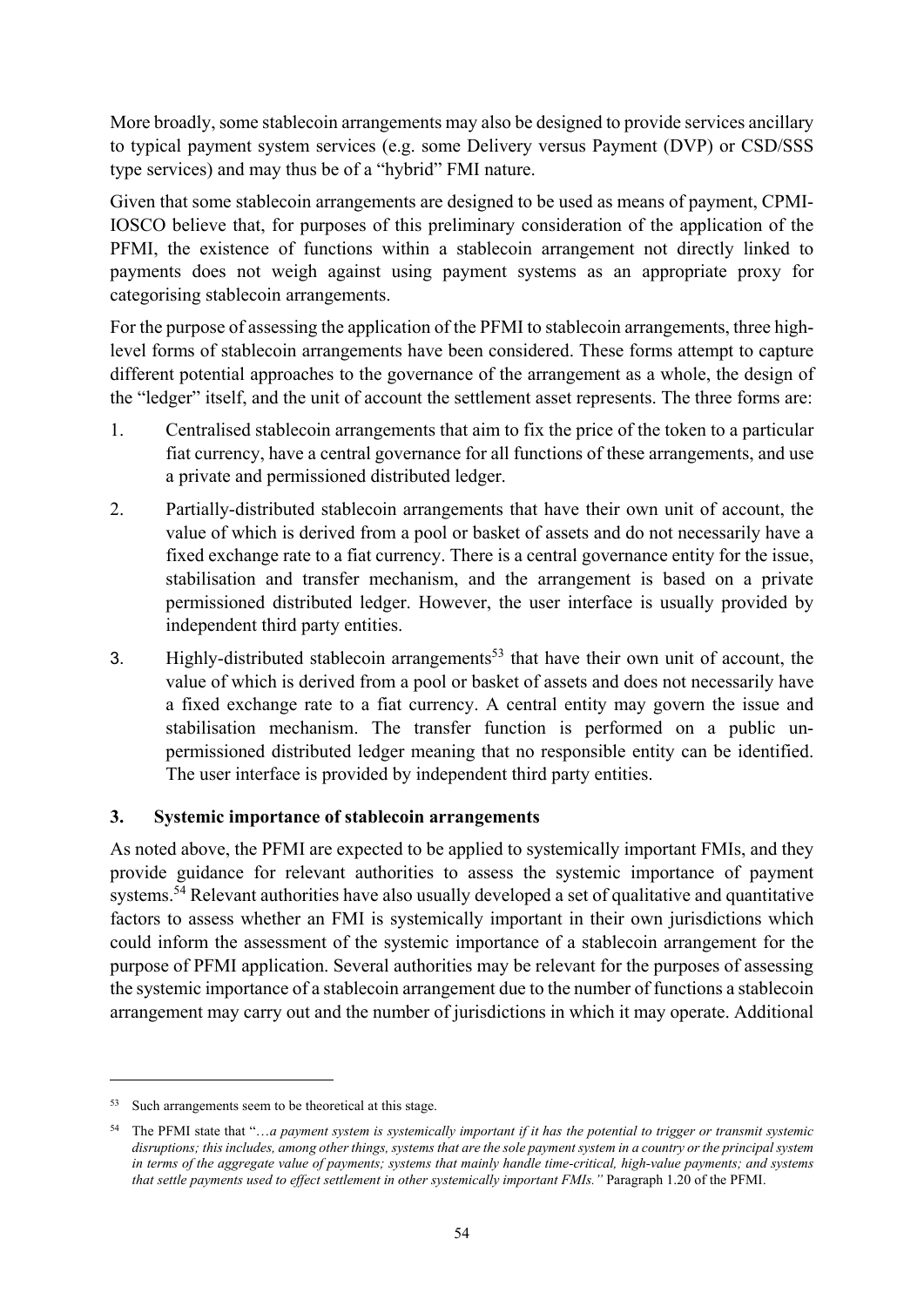considerations could help in capturing specificities of stablecoin arrangements including oversight implications of different levels of decentralisation.

## **4. Stablecoin arrangements and the application of PFMI principles**

Proposed and prospective developers of stablecoin arrangements may face challenges in meeting some of the PFMI standards and may need to consider potential design changes in order to ensure that the PFMI are observed.

Based on a preliminary analysis, the most relevant principles for systemically important stablecoin arrangements would appear to be Principles 1-5, 7- 9, 11-12, 15-23, and Annex F, given that stablecoin arrangements may perform functions that cut across a variety of FMI classifications. Preliminary analysis suggests that all of these may be of general application to any systemically important stablecoin arrangement. However, there are some principles which may be more challenging for systemically important stablecoin arrangements to meet either due to the uncertainty around what PFMI observance would look like in practice for any stablecoin arrangement or because of certain design choices associated with partially and highlydistributed stablecoin arrangements. The more decentralised the arrangements are, the higher the challenges may be.

CPMI-IOSCO's preliminary analysis suggests that systemically important stablecoin arrangements would face varying degrees of difficulty in observing the principles. While this is likely to create challenges primarily for the entities themselves, it could also pose challenges for authorities when it comes to their consideration of a stablecoin arrangement's consistency with the PFMI.

As an initial matter, for most of the principles, CPMI-IOSCO preliminarily note that observance would be challenging for both partially distributed and highly distributed stablecoin arrangements. Further, CPMI-IOSCO have identified several principles that likely would be challenging to observe for all types of stablecoin arrangements. For these particular principles, the precise application or interpretation may not always be straightforward.

For example, Principle 1 states that "*an FMI should have a well-founded, clear, transparent, and enforceable legal basis for each material aspect of its activities in all relevant jurisdictions*". Because the legal qualification of stablecoins often is uncertain, stablecoin arrangements may face challenges in establishing the required (domestic and cross border) sound legal underpinnings. Moreover, protections under existing legislation, including payments law, settlement finality provisions and conflict of laws regimes in local jurisdictions, were not written with stablecoin arrangements in mind, and in some jurisdictions may not necessarily extend to such arrangements, leading to possible legal uncertainties in the absence of guidance. These challenges are expected to be even greater for partially-distributed or highlydistributed stablecoin arrangements as it may require a heterogeneous set of distributed entities (operating, for example, the transfer mechanism or parts of the user interface) potentially being located in multiple jurisdictions to function according to a common and unified set of rules consistent with Principle 1.

Further, Principle 9 states that "an FMI should conduct its money settlements in central bank money *where practical and available. If central bank money is not used, an FMI should minimise and strictly control the credit and liquidity risk arising from the use of commercial bank money.*" Stablecoin arrangements will still be expected to strictly minimise and control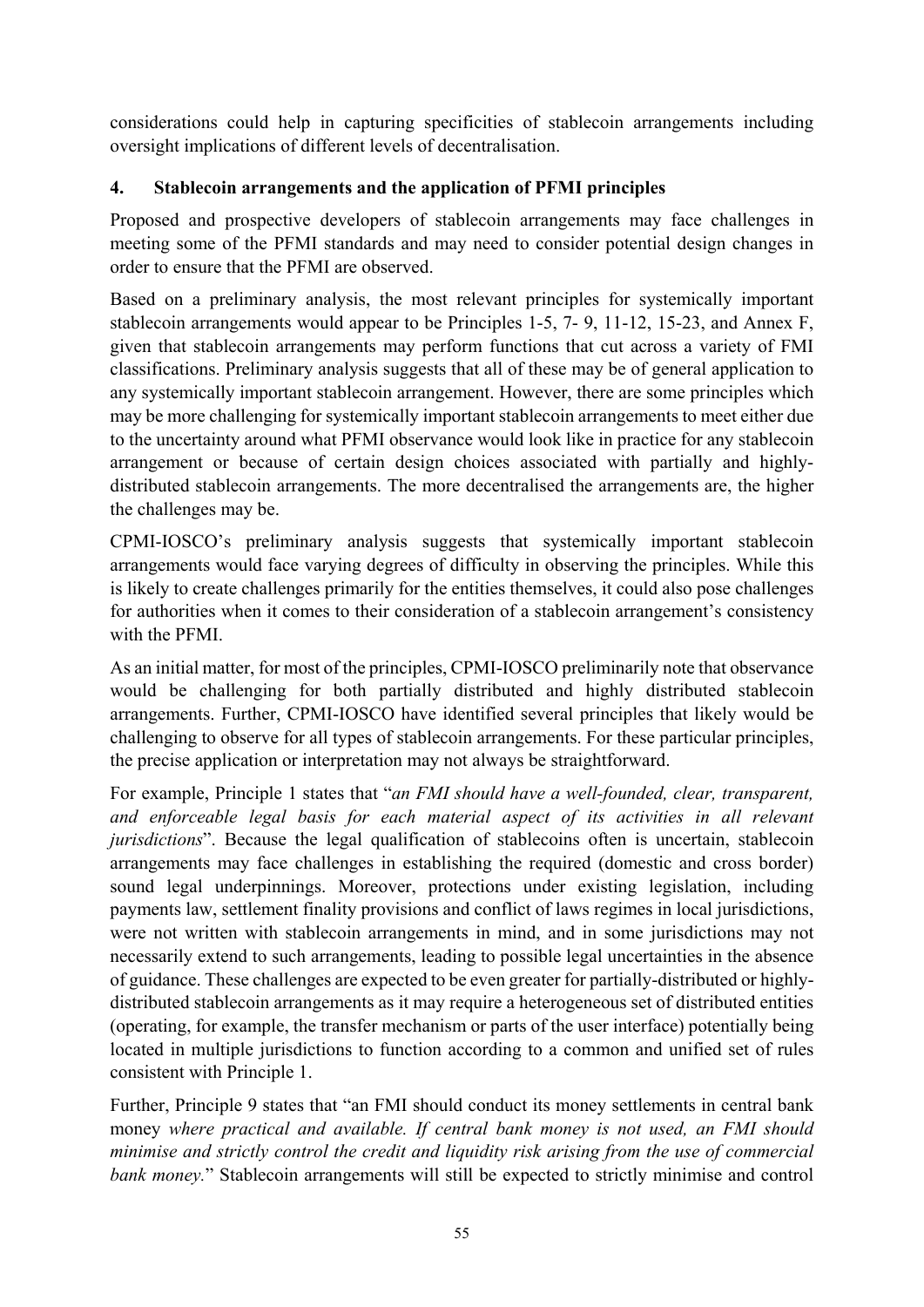the credit and liquidity risk arising from their chosen settlement asset, including when a stablecoin arrangement provides settlement on its own books. However, the characterisation of the settlement asset in stablecoin arrangements (e.g. as commercial bank money or not) may not always be straightforward. Further consideration would also be useful to clarify how the PFMI address stablecoin arrangements when a settlement asset carries risk in addition to credit and liquidity risk (i.e. market risk).

Table 1 summarises the preliminary analysis (subject to change and ongoing CPMI-IOSCO review) on the application of the most relevant principles and Annex F to three high-level cases of stablecoin arrangements.

|                                                         | Centralised stablecoin<br>arrangement                                                                                                                          | Partially distributed<br>stablecoin arrangements                                                                                         | Highly distributed stablecoin<br>arrangements                                                                                            |  |  |
|---------------------------------------------------------|----------------------------------------------------------------------------------------------------------------------------------------------------------------|------------------------------------------------------------------------------------------------------------------------------------------|------------------------------------------------------------------------------------------------------------------------------------------|--|--|
| Principles                                              |                                                                                                                                                                |                                                                                                                                          |                                                                                                                                          |  |  |
| 1 Legal basis                                           | Applicable but challenging<br>to observe                                                                                                                       | Applicable but challenging<br>to observe                                                                                                 | Applicable but challenging<br>to observe                                                                                                 |  |  |
| 2 Governance                                            | Applicable                                                                                                                                                     | Applicable but challenging<br>to observe                                                                                                 | Applicable but challenging<br>to observe                                                                                                 |  |  |
| 3 Framework for<br>comprehensive management<br>of risks | Applicable                                                                                                                                                     | Applicable but challenging<br>to observe                                                                                                 | Applicable but challenging<br>to observe                                                                                                 |  |  |
| 4 Credit risks                                          | Applicable                                                                                                                                                     | Applicable but challenging<br>to observe                                                                                                 | Applicable but challenging<br>to observe                                                                                                 |  |  |
| 5 Collateral                                            | Applicable                                                                                                                                                     | Applicable                                                                                                                               | Applicable                                                                                                                               |  |  |
| 7 Liquidity risks                                       | Applicable                                                                                                                                                     | Applicable                                                                                                                               | Applicable but challenging<br>to observe                                                                                                 |  |  |
| 8 Settlement finality                                   | Applicable                                                                                                                                                     | Applicable but challenging<br>to observe                                                                                                 | Applicable but challenging<br>to observe                                                                                                 |  |  |
| 9 Money settlements                                     | Applicable but challenging<br>to observe                                                                                                                       | Applicable but challenging<br>to observe                                                                                                 | Applicable but challenging<br>to observe                                                                                                 |  |  |
| 11 CSD                                                  | Applicable (to the extent<br>that the arrangements are<br>designed<br>for<br>asset<br>settlements) but challenging<br>to observe                               | Applicable (to the extent that<br>the<br>arrangements<br>are<br>designed<br>for<br>asset<br>settlements) but challenging<br>to observe   | Applicable (to the extent that<br>the<br>arrangements<br>are<br>designed<br>for<br>asset<br>settlements) but challenging<br>to observe   |  |  |
| 12 Exchange-of-value<br>settlement systems              | Applicable (to the extent<br>that the arrangements are<br>designed for to Payment<br>versus Payment (PVP) or DVP<br>settlements) but challenging<br>to observe | Applicable (to the extent that<br>the<br>arrangements<br>are<br>designed for to PVP or DVP<br>settlements) but challenging<br>to observe | Applicable (to the extent that<br>the<br>arrangements<br>are<br>designed for to PVP or DVP<br>settlements) but challenging<br>to observe |  |  |
| 15 General business risk                                | Applicable                                                                                                                                                     | Applicable                                                                                                                               | Applicable                                                                                                                               |  |  |
| 16 Custody                                              | Applicable                                                                                                                                                     | Applicable but challenging<br>to observe                                                                                                 | Applicable but challenging<br>to observe                                                                                                 |  |  |
| 17 Operational risk                                     | Applicable                                                                                                                                                     | Applicable but challenging<br>to observe                                                                                                 | Applicable but challenging<br>to observe                                                                                                 |  |  |
| 18 Access and participation<br>requirements             | Applicable but challenging<br>to observe                                                                                                                       | Applicable but challenging<br>to observe                                                                                                 | Applicable but challenging<br>to observe                                                                                                 |  |  |

Stablecoin arrangements and the application of the PFMI – Preliminary analysis subject to change and review Table 1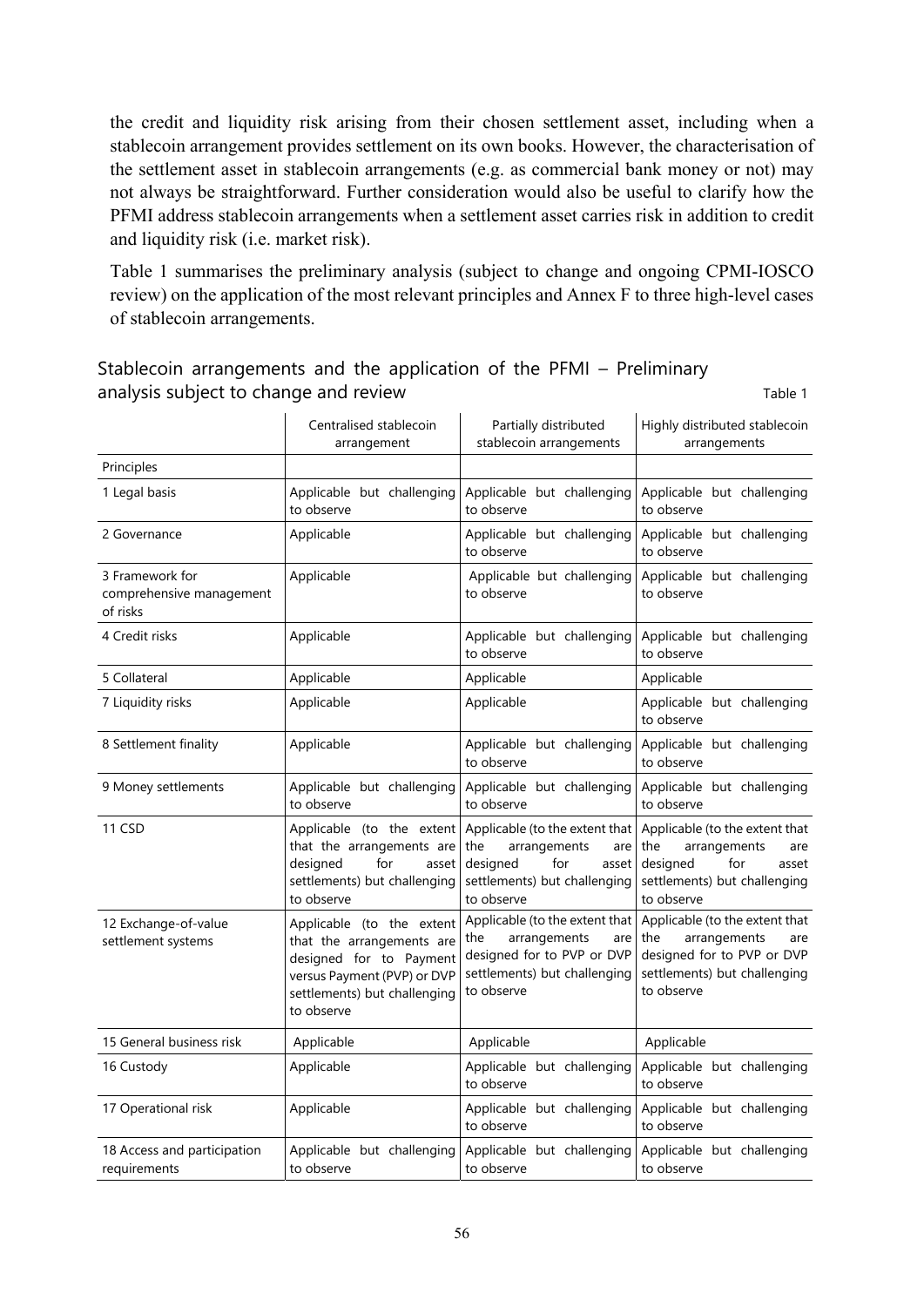| 19 Tiered participation<br>arrangements      | to observe                                             | Applicable but challenging Applicable but challenging<br>to observe | Applicable but challenging<br>to observe |
|----------------------------------------------|--------------------------------------------------------|---------------------------------------------------------------------|------------------------------------------|
| 20 Links                                     | Applicable but challenging<br>to observe <sup>55</sup> | Applicable but challenging<br>to observe                            | Applicable but challenging<br>to observe |
| 21 Efficiency                                | Applicable                                             | Applicable                                                          | Applicable                               |
| 22 Communication<br>procedures and standards | Applicable                                             | Applicable                                                          | Applicable but challenging<br>to observe |
| 23 Transparency                              | Applicable                                             | Applicable but challenging<br>to observe                            | Applicable but challenging<br>to observe |
| Annex F                                      | Applicable                                             | Applicable but challenging<br>to observe                            | Applicable but challenging<br>to observe |

Table 1 is intended to provide a high-level summary of the issues that CPMI-IOSCO have identified to date based on its preliminary analysis. CPMI-IOSCO do not intend for this summary table to constitute guidance or legal advice on which developers of stablecoin arrangements should rely when considering potential design choices. Going forward, CPMI-IOSCO envisage analysing further how particular systemically important stablecoin arrangements may comply with the PFMI. Some clarification or interpretation may help explain how systemically important stablecoin arrangements may comply with the PFMI, but such clarification or interpretation would not change the underlying principles that apply to a systemically important FMI. Such clarification or interpretation would seek to explain how the PFMI apply to organisations providing novel but systemically important FMI functions and to help such organisations understand what observing the PFMI, at minimum, will require of their design choices.

## **5. Application of Responsibility E to stablecoin arrangements**

The PFMI Responsibilities are also applicable to authorities responsible for stablecoin arrangements. In particular, Responsibility E provides that "central banks, market regulators, and other relevant authorities should cooperate with each other, both domestically and internationally, as appropriate, in promoting the safety and efficiency of FMIs." Responsibility E, together with its Key Considerations, provides a strong basis for cooperation among relevant authorities for the regulation, supervision and oversight of systemically important stablecoin arrangements.

As a stablecoin arrangement may have other features and provide services in addition to those of a payment system, and the services may be provided on a cross-border basis, a wider range of authorities may have an interest or responsibility vis-a-vis the stablecoin arrangement than only payment system supervisors and oversight authorities. In addition, partially distributed or highly distributed stablecoin arrangements may pose additional challenges. Therefore, it is important to identify and engage the potentially broader set of relevant authorities. Hence the range of authorities that should cooperate could be wider. CPMI-IOSCO envisage analysing further whether additional considerations would be helpful to achieve appropriate cooperation among relevant authorities.

<sup>&</sup>lt;sup>55</sup> To the extent that entities within stablecoin arrangements interact with other FMIs.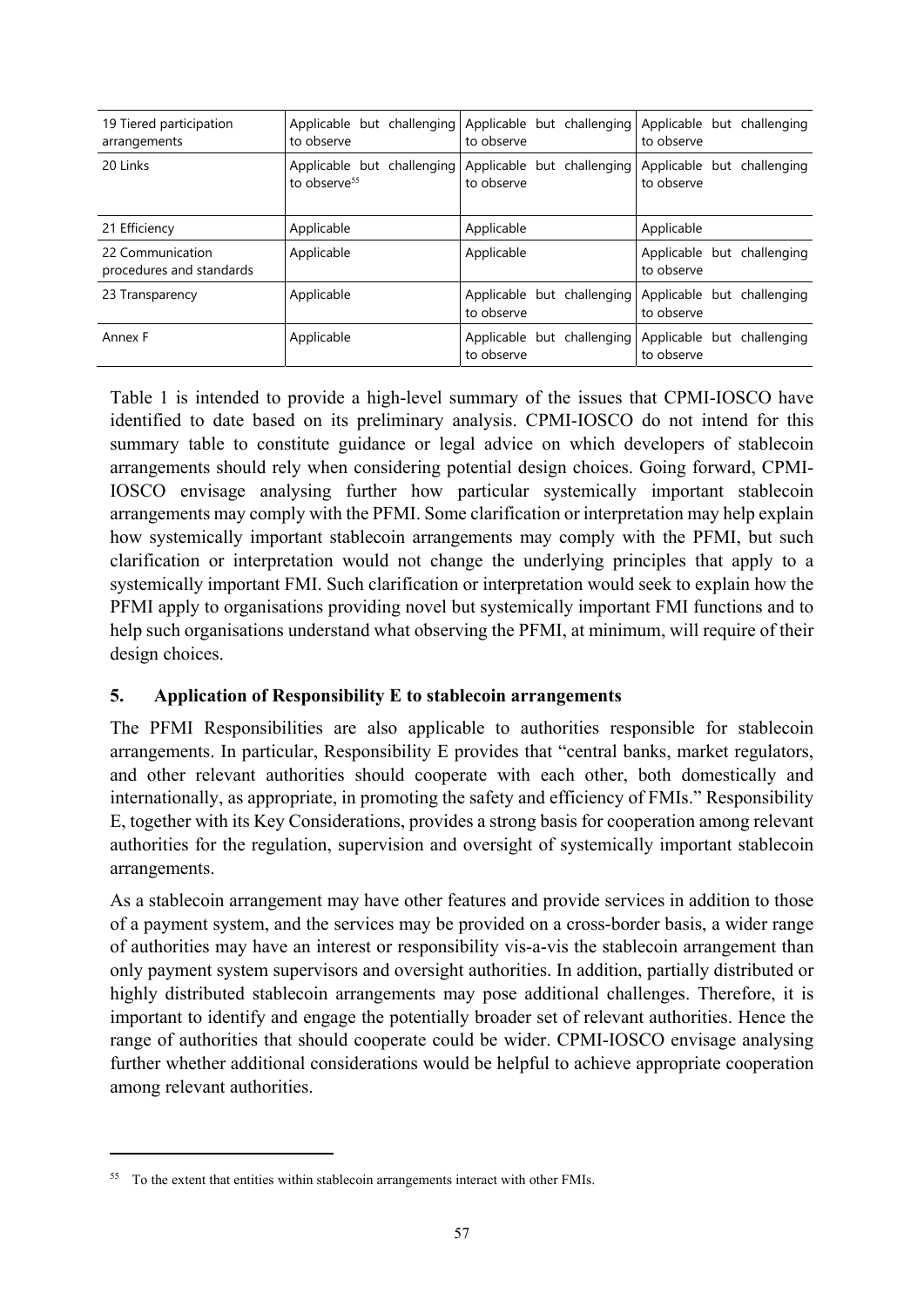## **IOSCO**

On 23 March 2020, IOSCO published a report on "Global Stablecoin Initiatives".<sup>56</sup> The report includes a discussion, at a high level, of how some of the relevant IOSCO Principles, Standards, Recommendations and Guidance (IOSCO Standards) could apply to GSC proposals. For purposes of the discussion on IOSCO Standards, the report used a hypothetical case study of a stablecoin that could act as a global currency and potential financial infrastructure used for domestic and cross-border payments, which uses a reserve fund and intermediaries to seek a stable price vis a vis a basket of low volatility currencies. The report's discussion of how this hypothetical case study could interact with the remits of securities regulators could apply to other GSC proposals, depending on their specific design and their legal and regulatory characteristics and features. The report does not provide an account of how any particular jurisdiction's domestic regulation might apply to GSC proposals.

The majority of IOSCO's report explores the potential application of IOSCO Standards to the "back-end" of a hypothetical GSC, including the management and structuring of the reserve fund; the creation and redemption of coins; coin arbitrage; and potential secondary market trading of the coin. The report also contains a preliminary analysis of the CPMI-IOSCO Principles for Financial Market Infrastructures.

#### **Policy Recommendations for Money Market Funds (2012)57**

Stablecoin arrangements that use a reserve fund to keep the secondary market price in line with the value of the referenced basket or assets in the reserve may have features that resemble a collective investment scheme, a securitised product, or other type of security. Certain characteristics of these reserve funds may be similar to money market funds, particularly with respect to portfolio construction, and market intermediaries may be considered to be acquiring a debt instrument. On this basis, Recommendations 1, 3, 9, 13 and 14 of the *IOSCO Policy Recommendations for MMFs (2012)* may be the most relevant.

#### **Recommendations Regarding the Protection of Client Assets (2013)58**

In a stablecoin arrangement, a reserve fund or the rights of the authorised participants (APs) with respect to the reserve fund, might be considered a security (e.g. an MMF, other collective investment scheme, or other security). Any third-party participants in GSC proposals involving such securities need to assess whether they are also providing regulated activities, including safeguarding activities. Intermediaries and other firms (such as investment firms, custodians, banks, payment services, e-money or trust companies) that hold or control client assets as part of their regulated business need to follow specific rules designed to protect client assets.

<u>.</u>

<sup>56</sup> https://www.iosco.org/library/pubdocs/pdf/IOSCOPD650.pdf

<sup>57</sup> http://www.iosco.org/library/pubdocs/pdf/IOSCOPD392.pdf.

<sup>58</sup> Recommendations Regarding the Protection of Client Assets Consultation Report https://www.iosco.org/library/pubdocs/pdf/IOSCOPD401.pdf; Final Report http://www.iosco.org/library/pubdocs/pdf/IOSCOPD436.pdf.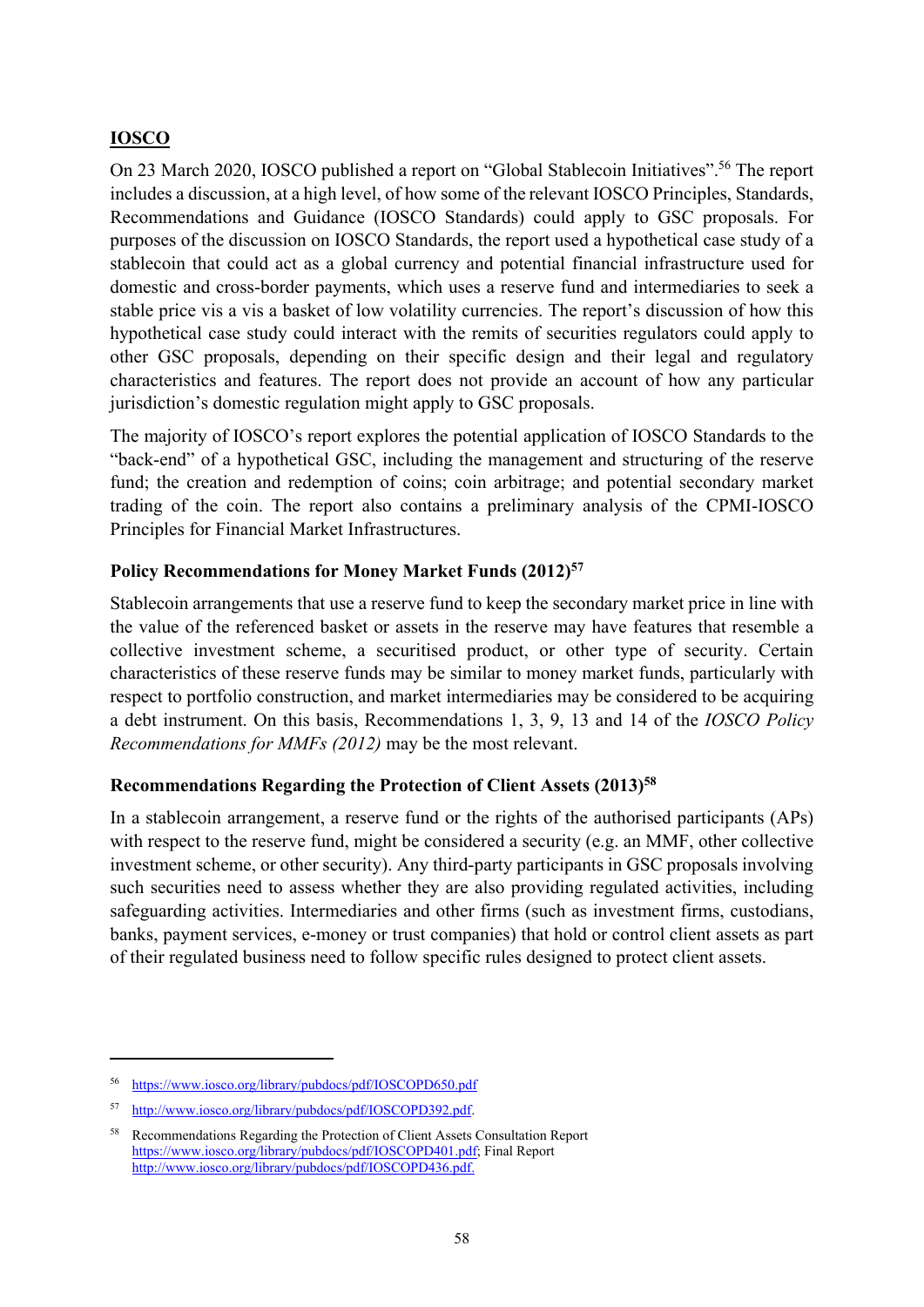#### **Principles for the Regulation of Exchange Traded Funds (2013)59**

Certain features of a reserve fund may exhibit similar characteristics to exchange traded funds (ETFs) and other exchange traded products (ETPs). For example, a stablecoin arrangement may use intermediaries acting similarly to APs to effect transactions of fiat currency and the coin, facilitating redemptions and providing liquidity to coin holders. The role of the APs includes establishing the demand for a coin and distributing the coin received through third party platforms to customers. This could be akin to the role of APs that purchase and redeem ETF shares, and distribute ETF shares to the public. IOSCO's Principles for the Regulation of Exchange Traded Funds (2013) make a number of observations on the role of APs and set out nine principles that regulators could consider for ETFs.

## **Issues, Risks and Regulatory Considerations Relating to Crypto-Asset Trading Platforms (2020)60**

Coin distribution could occur through APs that directly interact with the reserve fund (to mint or burn the coin) and such APs may use crypto-asset trading platforms (CTPs) to buy and sell the coin. As such, CTPs could be the main secondary market where users buy and sell coins. Where a securities regulatory authority has determined that a crypto-asset or an activity involving a crypto-asset falls within its jurisdiction, the basic principles or objectives of securities regulation should apply. The 2020 report describes some of the issues and risks associated with the trading of crypto-assets on CTPs. It describes key considerations and provides toolkits that are intended to assist regulatory authorities who may be evaluating CTPs within the context of their regulatory frameworks. CTPs may need to be regulated as trading venues and meet relevant domestic requirements and international standards.

## Principles for Financial Benchmarks (2013)<sup>61</sup>

If any stablecoin pricing, or the value of any assets that are linked to the stablecoin, is used in the future to price or be the basis for the price of certain financial instruments, including those traded on a regulated venue (such as a fund or derivatives), there is the possibility the stablecoin or the value of the linked assets could become a benchmark. In turn, depending on the jurisdiction, the administrator of the benchmark might be carrying out regulated activity and need to be authorised. The principles outlined in this work are useful as a starting point to understand the areas of risk and key mitigants to address inherent risks in calculating and publishing prices.

#### Principles for the Regulation and Supervision of Commodity Derivatives Markets<sup>62</sup>

IOSCO's work on derivatives products may be relevant in two distinct ways. First, a coin itself could potentially be regarded as a derivative, deriving its value from an underlying basket of financial assets (*i.e.* a reserve fund). Secondly, future derivatives products could be introduced that would use the coin as the underlying asset from which they derive their value.

<sup>59</sup> https://www.iosco.org/library/pubdocs/pdf/IOSCOPD414.pdf.

<sup>60</sup> https://www.iosco.org/library/pubdocs/pdf/IOSCOPD649.pdf

<sup>61</sup> https://www.iosco.org/library/pubdocs/pdf/IOSCOPD415.pdf

<sup>62</sup> https://www.iosco.org/library/pubdocs/pdf/IOSCOPD358.pdf.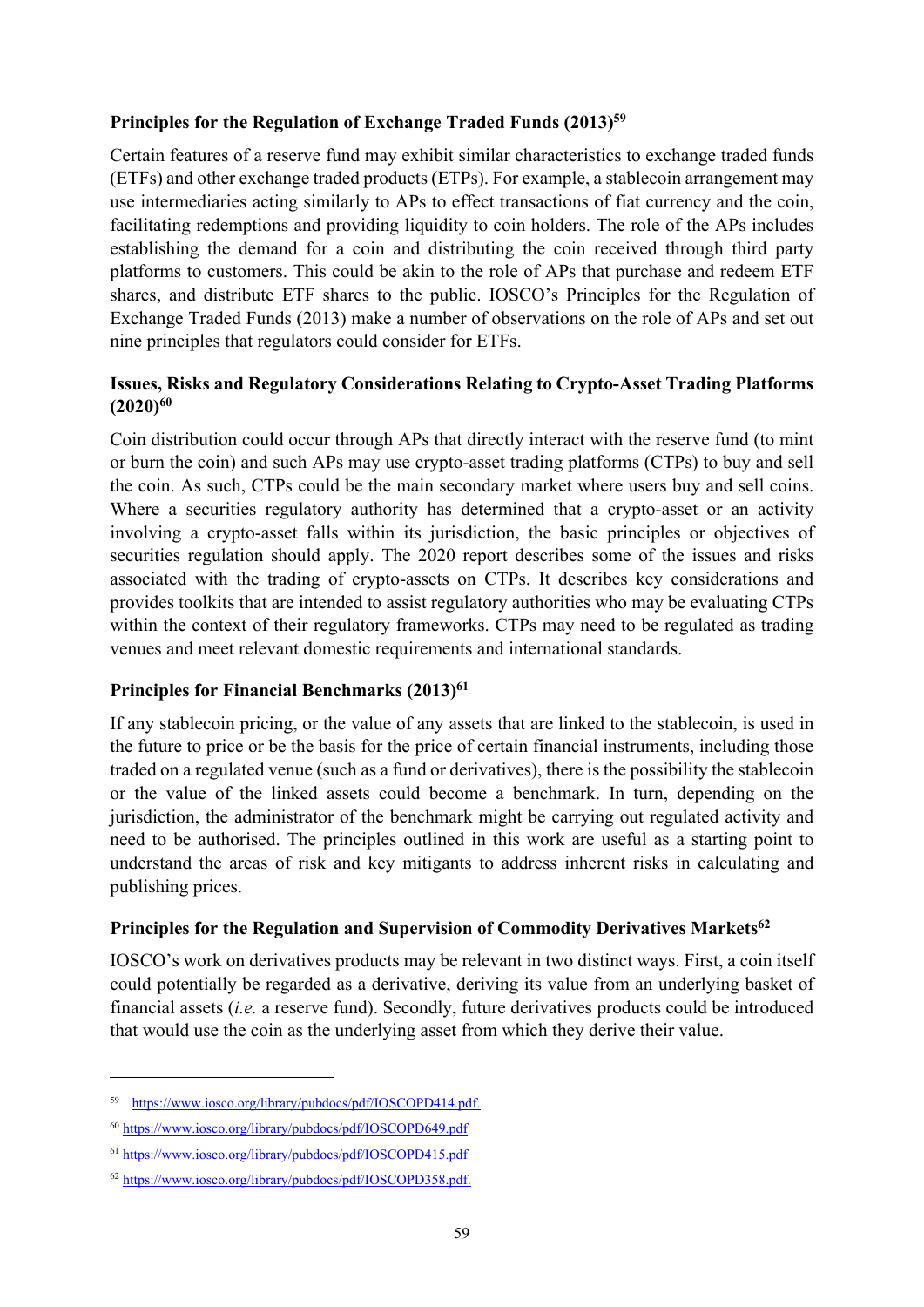The following three IOSCO principles on commodity derivatives are potentially relevant: 1) economic utility (contracts should meet the risk management needs of potential users and promote price discovery of the underlying commodity); 2) transparency (information concerning a physical commodity derivatives contract's terms and conditions, as well as other relevant information concerning delivery and pricing, should be readily available to authorities and market participants; and 3) review of evolving practices (authorities should have, or contribute to, a process to review the perimeter of regulation to ensure that they have the power to address evolving trading practices that might result in a disorderly market).

## **Cooperation and information exchange**

Given the cross-border nature of global stablecoins, it will be important that markets regulators and other financial supervisors cooperate amongst themselves to reduce the risk of regulatory arbitrage through fragmentation. These regulatory cooperation tools, both with other securities regulators and with banking and payments regulators, can strengthen the ability of authorities to protect their domestic investors and ensure stablecoin market transparency.

In this context, the IOSCO Principles covering Cooperation in Regulation could be important when assessing global stablecoin arrangements, by encouraging a broad range of cross-border cooperation and information sharing. The relevant principles are:

- **IOSCO Principle 13** The Regulator should have authority to share both public and non-public information with domestic and foreign counterparts.
- **IOSCO Principle 14** Regulators should establish information sharing mechanisms that set out when and how they will share both public and non-public information with their domestic and foreign counterparts.
- **IOSCO Principle 15** The regulatory system should allow for assistance to be provided to foreign regulators who need to make inquiries in the discharge of their functions and exercise of their powers.

## **Enforcement Cooperation**

IOSCO's Multilateral MoU Concerning Consultation and Cooperation and the Exchange of Information (MMoU) and the Enhanced Multilateral MoU Concerning Consultation and Cooperation and the Exchange of Information (EMMoU) will be relevant and may facilitate exchange of relevant information amongst members with respect to enforcement.

The MMoU, developed based on the Principles 13, 14 and 15 above, assists the signatories to the MMoU to exchange confidential information (including banking records, data, documents, metadata, recordings, and images, among others) to help them enforce their laws and regulations. Currently, there are 124 authorities that are signatories to the MMoU, both from developed and developing jurisdictions. IOSCO's MMoU Screening Group assesses and determines whether the prospective signatory fully complies with the standards of cooperation. Only applicants that fully comply with the standards of cooperation are admitted as signatories. IOSCO's MMoU Monitoring Group, monitors jurisdictions' adherence to the MMoU.

The IOSCO Enhanced MMoU (EMMoU) covers new areas, including subscriber records held or maintained by internet service providers, and other electronic communication providers, who are located within the jurisdiction of the requested authority, that identify subscribers (name and address), payment details, length of service, type of service utilized, network addresses, and session times/dates and durations.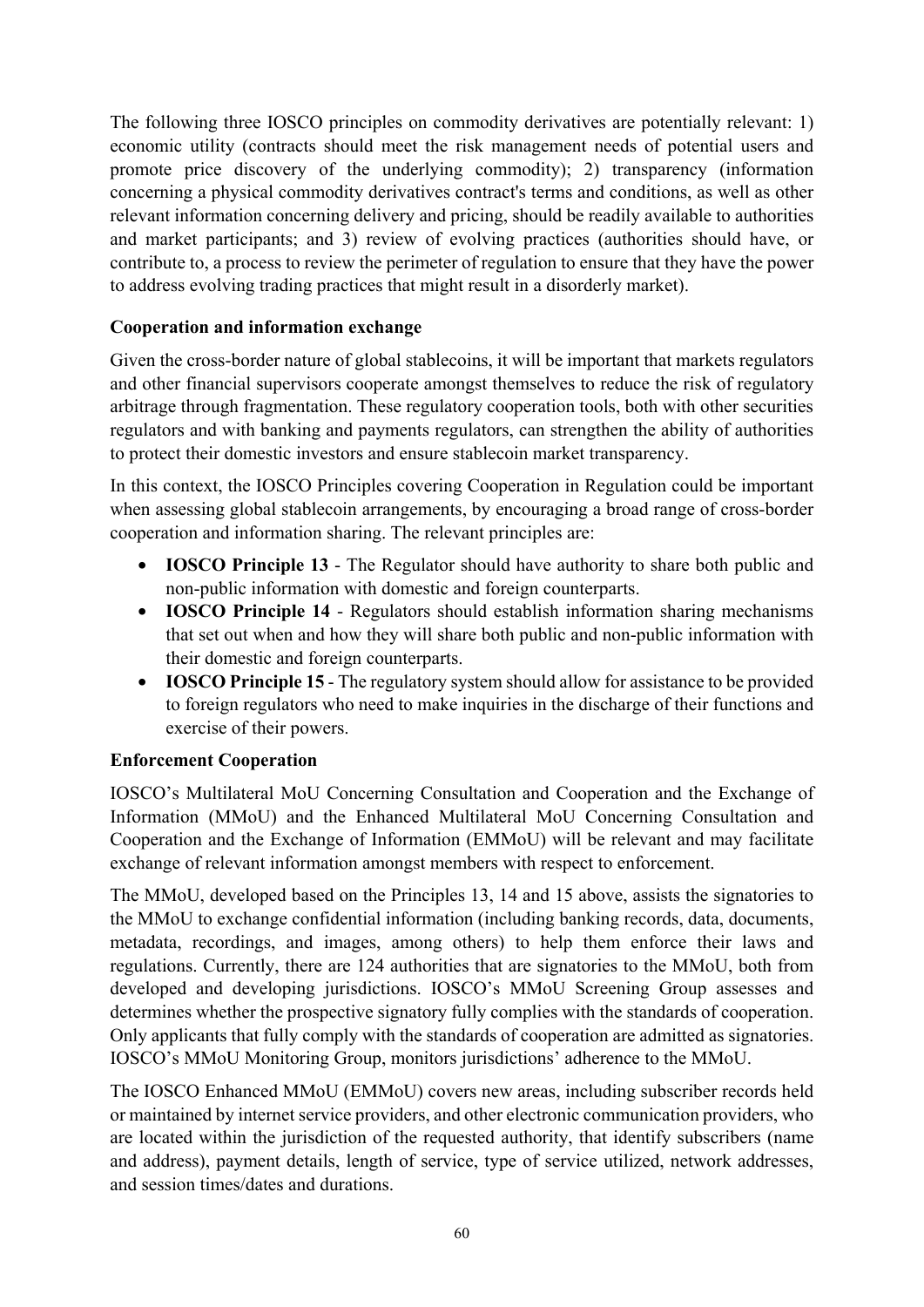#### **Supervisory Cooperation**

Due to their inherently cross-border nature, global stablecoins are also likely to create the need for cooperation in the area of supervision. Supervisory cooperation will therefore be essential to enable cooperation and coordination between regulatory authorities. In that context, IOSCO's Principles on Cross-Border Supervisory Cooperation published in 2010 can assist securities regulators in determining the form of cooperation best suited to the regulatory task at hand and by outlining the critical issues that regulators should agree upon outside of enforcement matters. These Principles remain valid in the context of stablecoins as they can assist financial regulators in identifying common concerns.

One tool – for example – that is discussed within the Report is the use of supervisory colleges. In the securities area, IOSCO published a Report on Supervisory Colleges for Credit Rating Agencies in 2013,<sup>63</sup> noting the challenges that the dispersion of internationally active CRAs present for domestic supervisors and promoting the use of colleges for these internationally active CRAs. Global stablecoins may similarly have global reach and raise novel risk issues; and can benefit from the supervisory cooperation applied to CRAs as indicated in IOSCO's Report.

However, to achieve effective cross-border oversight, information sharing is also an important condition of any cooperation agreement. Many jurisdictions have therefore used the sample annotated MoU developed by IOSCO in designing their bilateral supervisory arrangements. These types of agreements may also need to be explored for stablecoins as part of a wider supervisory cooperation strategy.

Deepening supervisory cooperation was identified as a key area to explore further by IOSCO and its Members in its Report on Market Fragmentation and Cross-Border Regulation.<sup>64</sup> IOSCO will therefore investigate ways to encourage supervisory cooperation, beginning with a review, as appropriate, of the 2010 Principles for Supervisory Cooperation and a review of the use of supervisory colleges to identify good practices in the establishment and conduct of existing and future colleges. Where appropriate, IOSCO will also identify practical issues which could be raised or usefully addressed through colleges and potential ways to increase their use. This work may provide further insights for the supervision of stablecoins.

Finally, IOSCO's 2015 Report on Cross-Border Regulation provides authorities with a toolkit of cross-border regulatory options and considerations. This toolkit has been used by authorities in other financial sectors and may assist regulators in developing, implementing and evaluating cross-border approaches with regards to stablecoins too in the future.<sup>65</sup>

<u>.</u>

<sup>63</sup> https://www.iosco.org/library/pubdocs/pdf/IOSCOPD416.pdf.

<sup>64</sup> https://www.iosco.org/library/pubdocs/pdf/IOSCOPD629.pdf.

<sup>65</sup> IOSCO Task Force on Cross-Border Regulation Final Report.